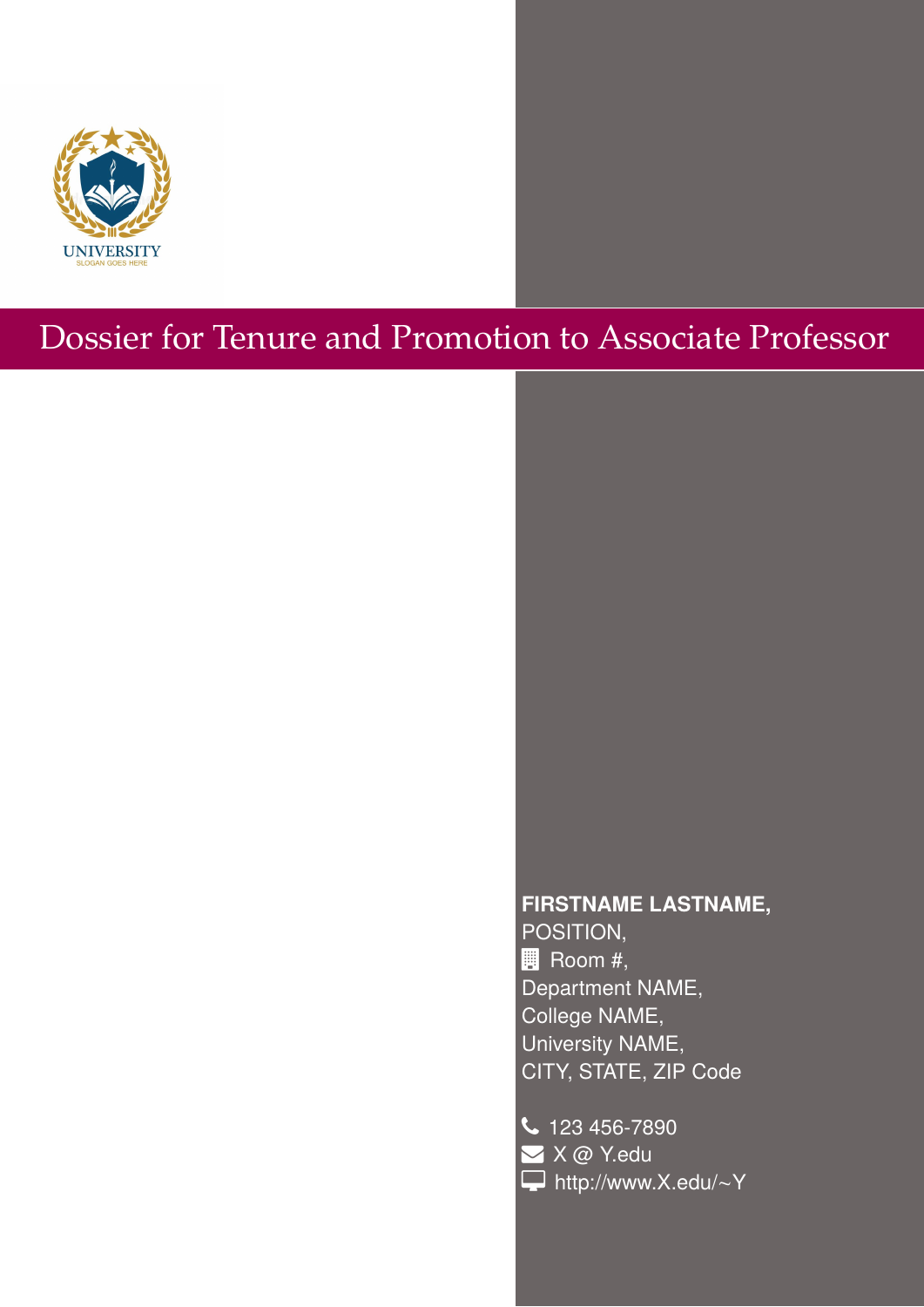#### **Contents**

| 1            |                                          | <b>Letter of Request</b>                                     | 3  |  |  |
|--------------|------------------------------------------|--------------------------------------------------------------|----|--|--|
| $\mathbf{2}$ |                                          | <b>Evidence of Eligibility to Apply</b>                      | 5  |  |  |
| 3            |                                          | <b>Curriculum Vitae</b>                                      | 8  |  |  |
| 4            |                                          | <b>Qualitative Assessment by the Faculty Member</b>          | 10 |  |  |
|              | 4.1                                      |                                                              | 11 |  |  |
|              | 4.2                                      |                                                              | 11 |  |  |
|              | 4.3                                      |                                                              | 11 |  |  |
|              | 4.4                                      |                                                              | 12 |  |  |
|              | 4.5                                      |                                                              | 12 |  |  |
| 5            |                                          | <b>Instructional Assignments</b>                             | 13 |  |  |
| 6            |                                          | <b>Teaching Loads</b>                                        | 16 |  |  |
| 7            |                                          | <b>Evidence in Support of Effective Teaching</b>             | 19 |  |  |
|              | 7.1                                      |                                                              | 20 |  |  |
|              | 7.2                                      |                                                              | 20 |  |  |
|              | 7.3                                      | Evaluations of Teaching Effectiveness by Students            | 24 |  |  |
| 8            | <b>Publications/Creative Achievement</b> |                                                              |    |  |  |
|              | 8.1                                      | Publications from joining University NAME (2016 – 2020)      | 35 |  |  |
|              | 8.2                                      |                                                              | 35 |  |  |
| 9            |                                          | <b>Recognition of Other Scholarly Activities</b>             | 38 |  |  |
|              | 9.1                                      |                                                              | 39 |  |  |
|              | 9.2                                      |                                                              | 40 |  |  |
|              | 9.3                                      | Scholarly Participation at Conferences/Professional Meetings | 43 |  |  |
|              | 9.4                                      |                                                              | 45 |  |  |
|              | 9.5                                      |                                                              | 46 |  |  |
|              | 9.6                                      |                                                              | 46 |  |  |
|              |                                          | 10 Research/Creative/Professional Work in Progress           | 49 |  |  |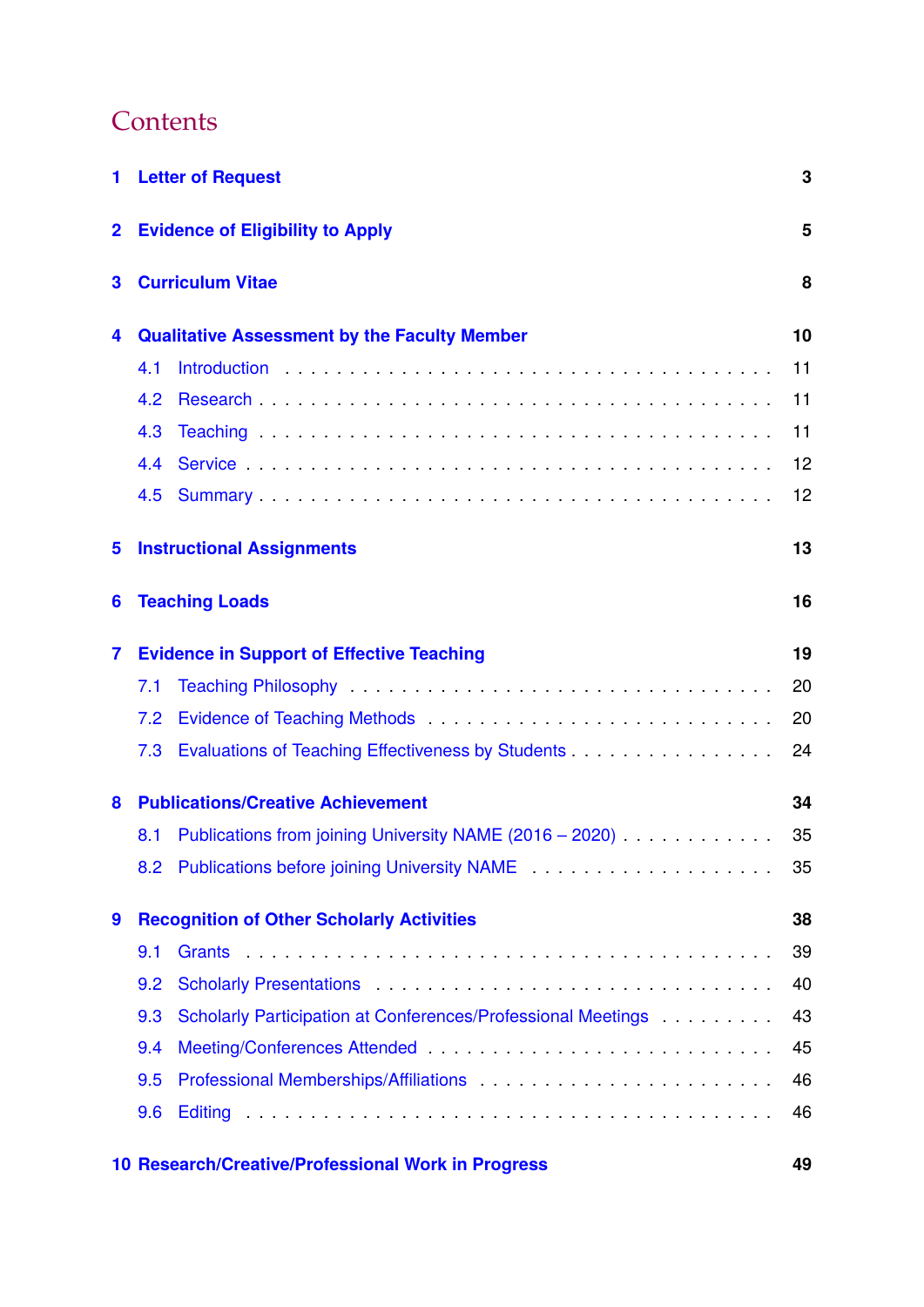| <b>11 University and Professional Service</b>           | 51 |
|---------------------------------------------------------|----|
|                                                         | 52 |
|                                                         |    |
| <b>12 Public Service</b>                                | 56 |
| <b>13 Letters from Faculty at University NAME</b>       | 59 |
| <b>14 Scholars and Peers Outside of University NAME</b> | 62 |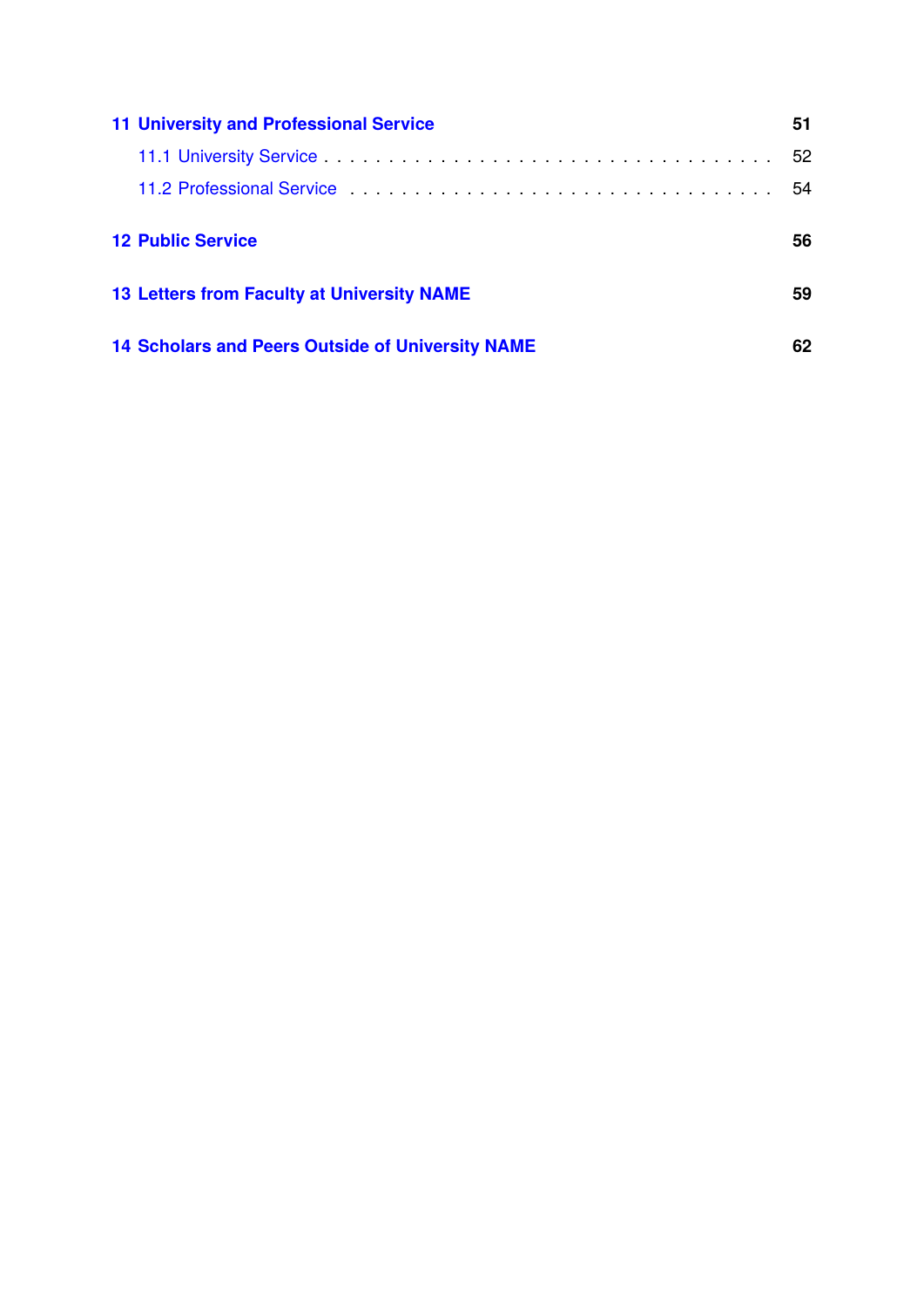### <span id="page-3-0"></span>1.) Letter of Request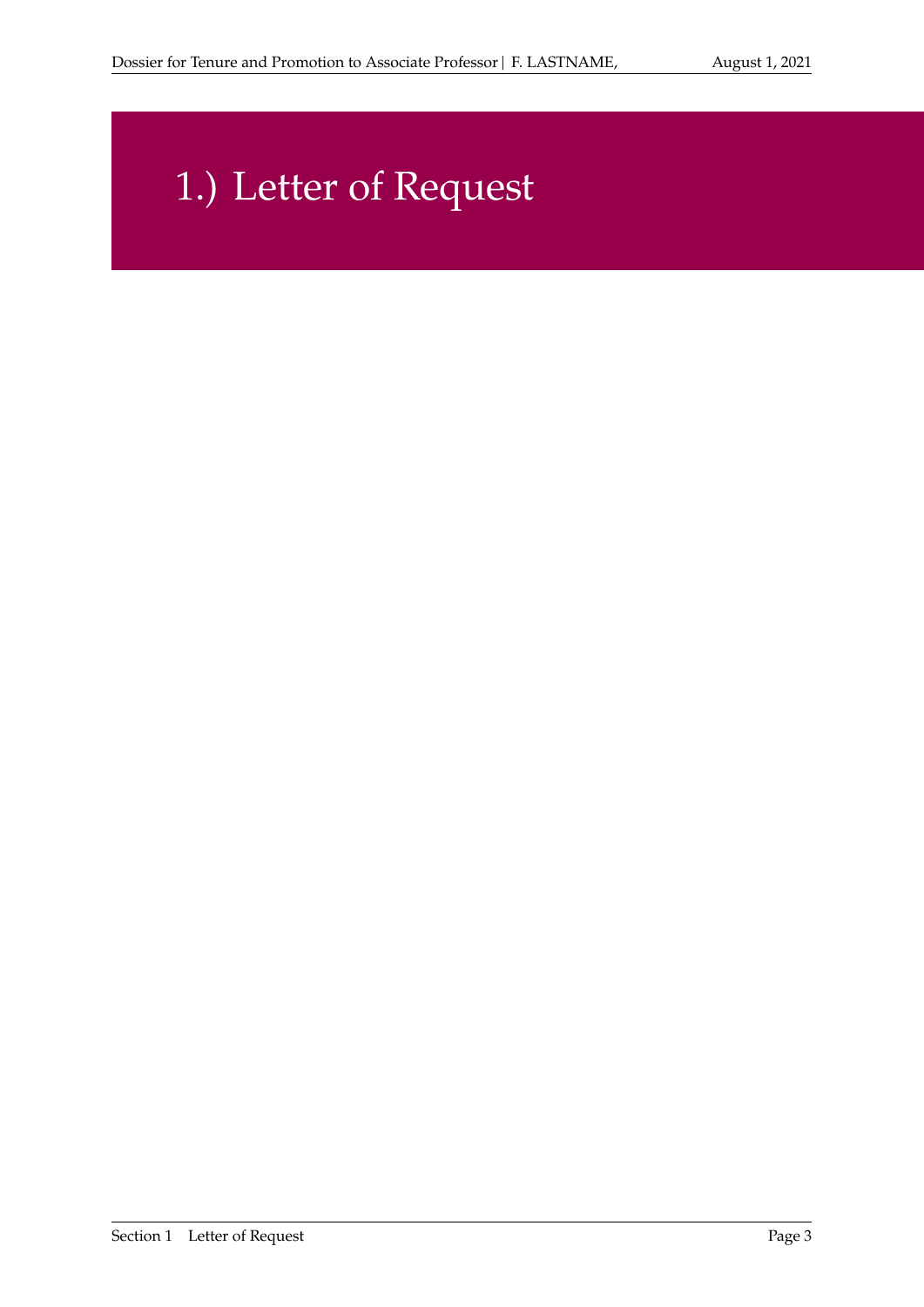### PDF file for Letter of Request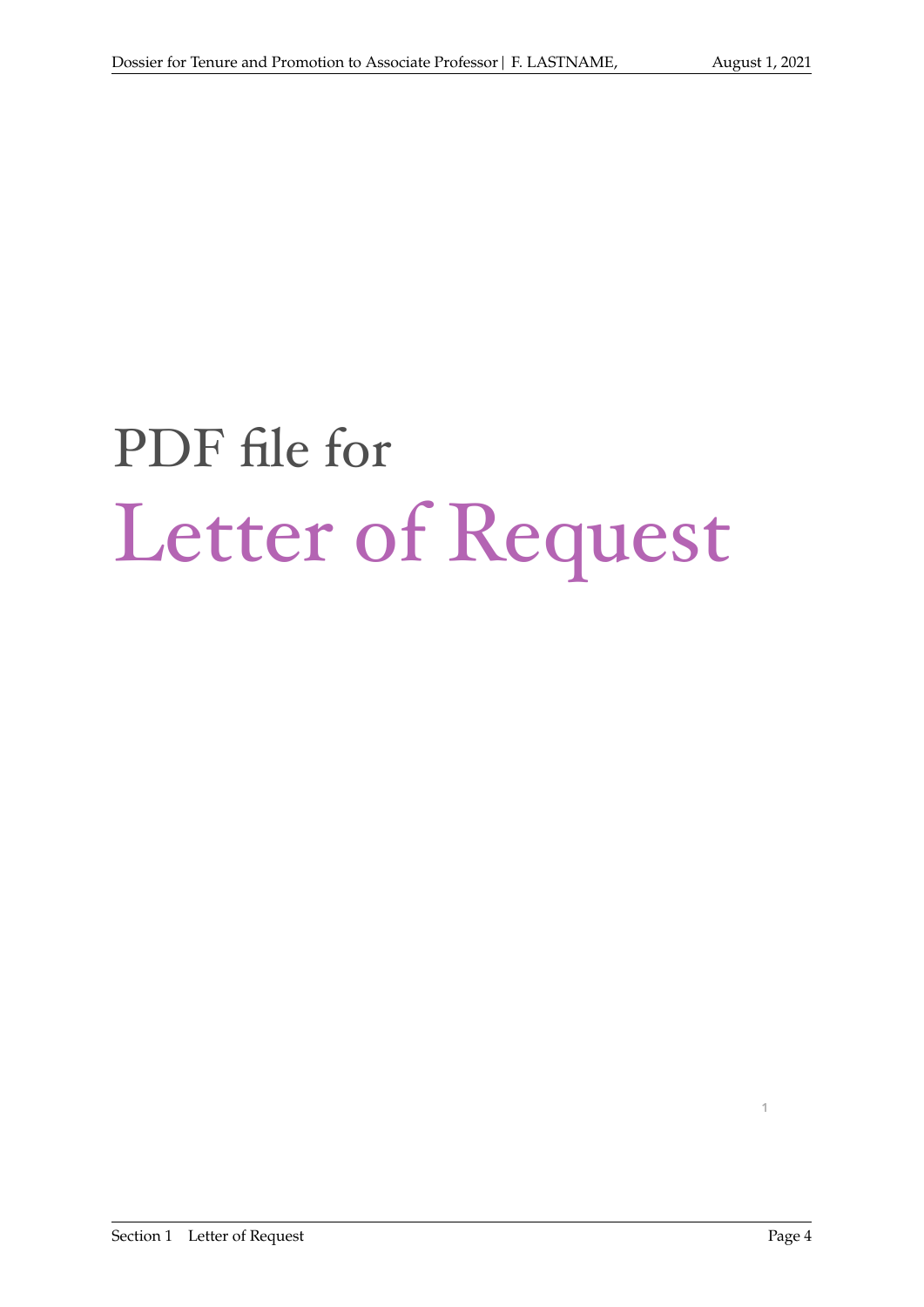### 2.) Evidence of Eligibility to Apply

#### <span id="page-5-0"></span>**Enclosed Files**

- Letter of Eligibility for Tenure Dated MONTH DAY, YEAR.
- A copy of PAF, Dated MONTH DAY, YEAR.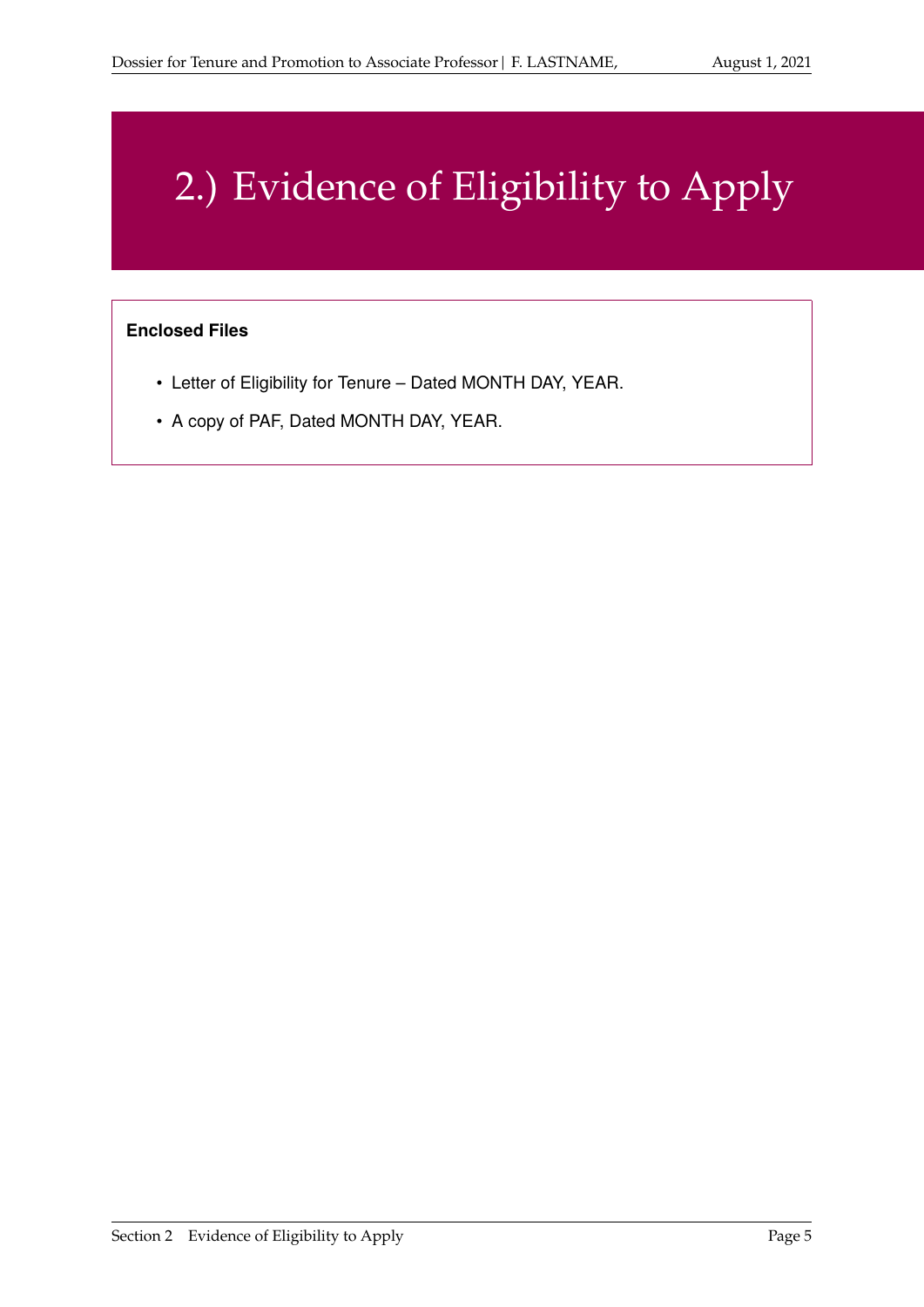# PDF file for<br>Letter of Eligibility for e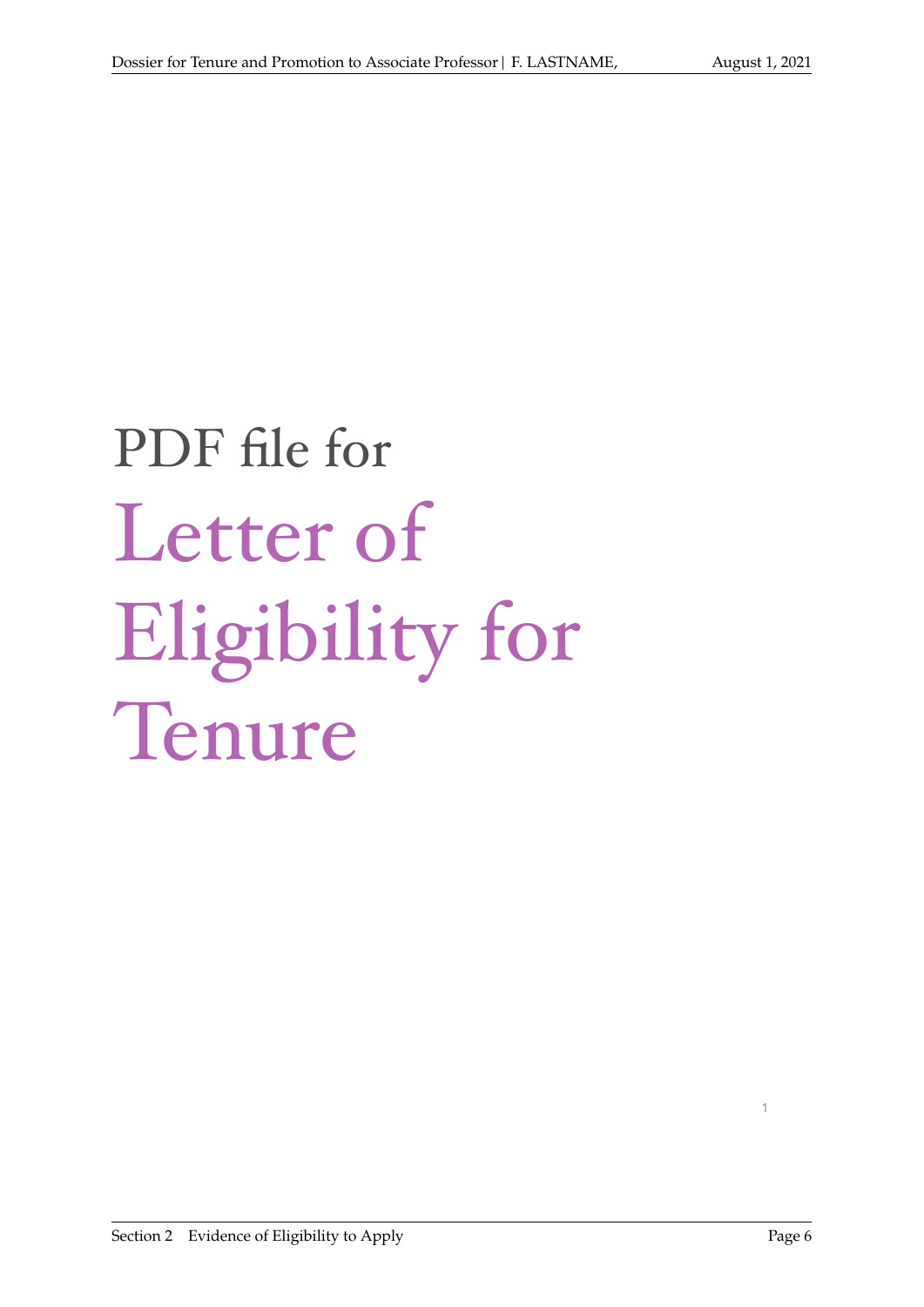## PDF file for A Personnel **Action Form**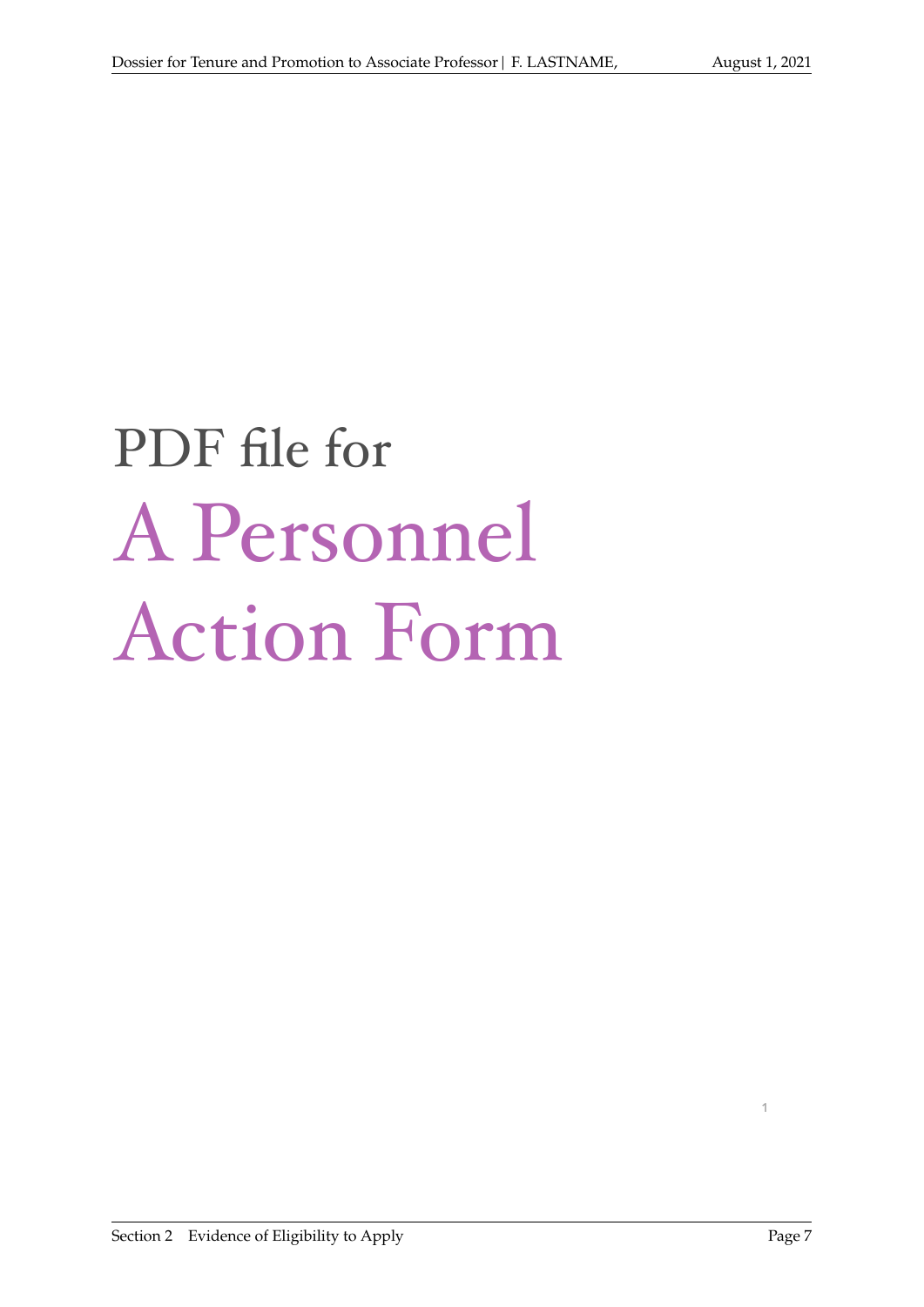### <span id="page-8-0"></span>3.) Curriculum Vitae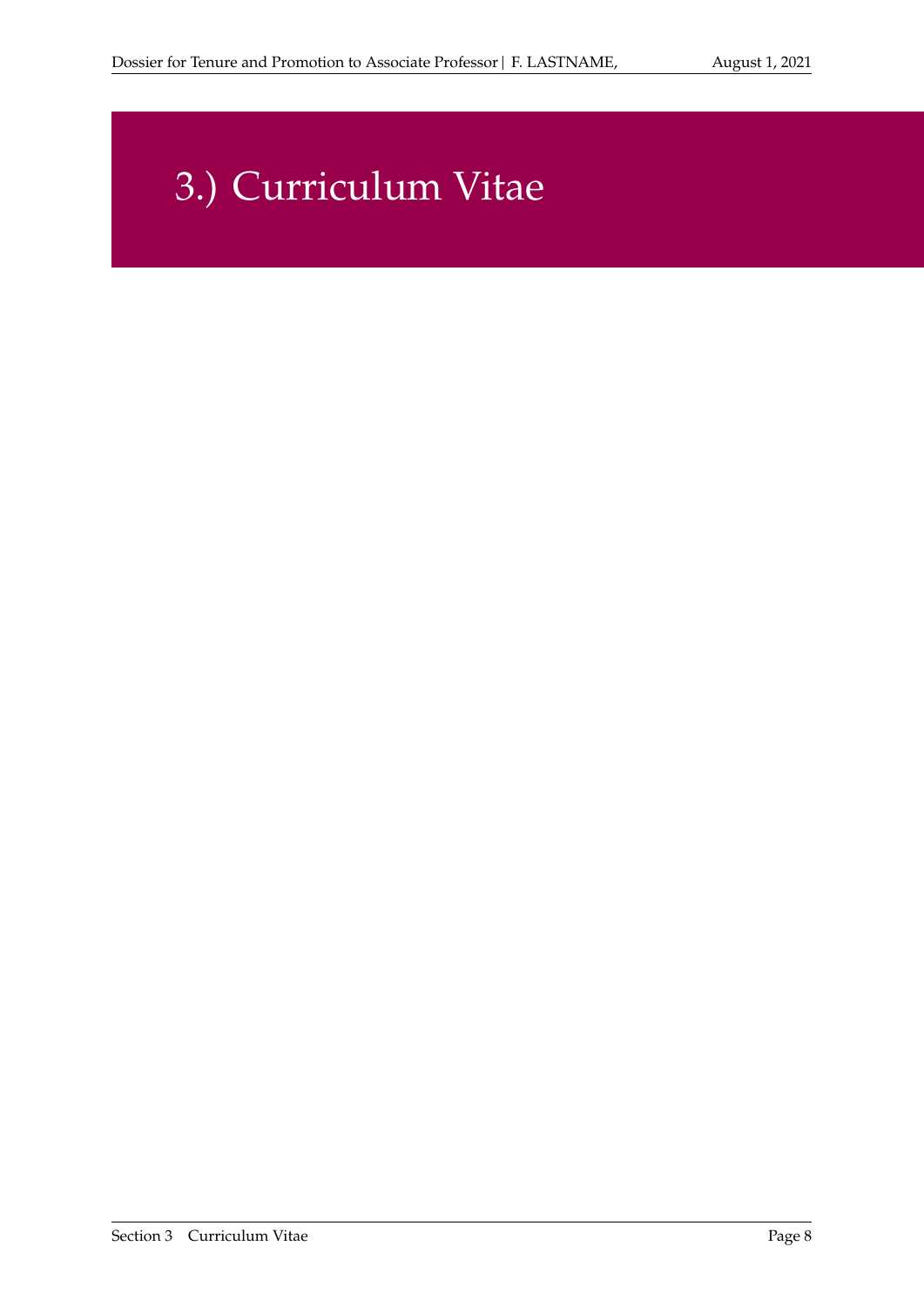### PDF file for Curriculum Vitae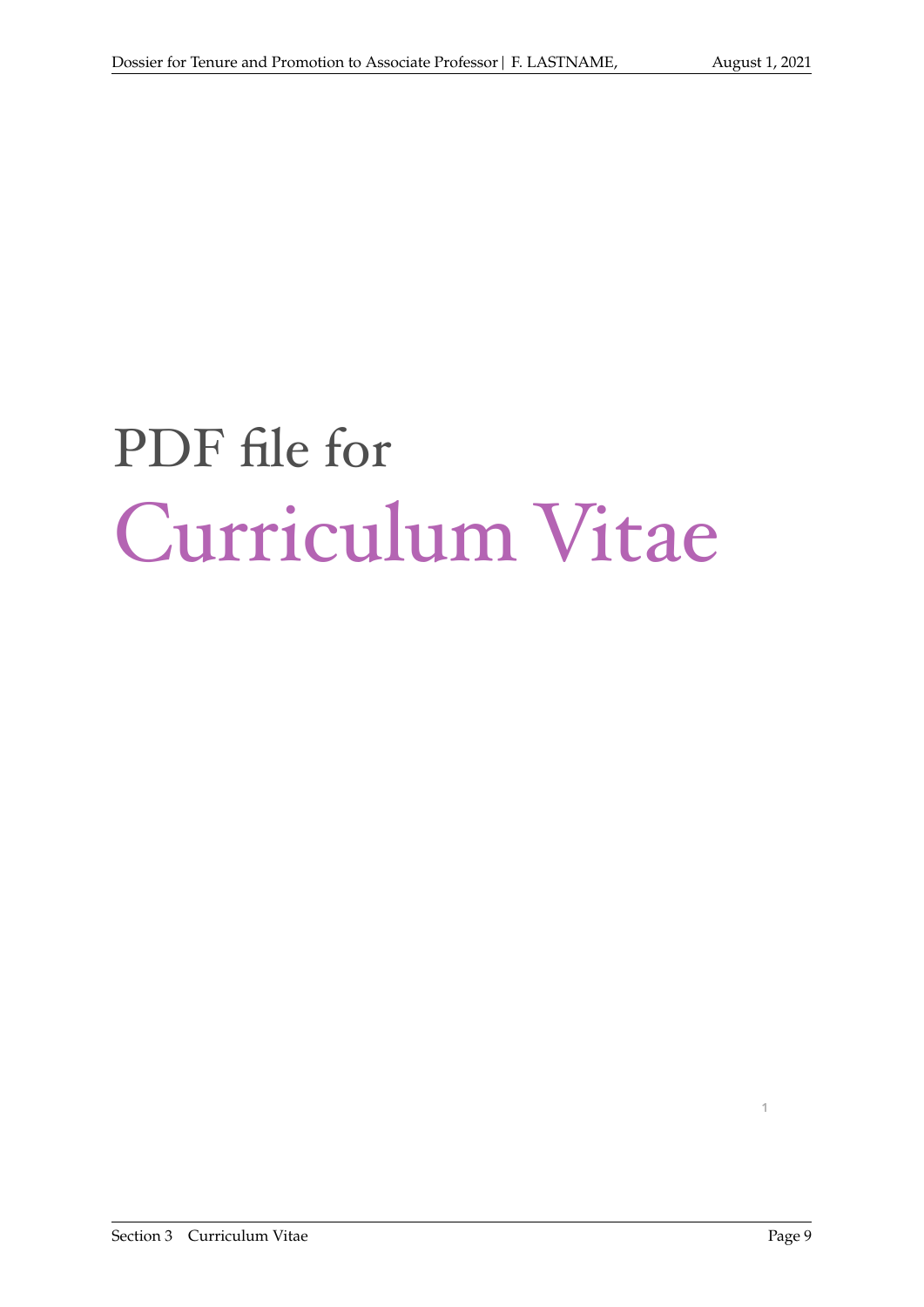### <span id="page-10-0"></span>4.) Qualitative Assessment by the Faculty Member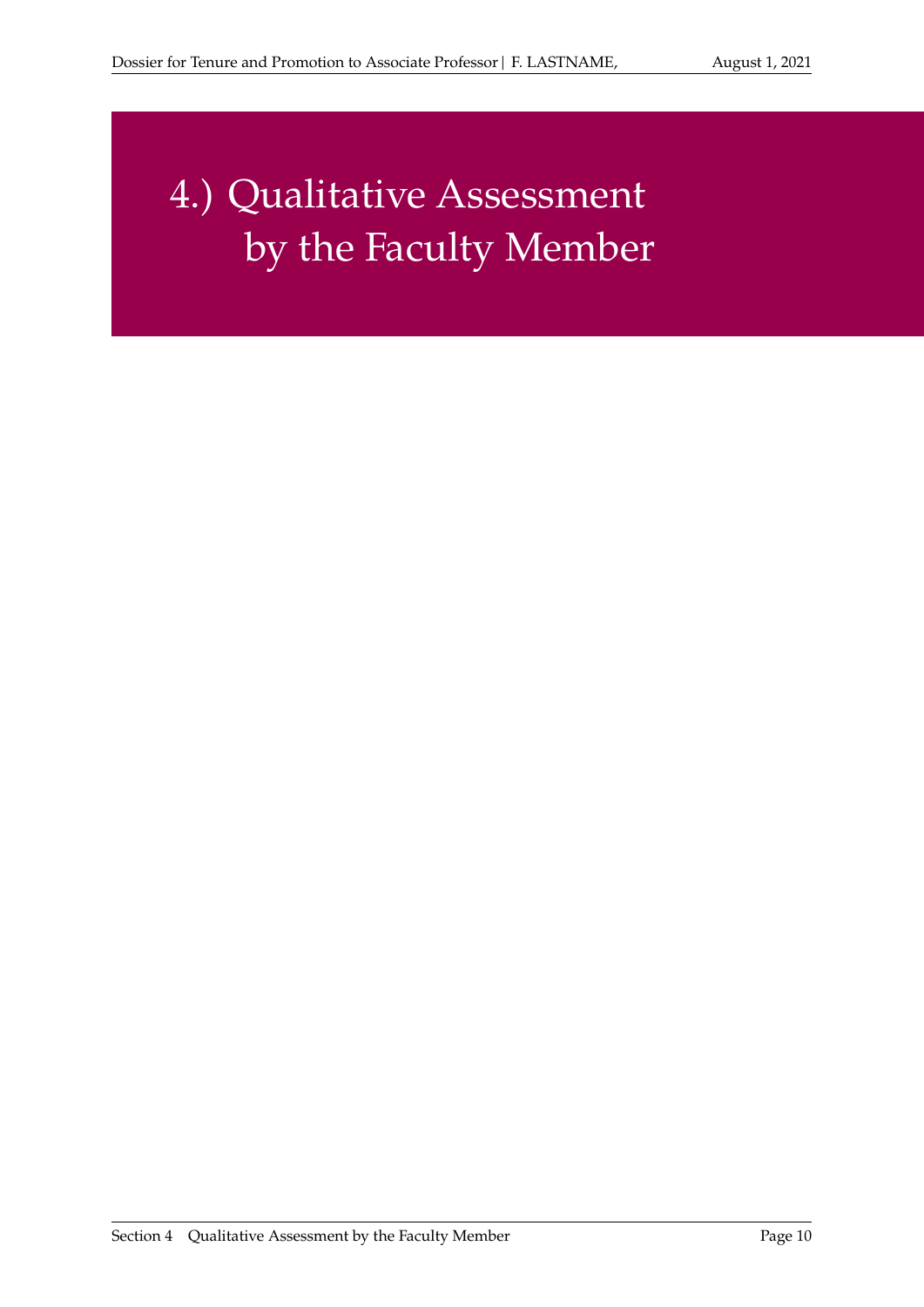#### <span id="page-11-0"></span>**4.1 Introduction**

Hello, here is some text without a meaning. This text should show what a printed text will look like at this place. If you read this text, you will get no information. Really? Is there no information? Is there a difference between this text and some nonsense like "Huardest gefburn"? Kjift – not at all! A blind text like this gives you information about the selected font, how the letters are written and an impression of the look. This text should contain all letters of the alphabet and it should be written in of the original language. There is no need for special content, but the length of words should match the language.

#### <span id="page-11-1"></span>**4.2 Research**

Hello, here is some text without a meaning. This text should show what a printed text will look like at this place. If you read this text, you will get no information. Really? Is there no information? Is there a difference between this text and some nonsense like "Huardest gefburn"? Kjift – not at all! A blind text like this gives you information about the selected font, how the letters are written and an impression of the look. This text should contain all letters of the alphabet and it should be written in of the original language. There is no need for special content, but the length of words should match the language.

#### <span id="page-11-2"></span>**4.3 Teaching**

Hello, here is some text without a meaning. This text should show what a printed text will look like at this place. If you read this text, you will get no information. Really? Is there no information? Is there a difference between this text and some nonsense like "Huardest gefburn"? Kjift – not at all! A blind text like this gives you information about the selected font, how the letters are written and an impression of the look. This text should contain all letters of the alphabet and it should be written in of the original language. There is no need for special content, but the length of words should match the language.

"*Here is a sample quotation: Hello, here is some text without a meaning. This text should show what a printed text will look like at this place. If you read this text, you will get no information. Really? Is there no information? Is there a difference between this text and some nonsense like "Huardest gefburn"? Kjift – not at all! A blind text like this gives you information about the selected font, how the letters are written and an impression of the look. This text should contain all letters of the alphabet and it should be written in of the original language. There is no need for special content, but the length of words should match the language.* "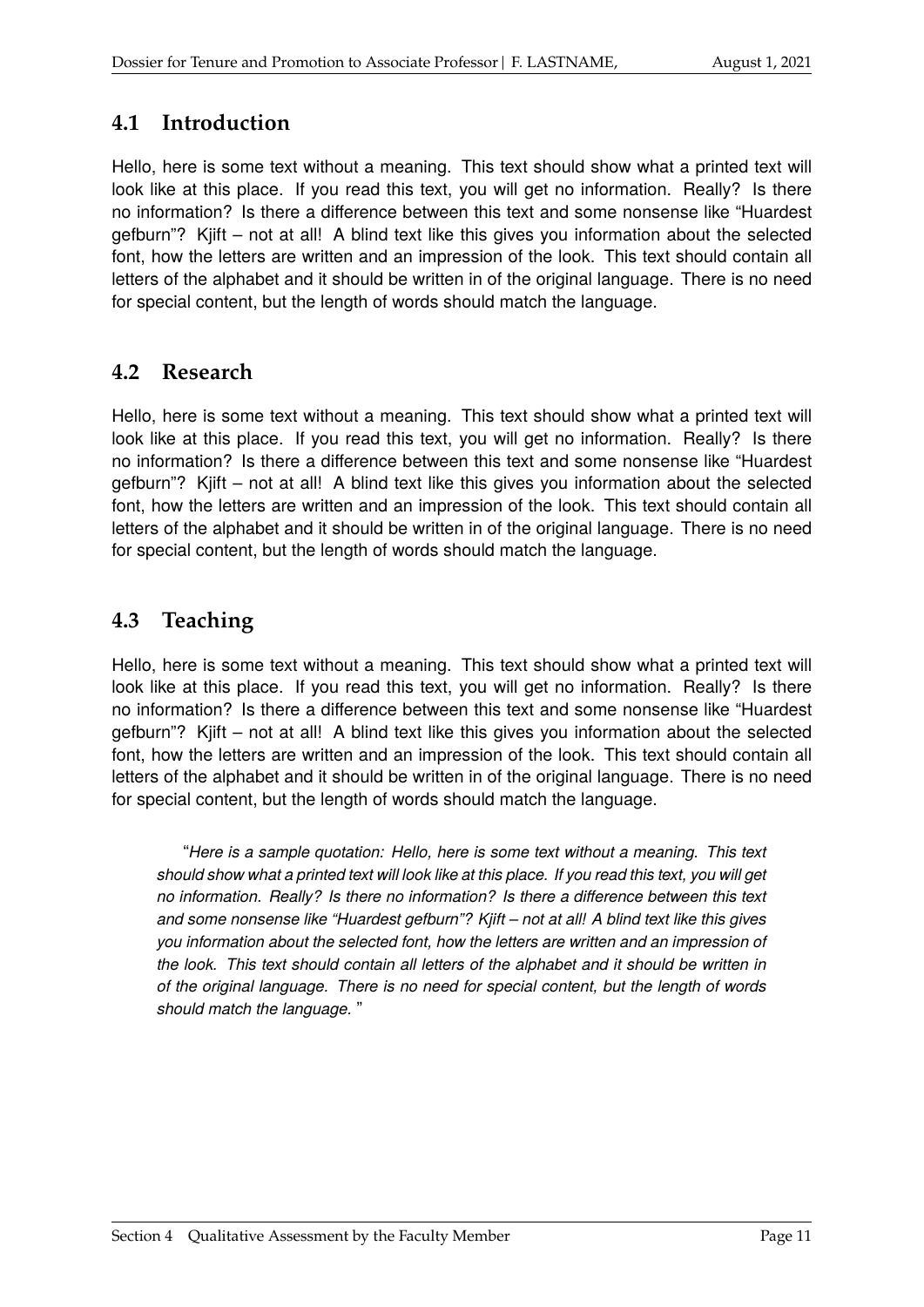#### Figure 1: Here is a sample figure.



#### <span id="page-12-0"></span>**4.4 Service**

Hello, here is some text without a meaning. This text should show what a printed text will look like at this place. If you read this text, you will get no information. Really? Is there no information? Is there a difference between this text and some nonsense like "Huardest gefburn"? Kjift – not at all! A blind text like this gives you information about the selected font, how the letters are written and an impression of the look. This text should contain all letters of the alphabet and it should be written in of the original language. There is no need for special content, but the length of words should match the language.

#### <span id="page-12-1"></span>**4.5 Summary**

Hello, here is some text without a meaning. This text should show what a printed text will look like at this place. If you read this text, you will get no information. Really? Is there no information? Is there a difference between this text and some nonsense like "Huardest gefburn"? Kjift – not at all! A blind text like this gives you information about the selected font, how the letters are written and an impression of the look. This text should contain all letters of the alphabet and it should be written in of the original language. There is no need for special content, but the length of words should match the language.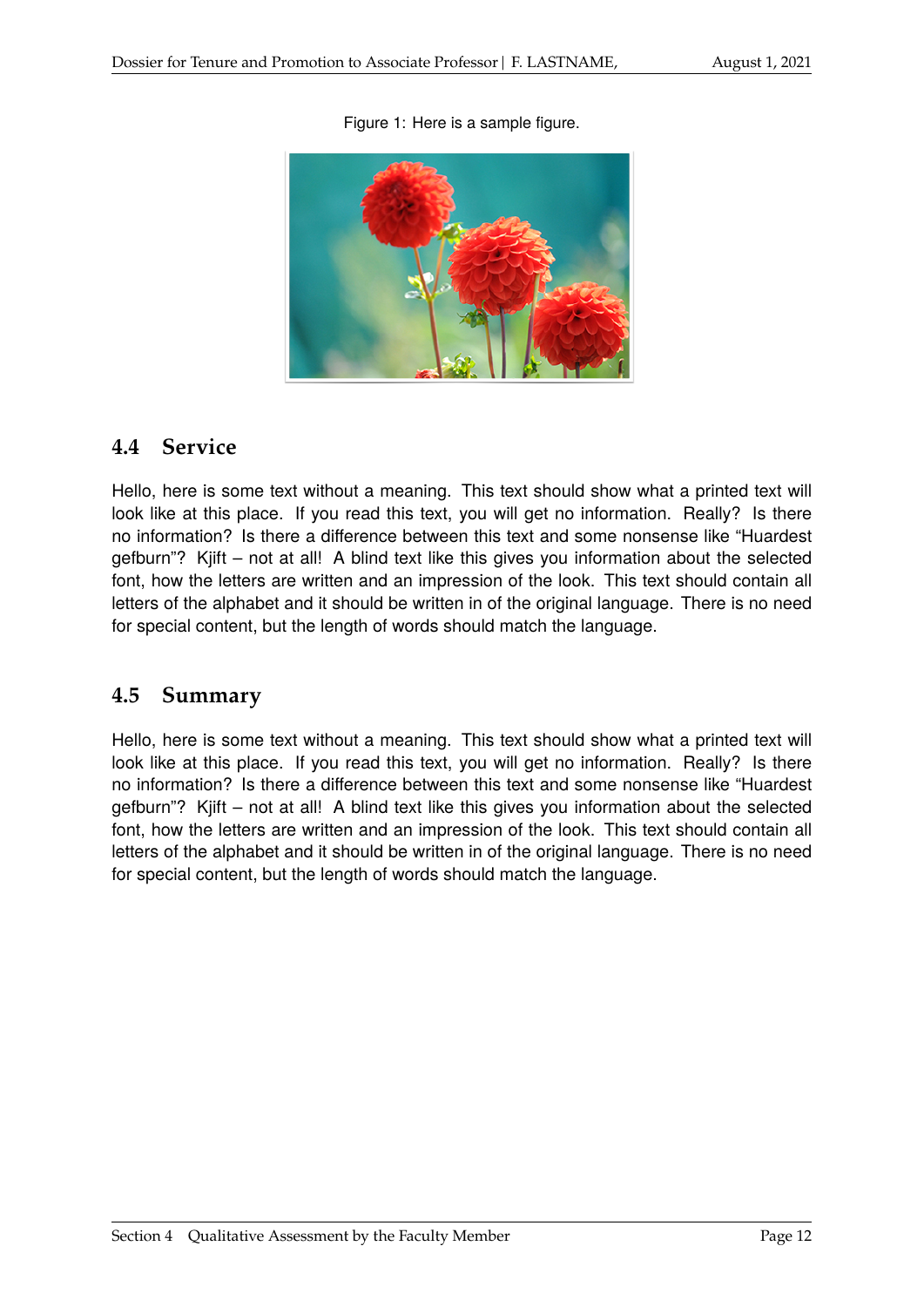### <span id="page-13-0"></span>5.) Instructional Assignments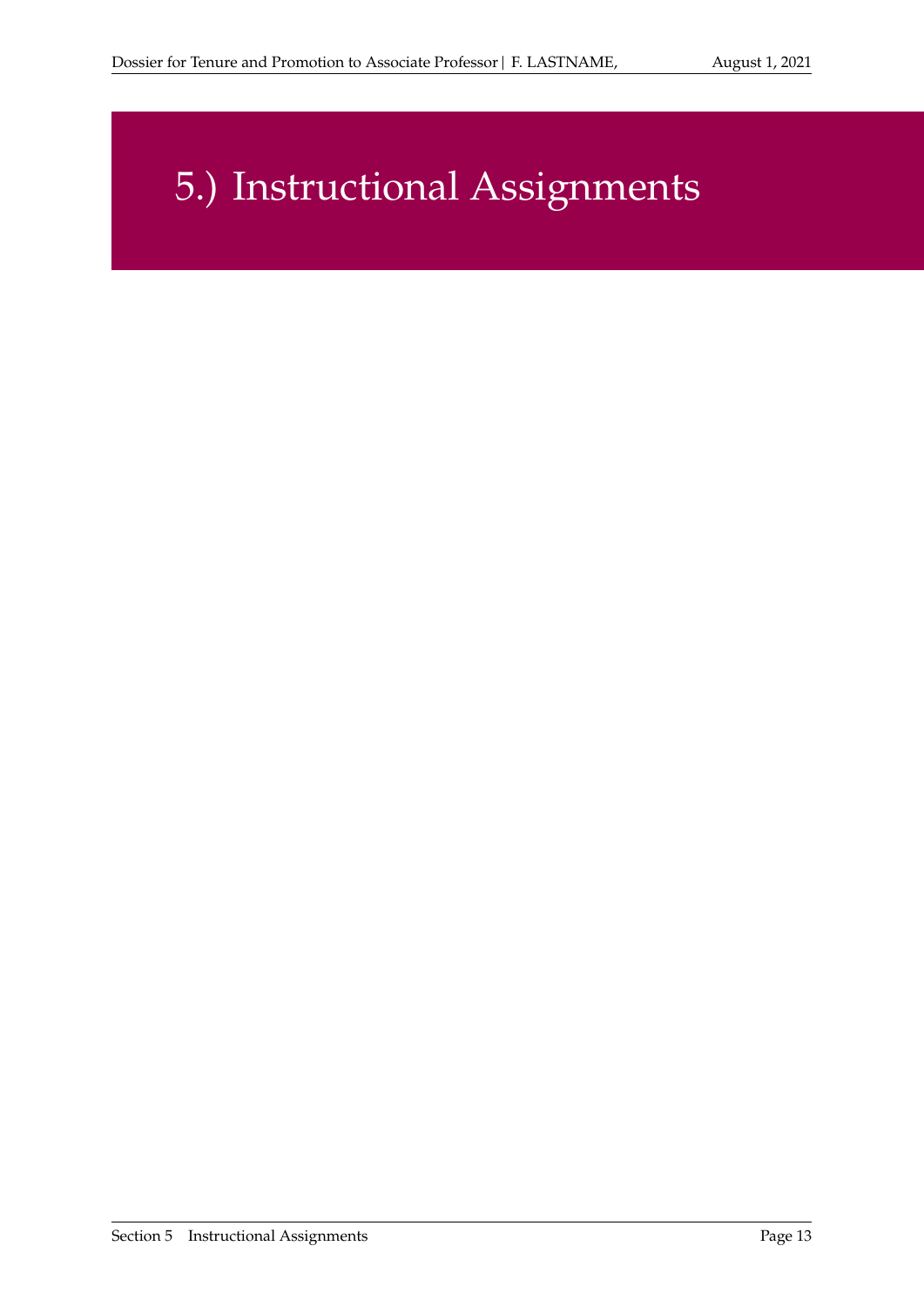| University NAME (2016-2020)         |  |
|-------------------------------------|--|
| Spring 2020                         |  |
| COURSE NAME (COURSE CODE)           |  |
| COURSE NAME (COURSE CODE)           |  |
| <b>Fall 2019</b>                    |  |
| COURSE NAME (COURSE CODE)           |  |
| Spring 2019                         |  |
| COURSE NAME (COURSE CODE)           |  |
| Fall 2018:                          |  |
| COURSE NAME (COURSE CODE)           |  |
| <b>Spring 2018:</b>                 |  |
| COURSE NAME (COURSE CODE)           |  |
| Fall 2017:                          |  |
| COURSE NAME (COURSE CODE)           |  |
| <b>Spring 2017:</b>                 |  |
| COURSE NAME (COURSE CODE)           |  |
| <b>Fall 2016:</b>                   |  |
| COURSE NAME (COURSE CODE)           |  |
| <b>OTHER University NAME (2015)</b> |  |
| Fall 2015:                          |  |
| COURSE NAME (COURSE CODE)           |  |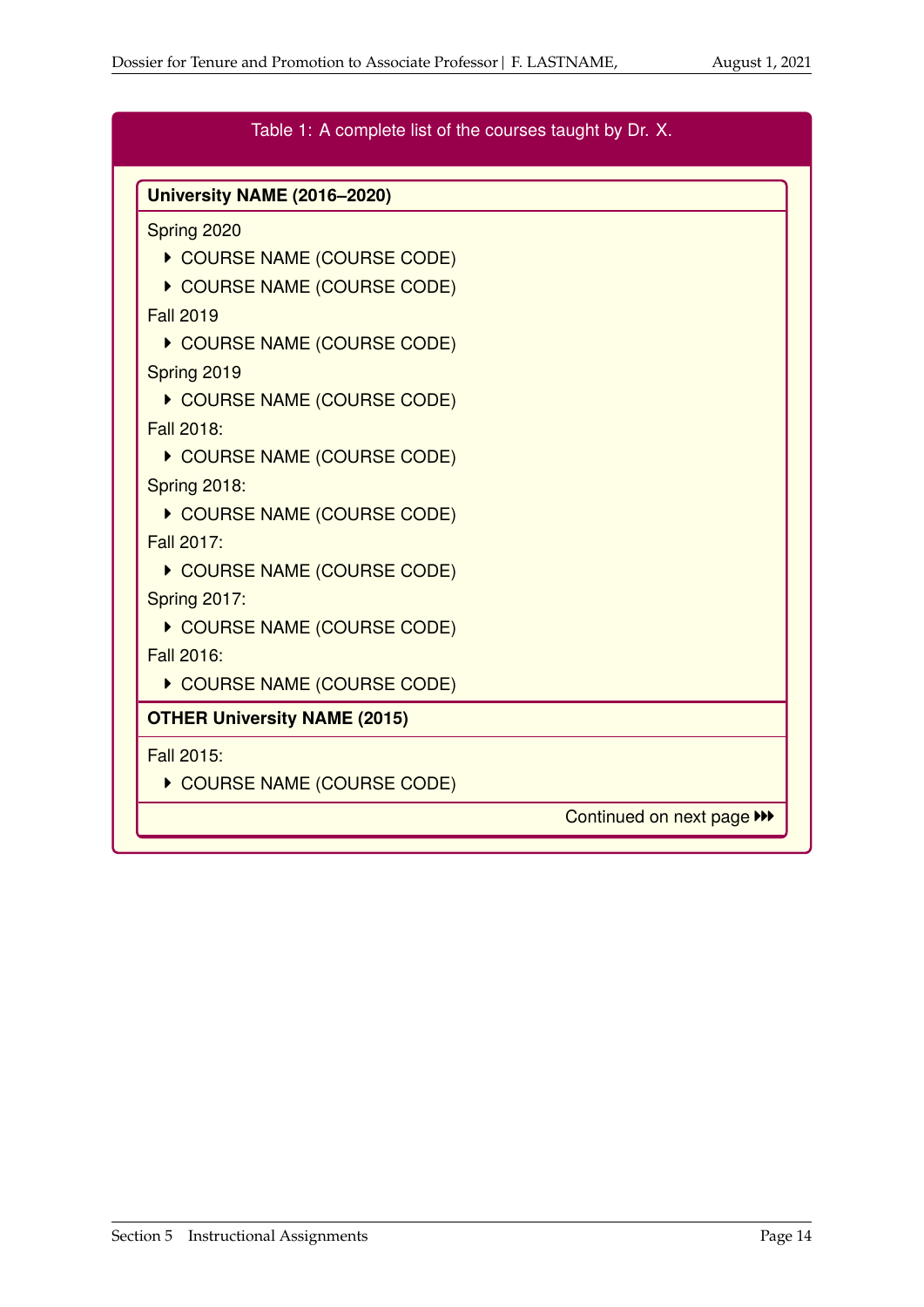| Table 1 – continued from previous page.  |  |
|------------------------------------------|--|
| <b>OTHER University NAME (2004-2009)</b> |  |
| <b>Spring 2009:</b>                      |  |
| COURSE NAME (COURSE CODE)                |  |
| <b>Spring 2008:</b>                      |  |
| COURSE NAME (COURSE CODE)                |  |
| Fall 2007:                               |  |
| COURSE NAME (COURSE CODE)                |  |
| <b>Spring 2006:</b>                      |  |
| COURSE NAME (COURSE CODE)                |  |
| COURSE NAME (COURSE CODE)                |  |
| Fall 2005:                               |  |
| COURSE NAME (COURSE CODE)                |  |
| COURSE NAME (COURSE CODE)                |  |
| <b>Spring 2004:</b>                      |  |
| COURSE NAME (COURSE CODE)                |  |
| COURSE NAME (COURSE CODE)                |  |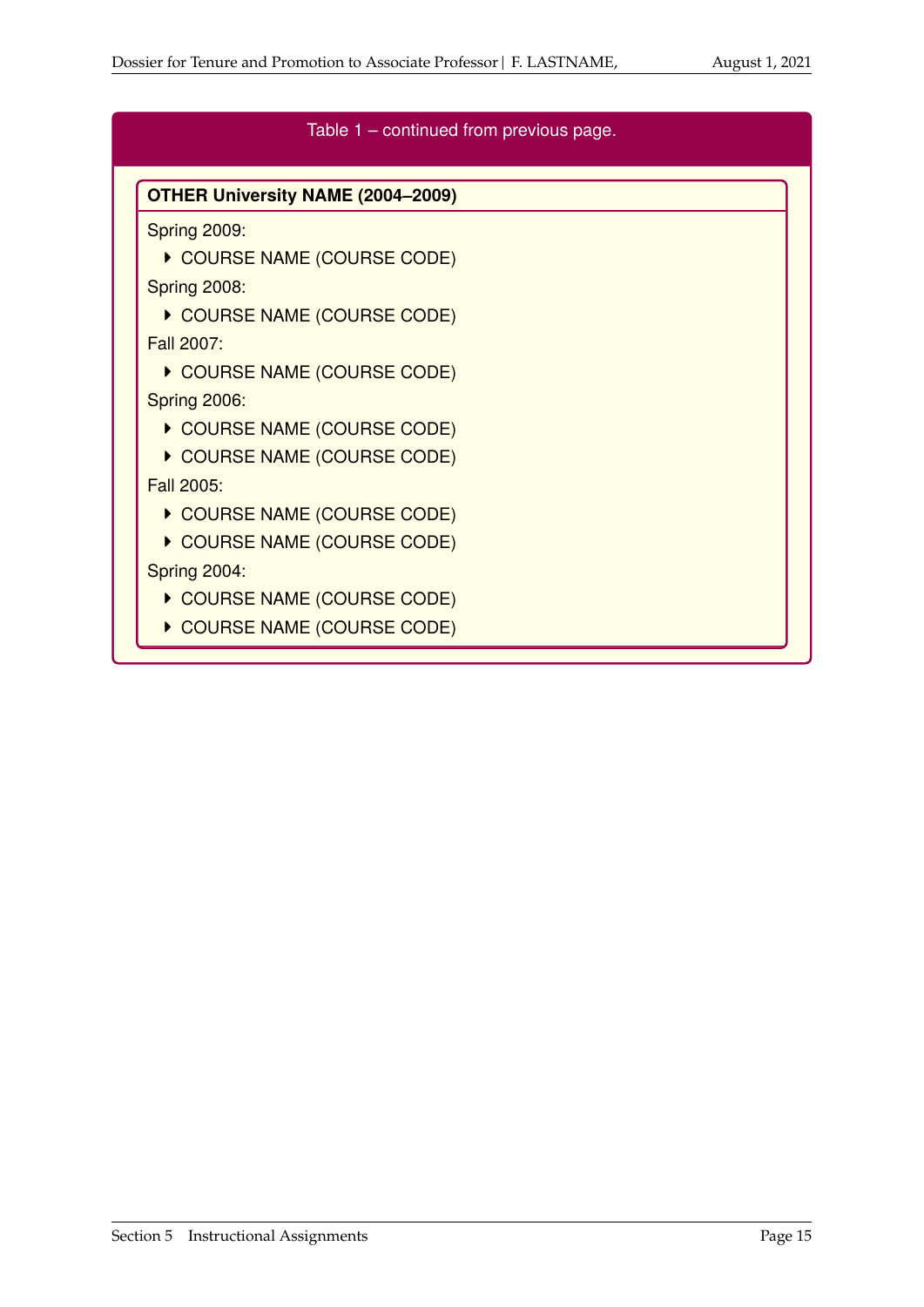### <span id="page-16-0"></span>6.) Teaching Loads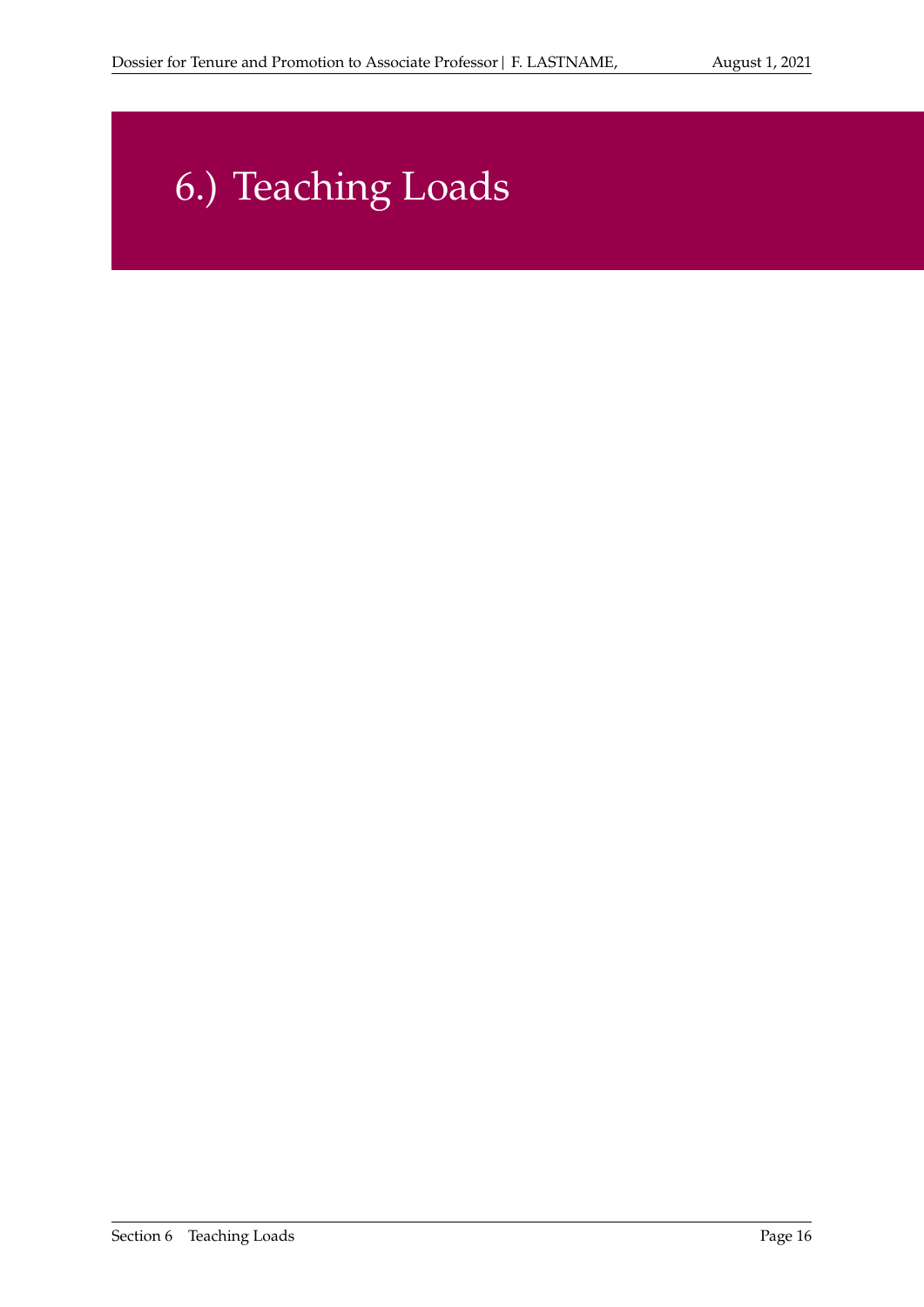| <b>Term</b>      | <b>CRN</b> | <b>Course Title</b>                   | <b>Credit</b> | $#$ of     | <b>Teaching/Research</b> |
|------------------|------------|---------------------------------------|---------------|------------|--------------------------|
|                  |            |                                       | <b>Hours</b>  | Enrollment | Load                     |
|                  | 12345      | <b>PHY 1111</b>                       | 3             | 15         | 50/50 %                  |
| Spring 2020      | 43210      | <b>PHY 2222</b>                       | 5             | 10         |                          |
| <b>Fall 2019</b> | 12345      | <b>PHY 1111</b>                       | 3             | 15         | 50/50 %                  |
|                  |            | Total Credit Hours (2019-2020): 11/12 |               |            |                          |
| Spring 2019      | 12345      | <b>PHY 1111</b>                       | 3             | 15         | 50/50 %                  |
|                  | 43210      | <b>PHY 2222</b>                       | 5             | 10         |                          |
| <b>Fall 2018</b> | 12345      | <b>PHY 1111</b>                       | 3             | 15         | 50/50 %                  |
|                  |            | Total Credit Hours (2018-2019): 11/12 |               |            |                          |
|                  | 12345      | <b>PHY 1111</b>                       | 3             | 15         | 50/50 %                  |
| Spring 2018      | 43210      | <b>PHY 2222</b>                       | 5             | 10         |                          |
| <b>Fall 2017</b> | 12345      | <b>PHY 1111</b>                       | 3             | 15         | 50/50 %                  |
|                  |            | Total Credit Hours (2017-2018): 11/12 |               |            |                          |
|                  |            |                                       |               |            |                          |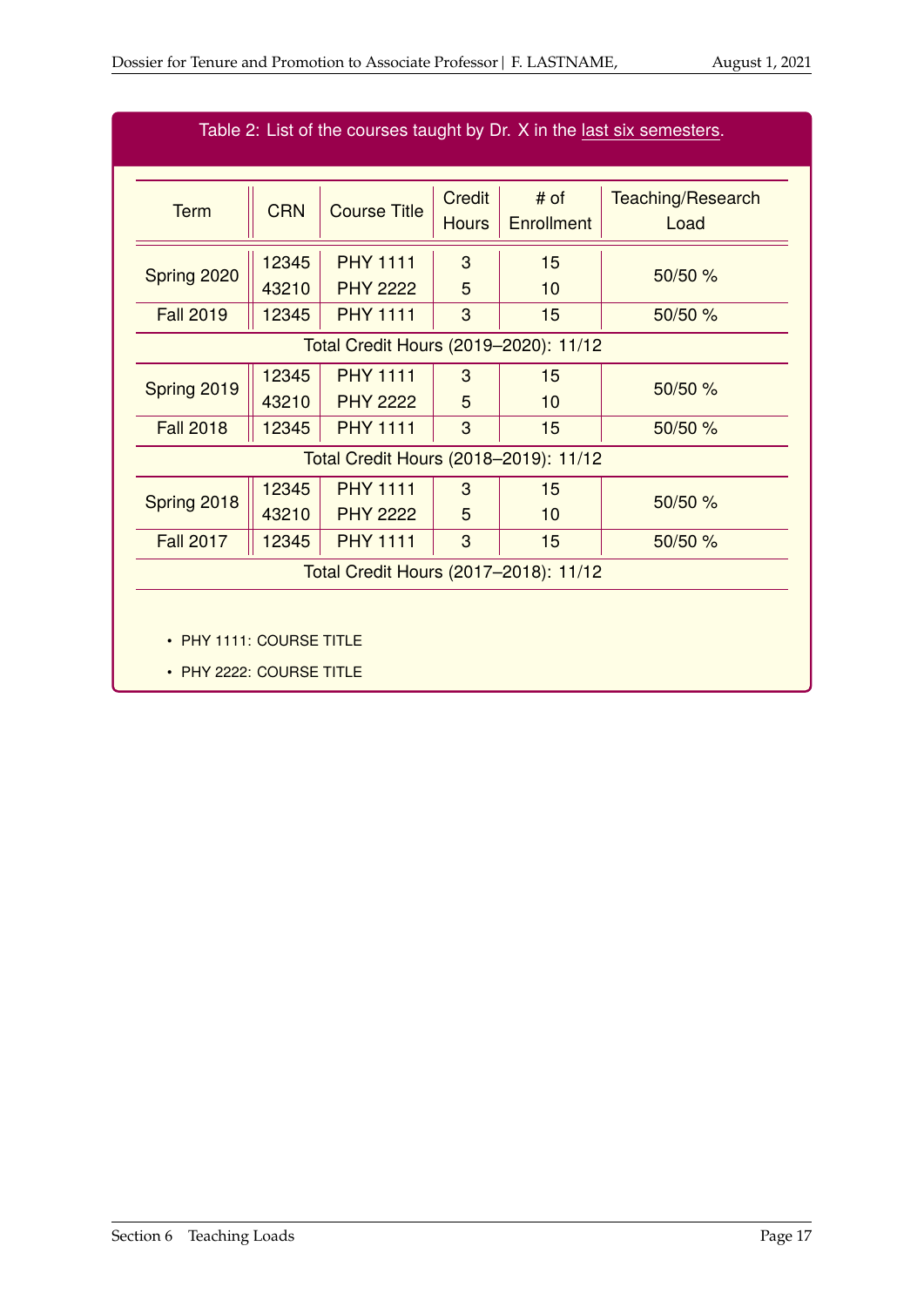#### **Justification of lower teaching loads**

#### • **Justification 1**

Hello, here is some text without a meaning. This text should show what a printed text will look like at this place. If you read this text, you will get no information. Really? Is there no information? Is there a difference between this text and some nonsense like "Huardest gefburn"? Kjift – not at all! A blind text like this gives you information about the selected font, how the letters are written and an impression of the look. This text should contain all letters of the alphabet and it should be written in of the original language. There is no need for special content, but the length of words should match the language.

#### • **Justification 2**

Hello, here is some text without a meaning. This text should show what a printed text will look like at this place. If you read this text, you will get no information. Really? Is there no information? Is there a difference between this text and some nonsense like "Huardest gefburn"? Kjift – not at all! A blind text like this gives you information about the selected font, how the letters are written and an impression of the look. This text should contain all letters of the alphabet and it should be written in of the original language. There is no need for special content, but the length of words should match the language.

#### • **Justification 3**

Hello, here is some text without a meaning. This text should show what a printed text will look like at this place. If you read this text, you will get no information. Really? Is there no information? Is there a difference between this text and some nonsense like "Huardest gefburn"? Kjift – not at all! A blind text like this gives you information about the selected font, how the letters are written and an impression of the look. This text should contain all letters of the alphabet and it should be written in of the original language. There is no need for special content, but the length of words should match the language.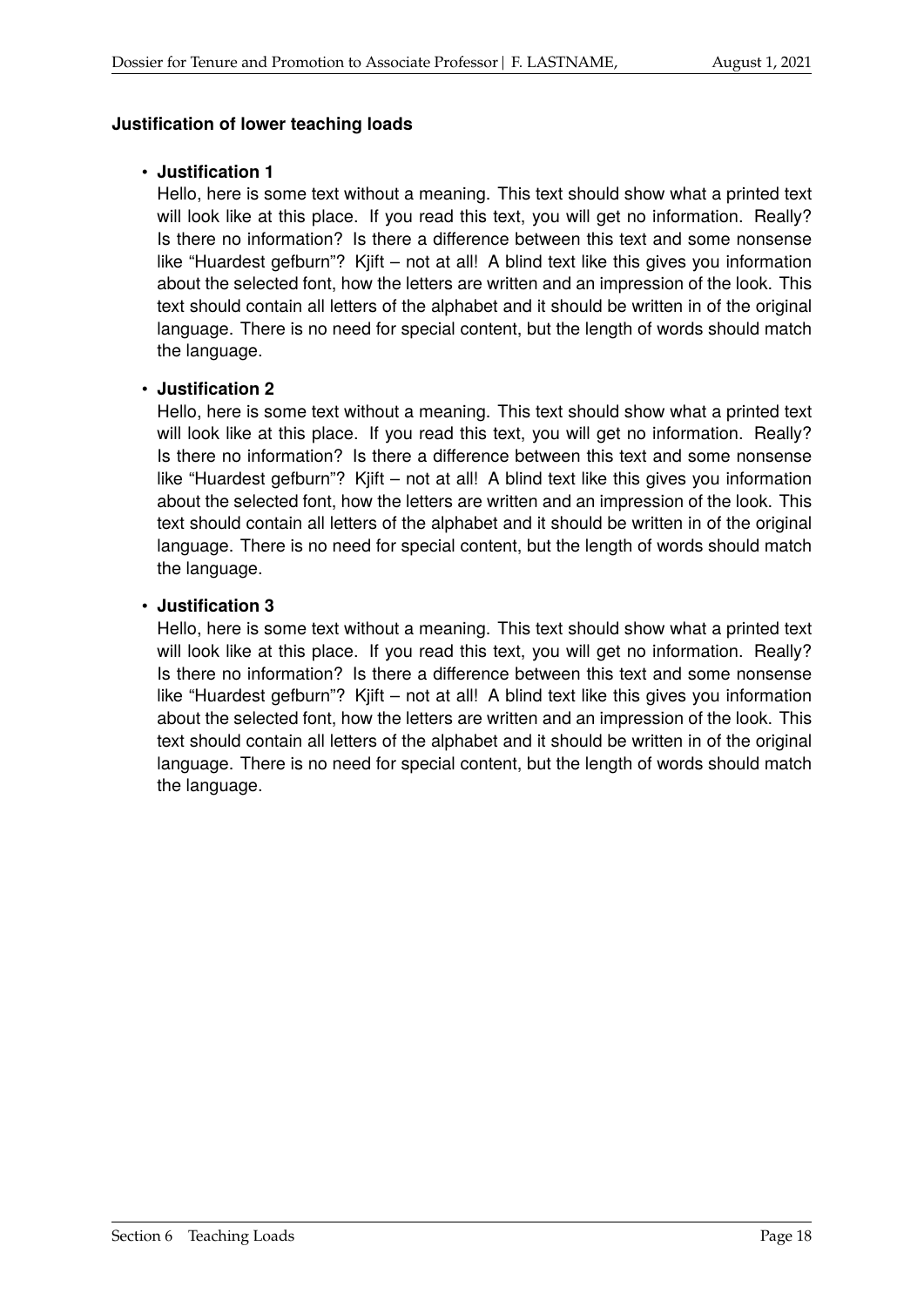### <span id="page-19-0"></span>7.) Evidence in Support of Effective Teaching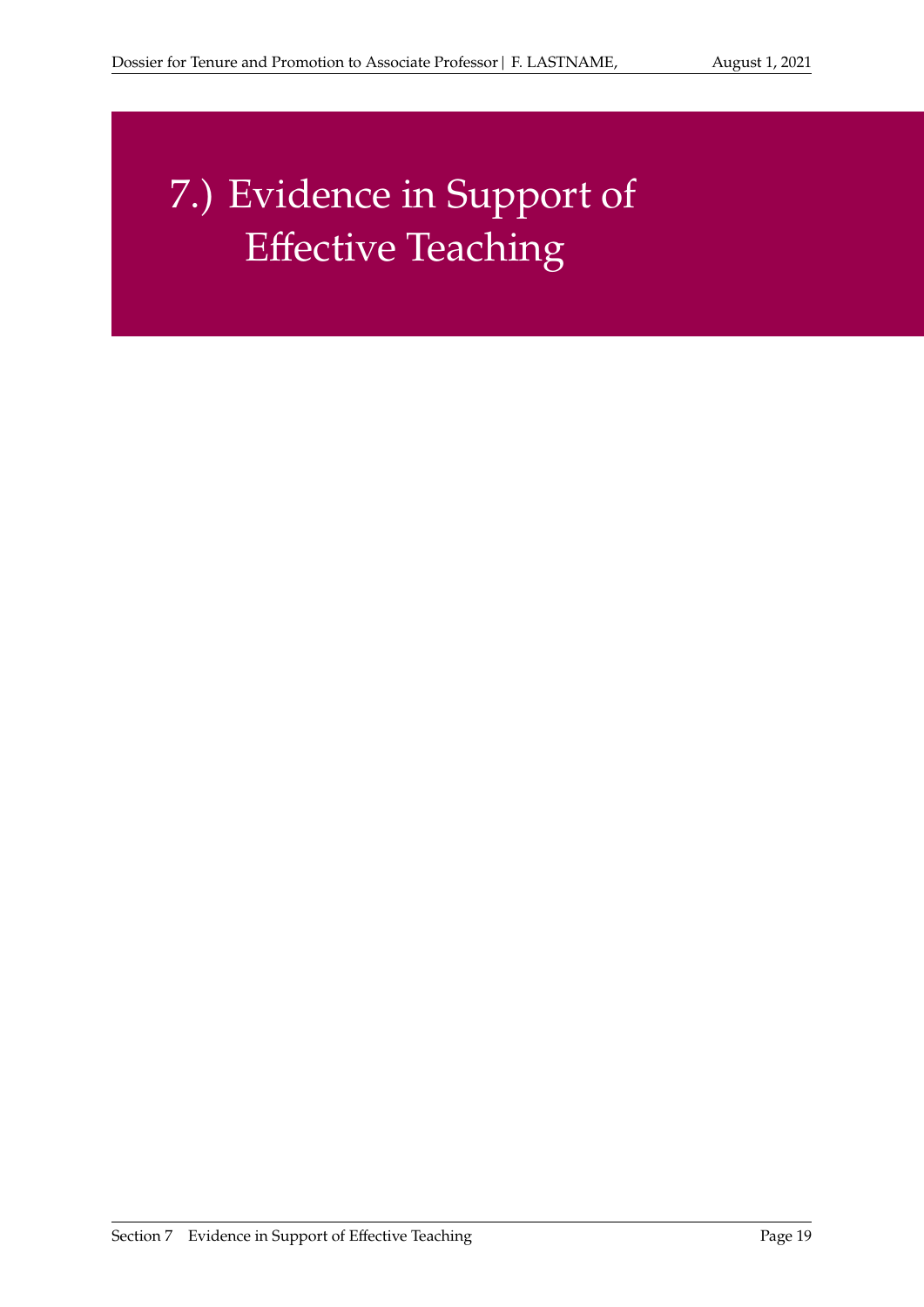#### <span id="page-20-0"></span>**7.1 Teaching Philosophy**

Hello, here is some text without a meaning. This text should show what a printed text will look like at this place. If you read this text, you will get no information. Really? Is there no information? Is there a difference between this text and some nonsense like "Huardest gefburn"? Kjift – not at all! A blind text like this gives you information about the selected font, how the letters are written and an impression of the look. This text should contain all letters of the alphabet and it should be written in of the original language. There is no need for special content, but the length of words should match the language.

#### <span id="page-20-1"></span>**7.2 Evidence of Teaching Methods**

In the following, a sample syllabus, slides, and weekly assignment for the *COURSE NAME* I taught in SEMESTER YEAR are enclosed.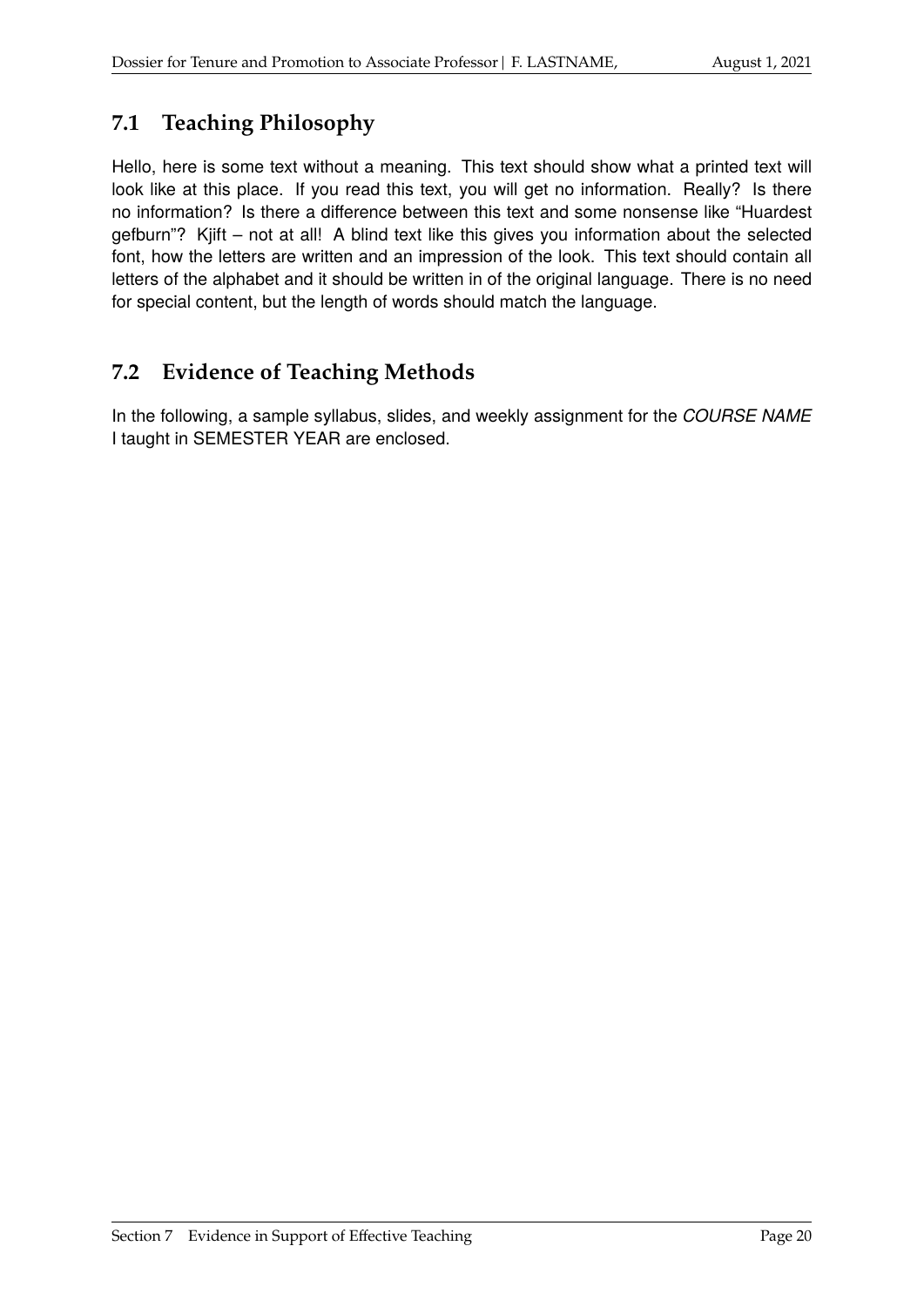# PDF file for A Sample Course Syllabus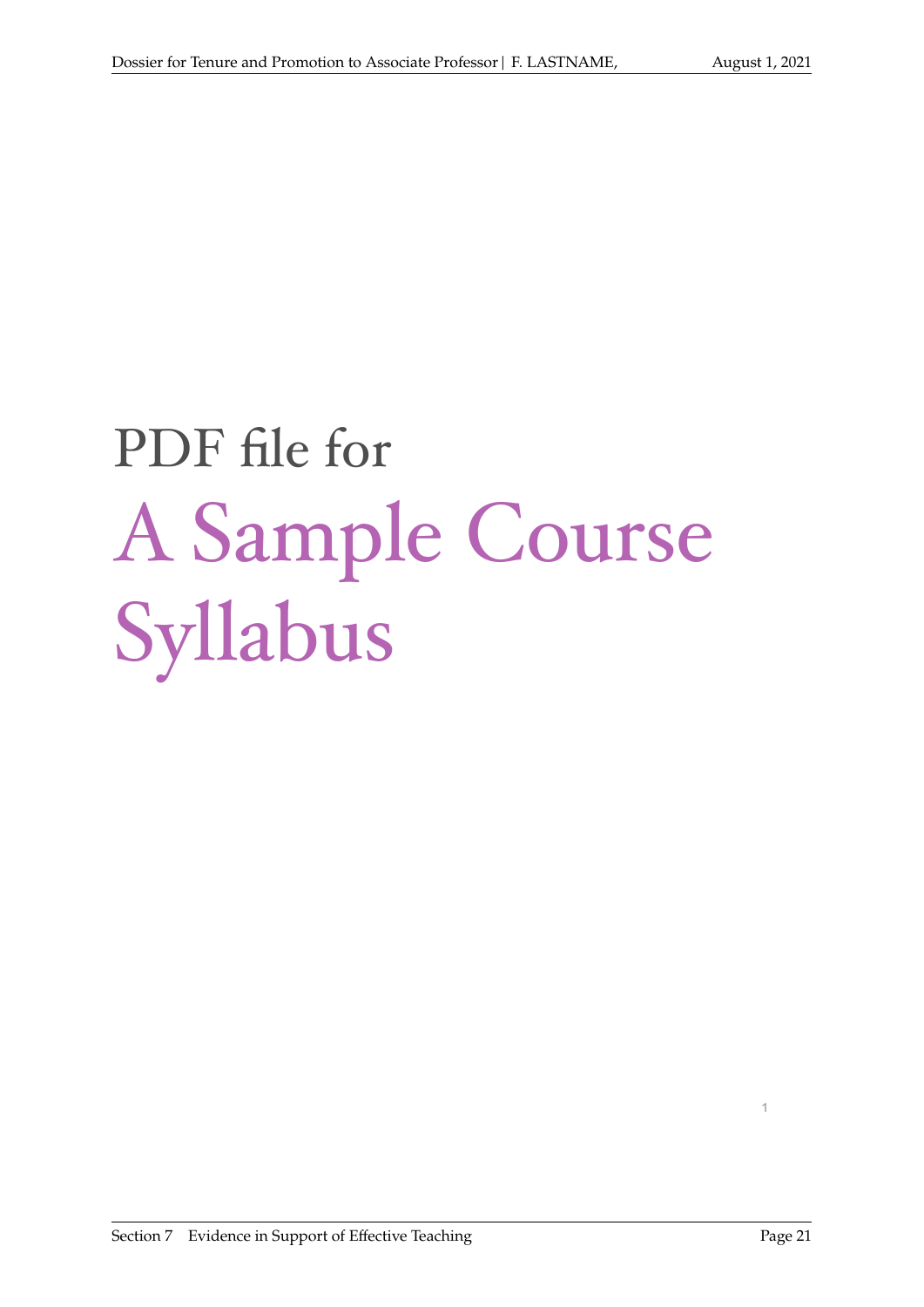# PDF file for A Sample Weekly Assignment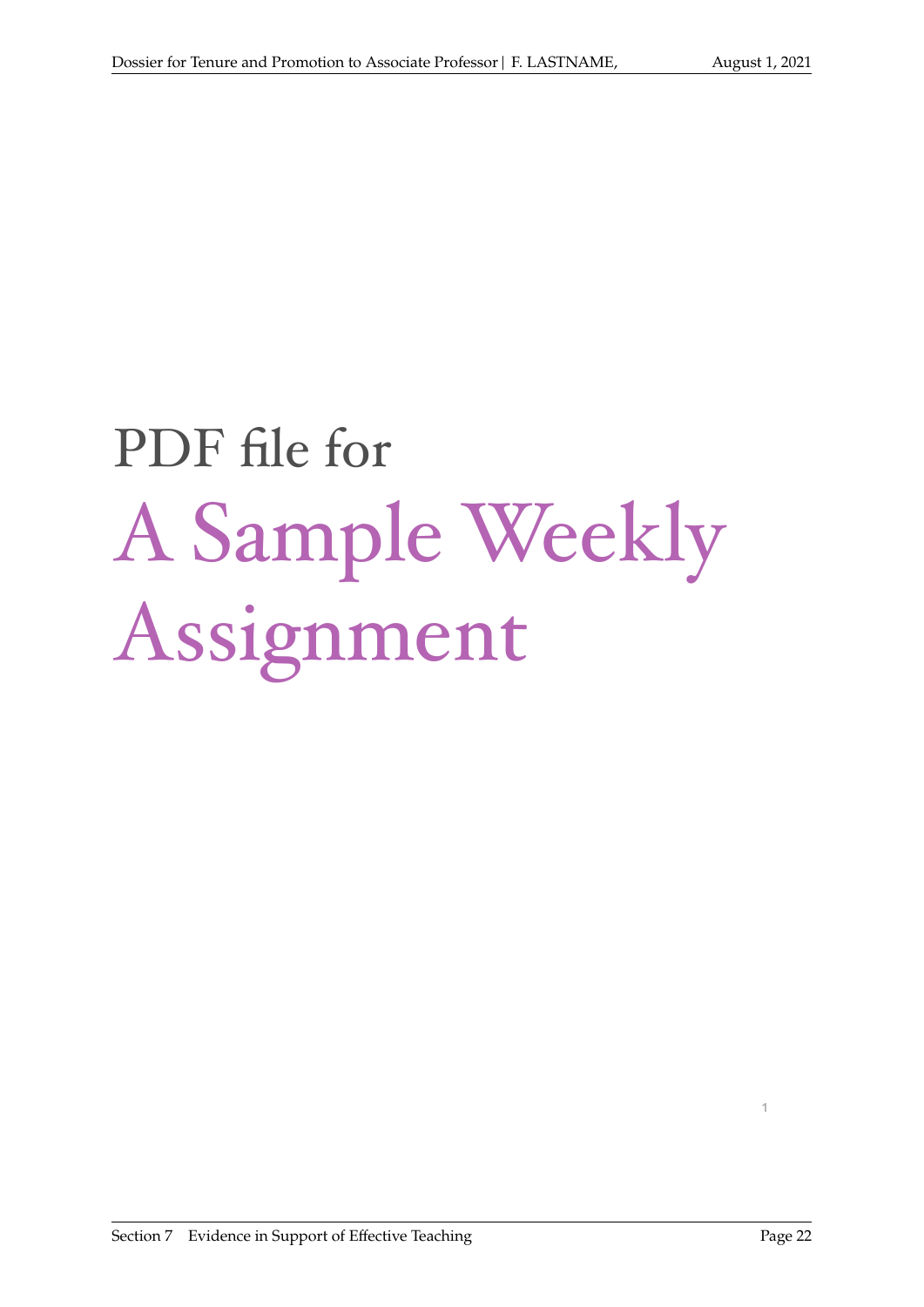# (with 90 degrees rotation)

PDF file for

e Lecture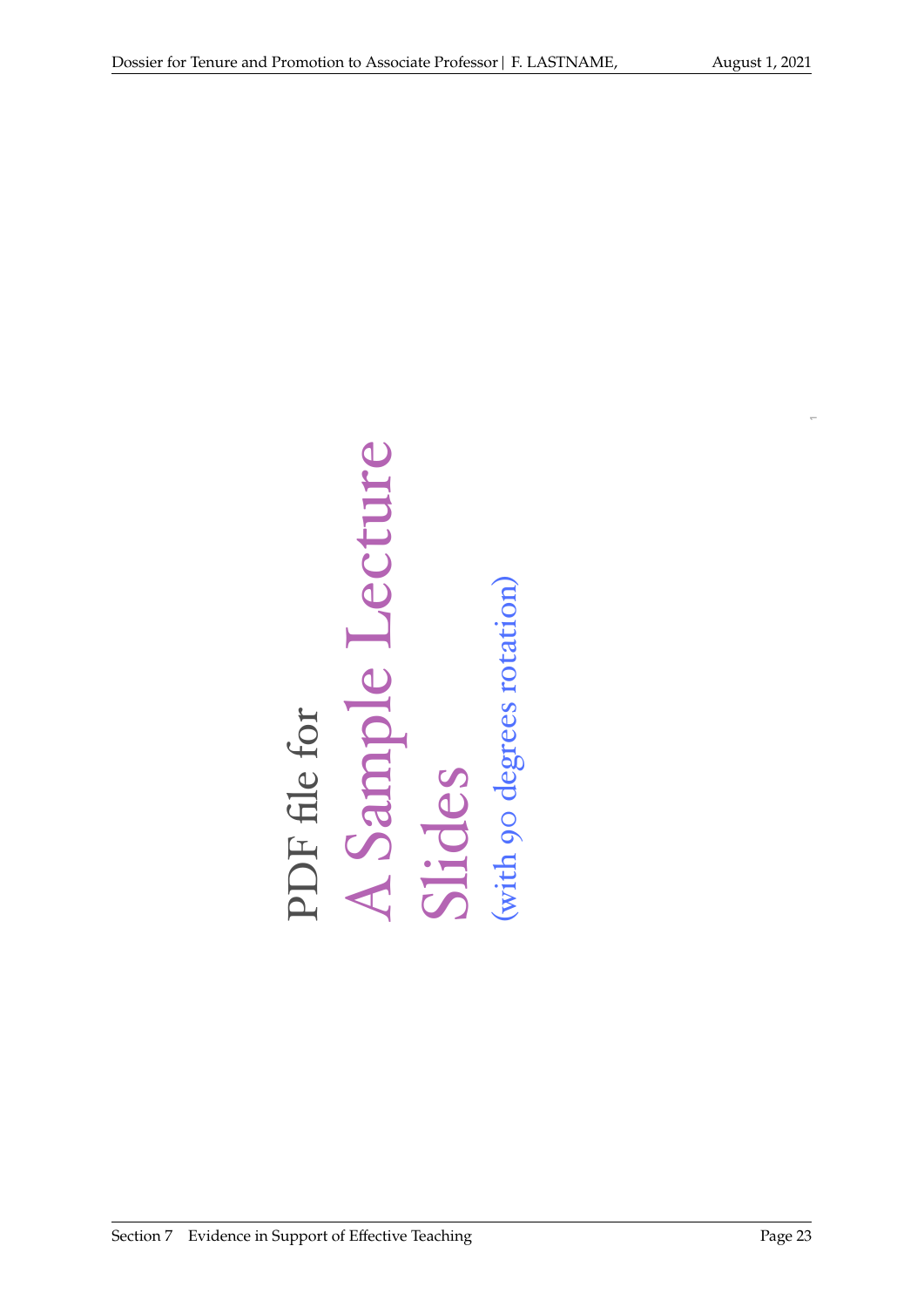#### <span id="page-24-0"></span>**7.3 Evaluations of Teaching Effectiveness by Students**

Hello, here is some text without a meaning. This text should show what a printed text will look like at this place. If you read this text, you will get no information. Really? Is there no information? Is there a difference between this text and some nonsense like "Huardest gefburn"? Kjift – not at all! A blind text like this gives you information about the selected font, how the letters are written and an impression of the look. This text should contain all letters of the alphabet and it should be written in of the original language. There is no need for special content, but the length of words should match the language.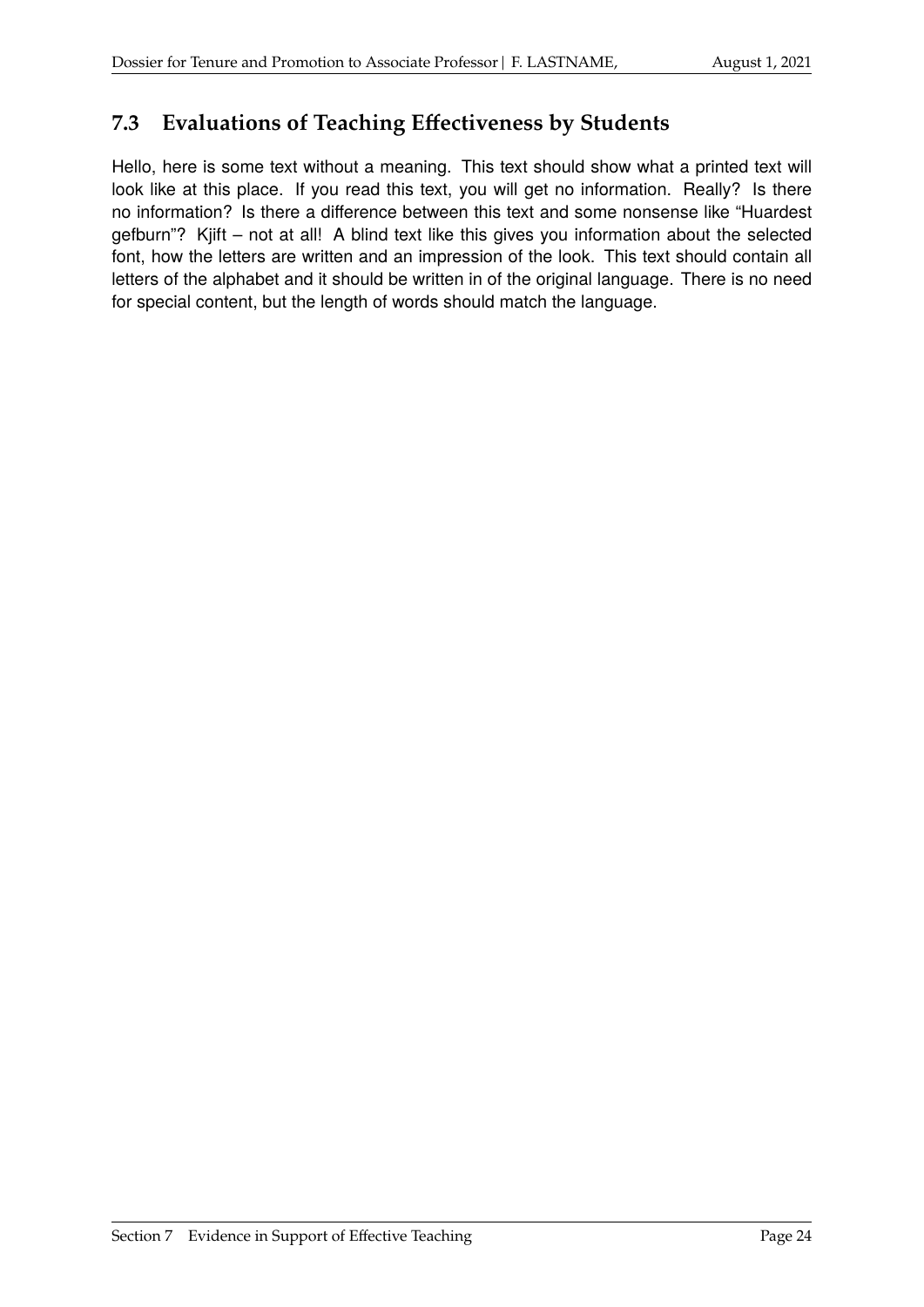Table 3: Qualitative feedback from students in the courses taught by Dr. X in the academic year 2019-2020. Course | Students' Feedback • Hello, here is some text without a meaning. This text should show what a printed text will look like at this place. If you read this text, you will get no information. Really? Is there no information? Is there a difference between this text and some nonsense like "Huardest gefburn"? Kjift – not at all! A blind text like this gives you information about the selected font, how the letters are written and an impression of the look. This text should contain all letters of the alphabet and it should be written in of the original language. There is no need for special content, but the length of words should match the language. **SEMESTER YEAR** SEMESTER YEAR COURSE NAME COURSE NAME • Hello, here is some text without a meaning. This text should show what a printed text will look like at this place. If you read this text, you will get no information. Really? Is there no information? Is there a difference between this text and some nonsense like "Huardest gefburn"? Kjift – not at all! A blind text like this gives you information about the selected font, how the letters are written and an impression of the look. This text should contain all letters of the alphabet and it should be written in of the original language. There is no need for special content, but the length of words should match the language. • Hello, here is some text without a meaning. This text should show what a printed text will look like at this place. If you read this text, you will get no information. Really? Is there no information? Is there a difference between this text and some nonsense like "Huardest gefburn"? Kjift – not at all! A blind text like this gives you information about the selected font, how the letters are written and an impression of the look. This text should contain all letters of the alphabet and it should be written in of the original language. There is no need for special content, but the length of words should match the language. Continued on next page **>>>**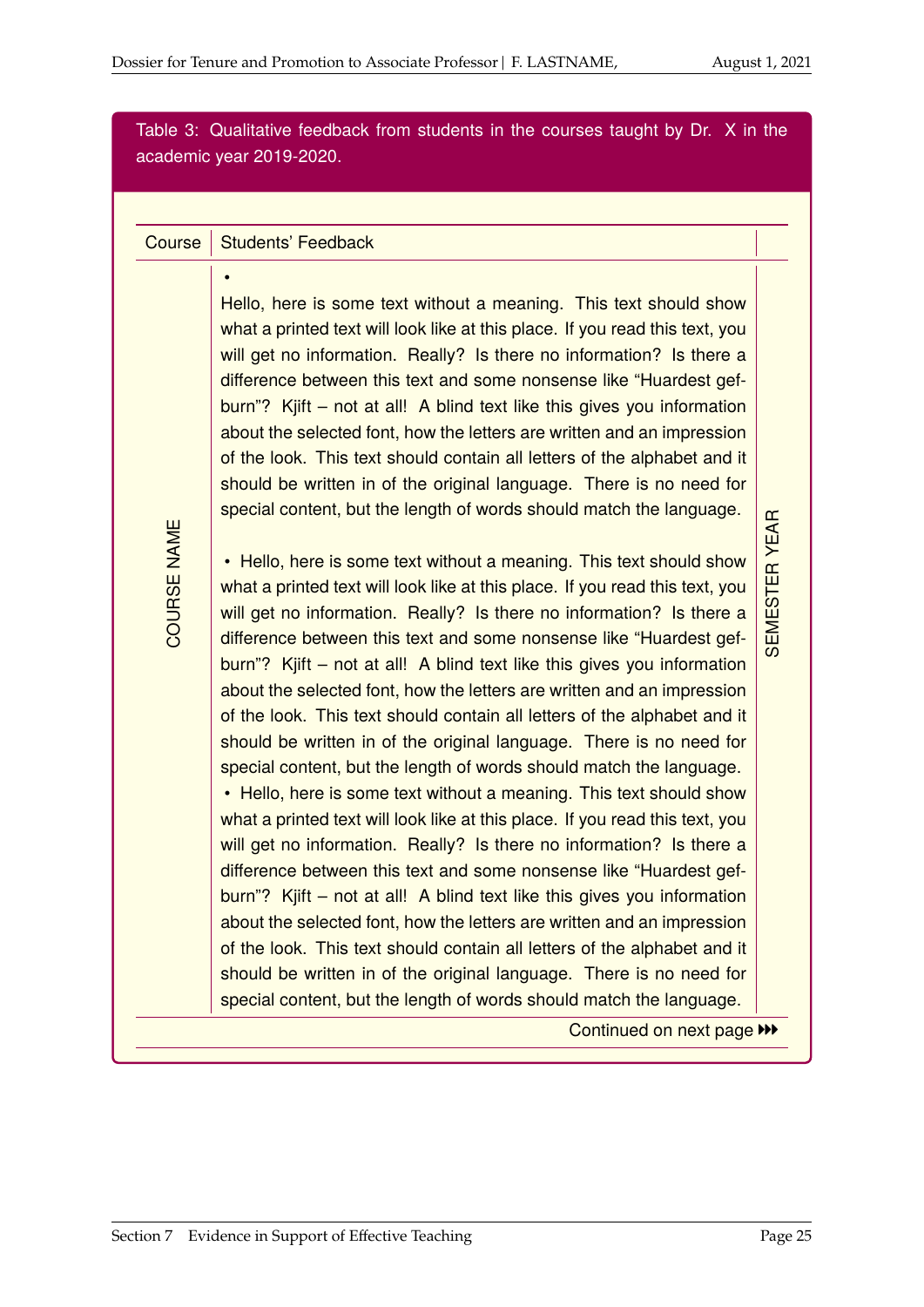|                               | Table 3 – continued from previous page                                                                                                                                                                                                                                                                                                                                                                                                                                                                                                                                                                                                                                                                                                                                                                                                                                                                                                                                                                                                                                                                                                                                                                                                                                                                                                                                                                                                                                                                                                                                                                                                                                                                                                                                                                                                                                                                                                                                                                                                                   |                                  |
|-------------------------------|----------------------------------------------------------------------------------------------------------------------------------------------------------------------------------------------------------------------------------------------------------------------------------------------------------------------------------------------------------------------------------------------------------------------------------------------------------------------------------------------------------------------------------------------------------------------------------------------------------------------------------------------------------------------------------------------------------------------------------------------------------------------------------------------------------------------------------------------------------------------------------------------------------------------------------------------------------------------------------------------------------------------------------------------------------------------------------------------------------------------------------------------------------------------------------------------------------------------------------------------------------------------------------------------------------------------------------------------------------------------------------------------------------------------------------------------------------------------------------------------------------------------------------------------------------------------------------------------------------------------------------------------------------------------------------------------------------------------------------------------------------------------------------------------------------------------------------------------------------------------------------------------------------------------------------------------------------------------------------------------------------------------------------------------------------|----------------------------------|
|                               |                                                                                                                                                                                                                                                                                                                                                                                                                                                                                                                                                                                                                                                                                                                                                                                                                                                                                                                                                                                                                                                                                                                                                                                                                                                                                                                                                                                                                                                                                                                                                                                                                                                                                                                                                                                                                                                                                                                                                                                                                                                          |                                  |
| Course                        | <b>Students' Feedback</b>                                                                                                                                                                                                                                                                                                                                                                                                                                                                                                                                                                                                                                                                                                                                                                                                                                                                                                                                                                                                                                                                                                                                                                                                                                                                                                                                                                                                                                                                                                                                                                                                                                                                                                                                                                                                                                                                                                                                                                                                                                |                                  |
| <b>COURSE NAME</b>            | • Hello, here is some text without a meaning. This text should show<br>what a printed text will look like at this place. If you read this text, you<br>will get no information. Really? Is there no information? Is there a<br>difference between this text and some nonsense like "Huardest gef-<br>burn"? Kjift - not at all! A blind text like this gives you information<br>about the selected font, how the letters are written and an impression<br>of the look. This text should contain all letters of the alphabet and it<br>should be written in of the original language. There is no need for<br>special content, but the length of words should match the language.                                                                                                                                                                                                                                                                                                                                                                                                                                                                                                                                                                                                                                                                                                                                                                                                                                                                                                                                                                                                                                                                                                                                                                                                                                                                                                                                                                         | SEMESTER YEAR                    |
| <b>COURSE NAME</b><br>ANOTHER | • Hello, here is some text without a meaning. This text should show<br>what a printed text will look like at this place. If you read this text, you<br>will get no information. Really? Is there no information? Is there a<br>difference between this text and some nonsense like "Huardest gef-<br>burn"? Kjift – not at all! A blind text like this gives you information<br>about the selected font, how the letters are written and an impression<br>of the look. This text should contain all letters of the alphabet and it<br>should be written in of the original language. There is no need for<br>special content, but the length of words should match the language.<br>• Hello, here is some text without a meaning. This text should show<br>what a printed text will look like at this place. If you read this text, you<br>will get no information. Really? Is there no information? Is there a<br>difference between this text and some nonsense like "Huardest gef-<br>burn"? Kjift – not at all! A blind text like this gives you information<br>about the selected font, how the letters are written and an impression<br>of the look. This text should contain all letters of the alphabet and it<br>should be written in of the original language. There is no need for<br>special content, but the length of words should match the language.<br>• Hello, here is some text without a meaning. This text should show<br>what a printed text will look like at this place. If you read this text, you<br>will get no information. Really? Is there no information? Is there a<br>difference between this text and some nonsense like "Huardest gef-<br>burn"? Kjift – not at all! A blind text like this gives you information<br>about the selected font, how the letters are written and an impression<br>of the look. This text should contain all letters of the alphabet and it<br>should be written in of the original language. There is no need for<br>special content, but the length of words should match the language. | <b>STER YEAR</b><br><b>SEMES</b> |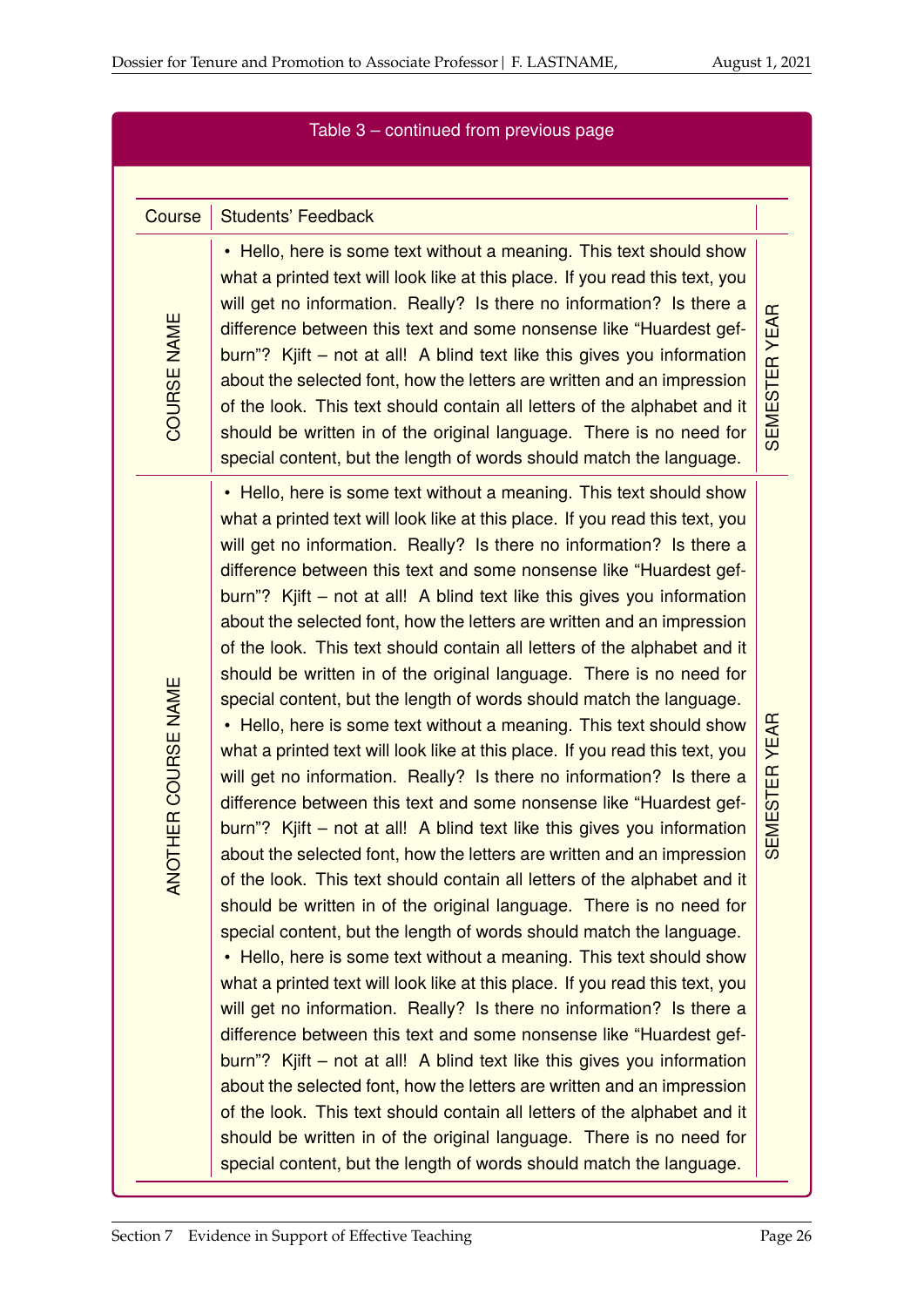A copy of the course and instructor evaluations for the courses Dr. X has taught from SEMESTER YEAR to SEMESTER YEAR are enclosed. The following sections did not receive the minimum number of responses required for viewing reports:

- SEMESTER YEAR: COURSE NAME (SECTION #): COURSE TITLE [X out of Y Students Responded]
- SEMESTER YEAR: COURSE NAME (SECTION #): COURSE TITLE [X out of Y Students Responded]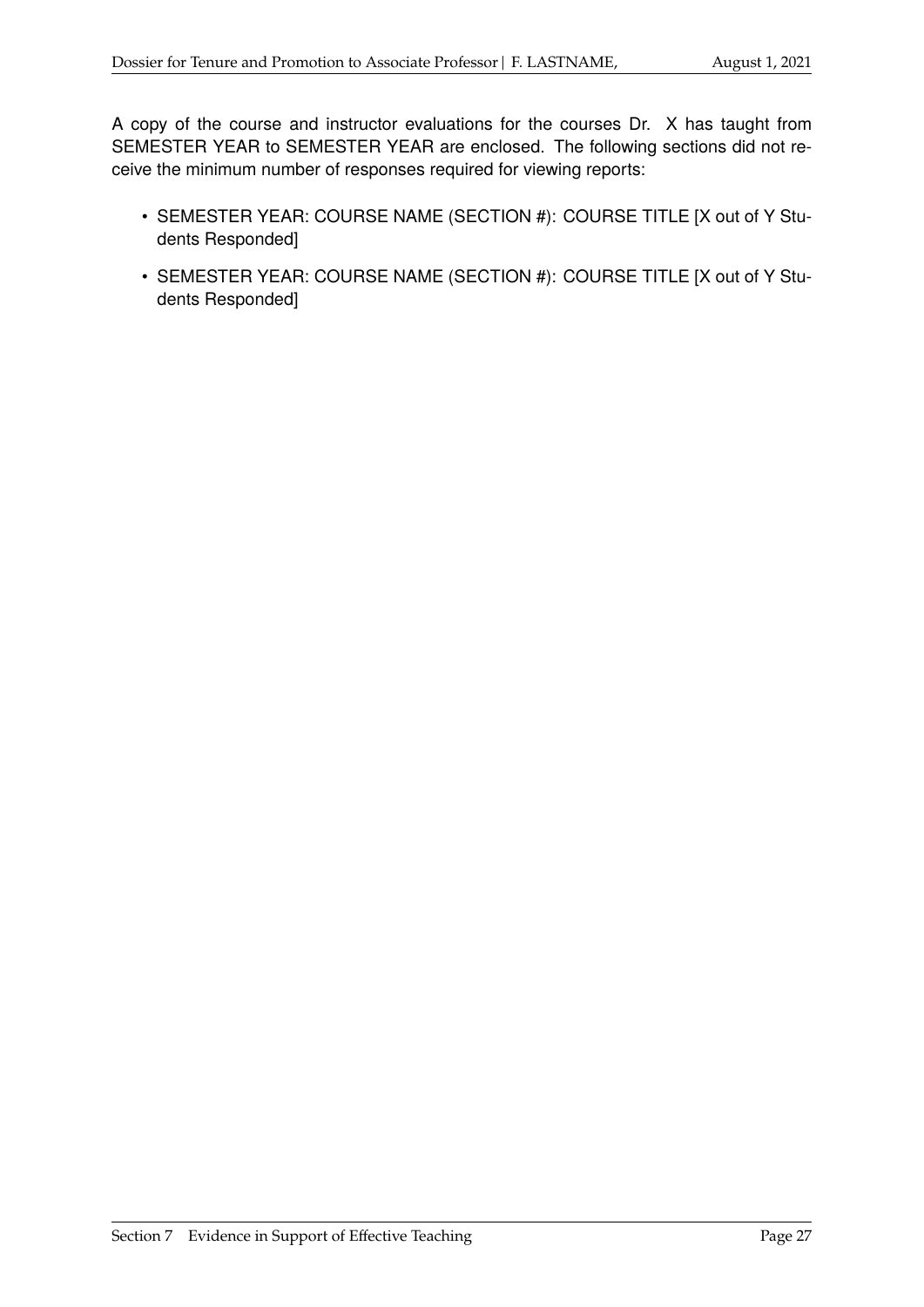### PDF file for Year I Evaluation I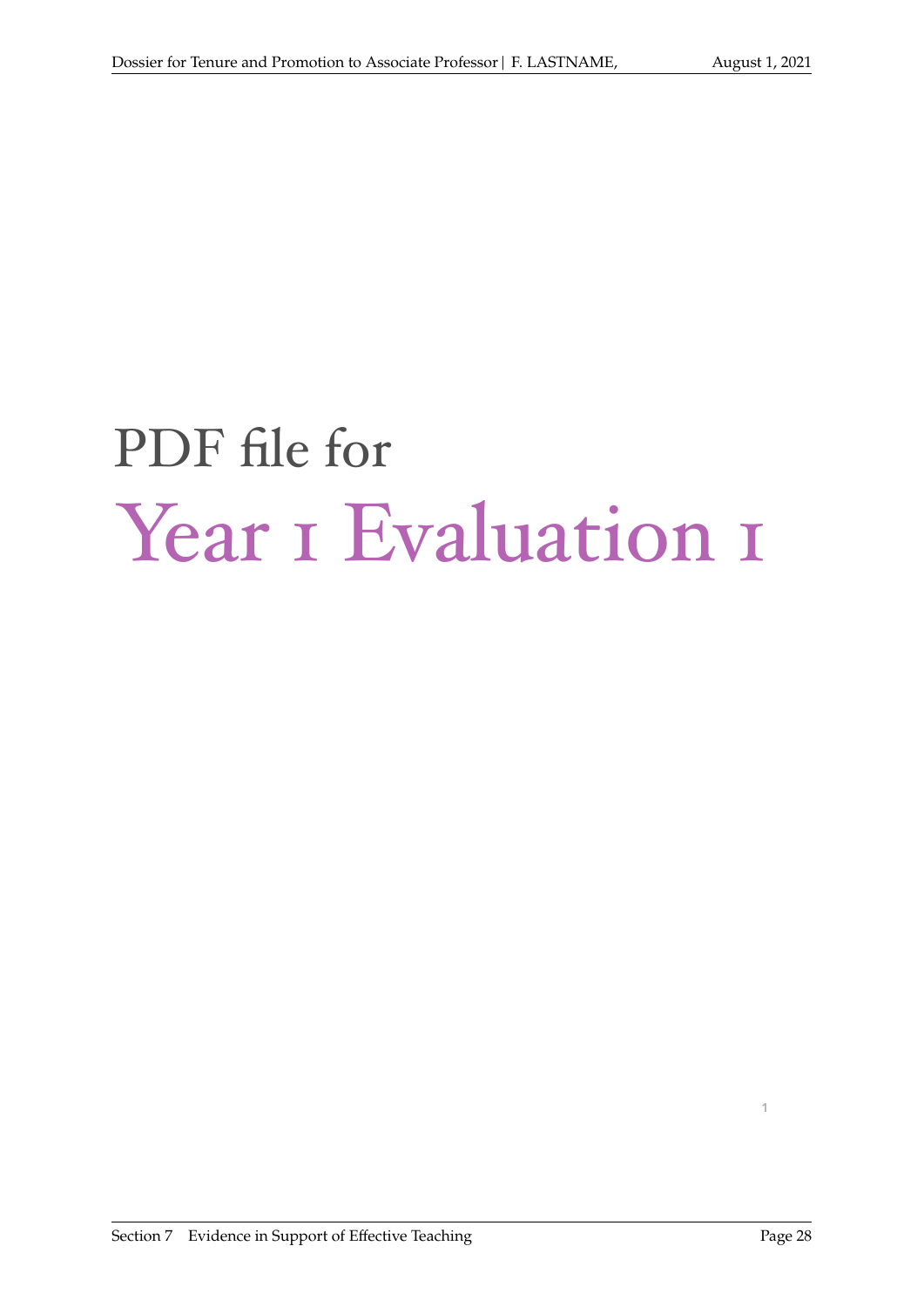### PDF file for Year I Evaluation  $\mathbf{2}$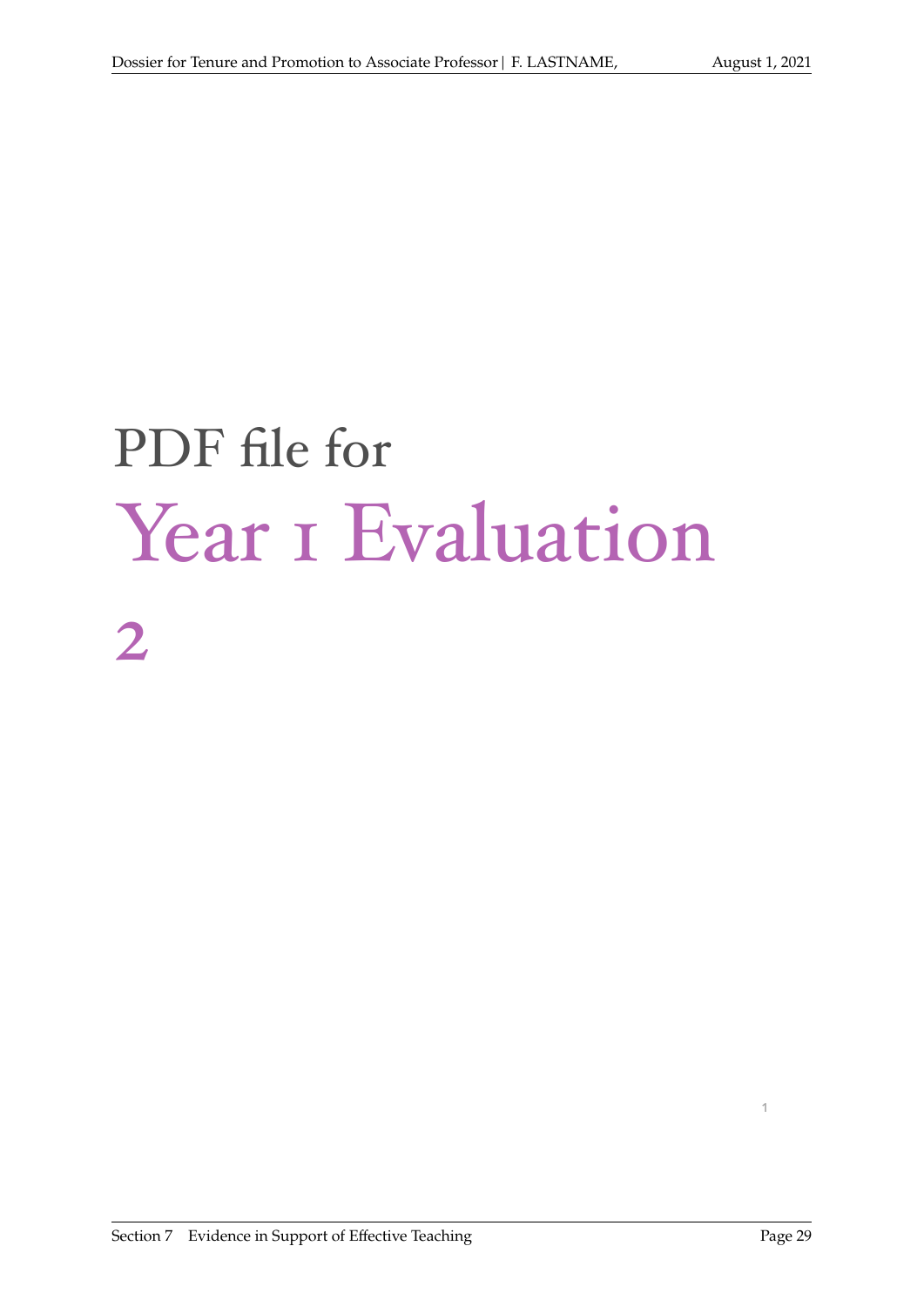### PDF file for Year 2 Evaluation T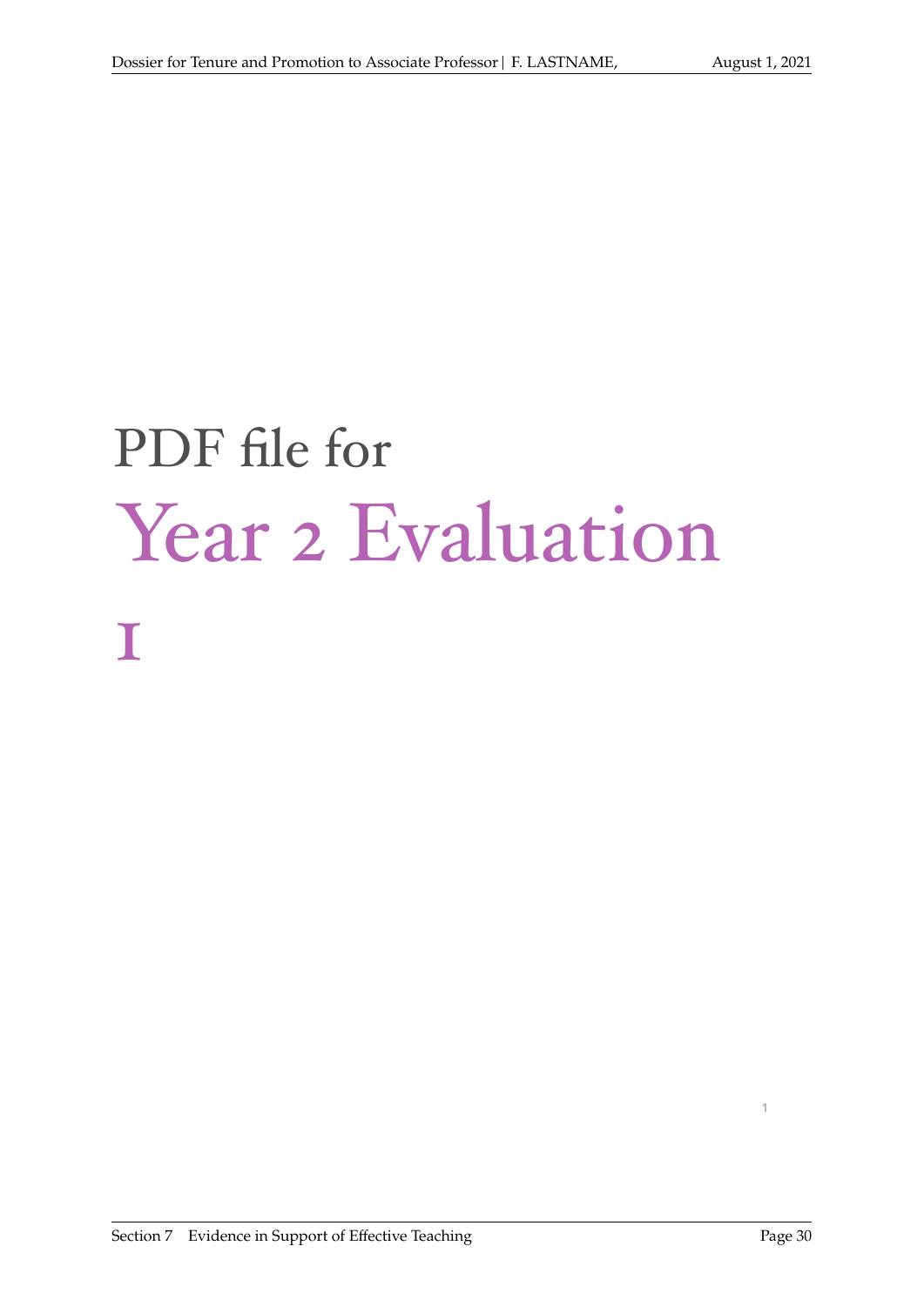### PDF file for Year 2 Evaluation  $\mathbf{2}$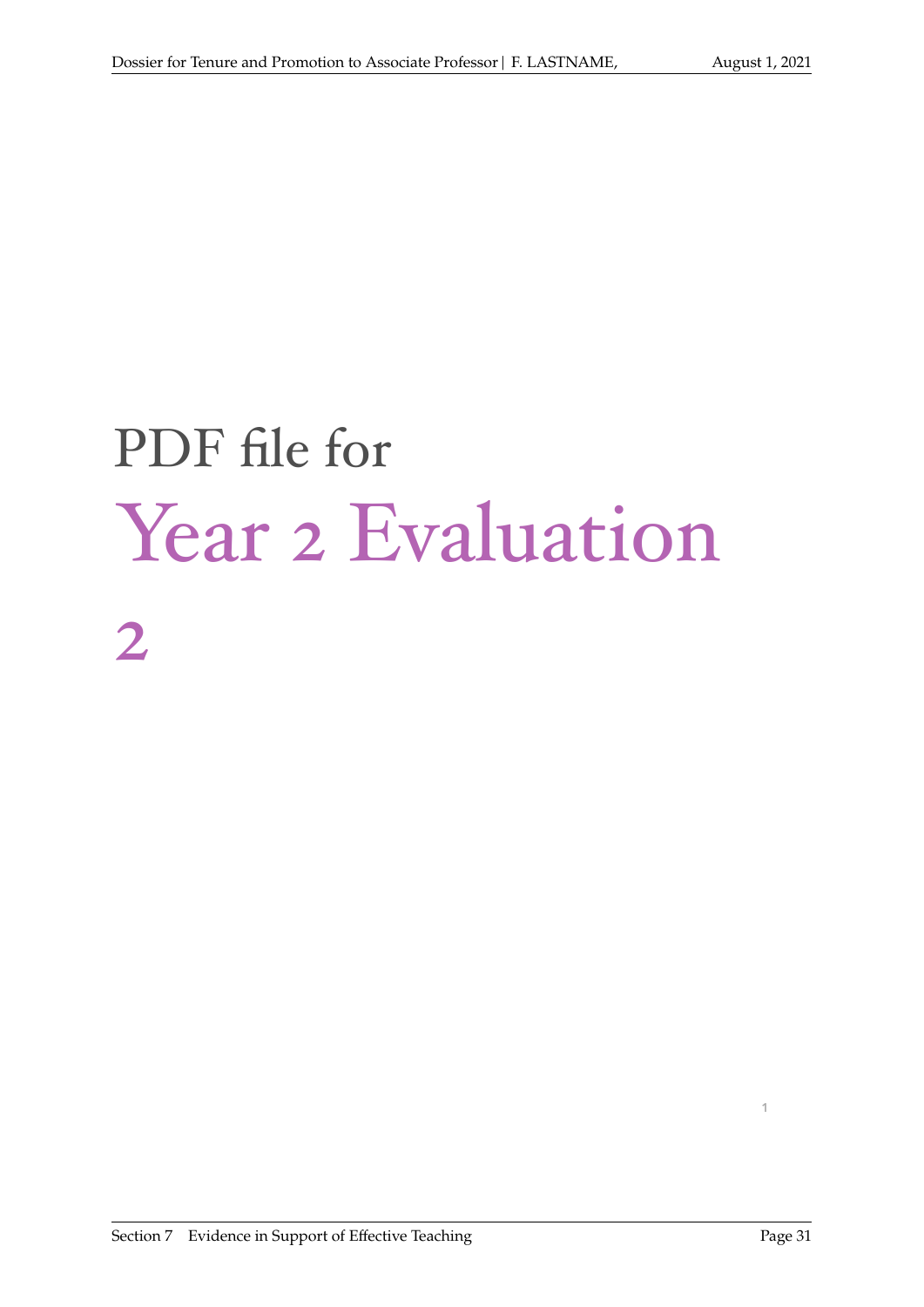### PDF file for Year 3 Evaluation T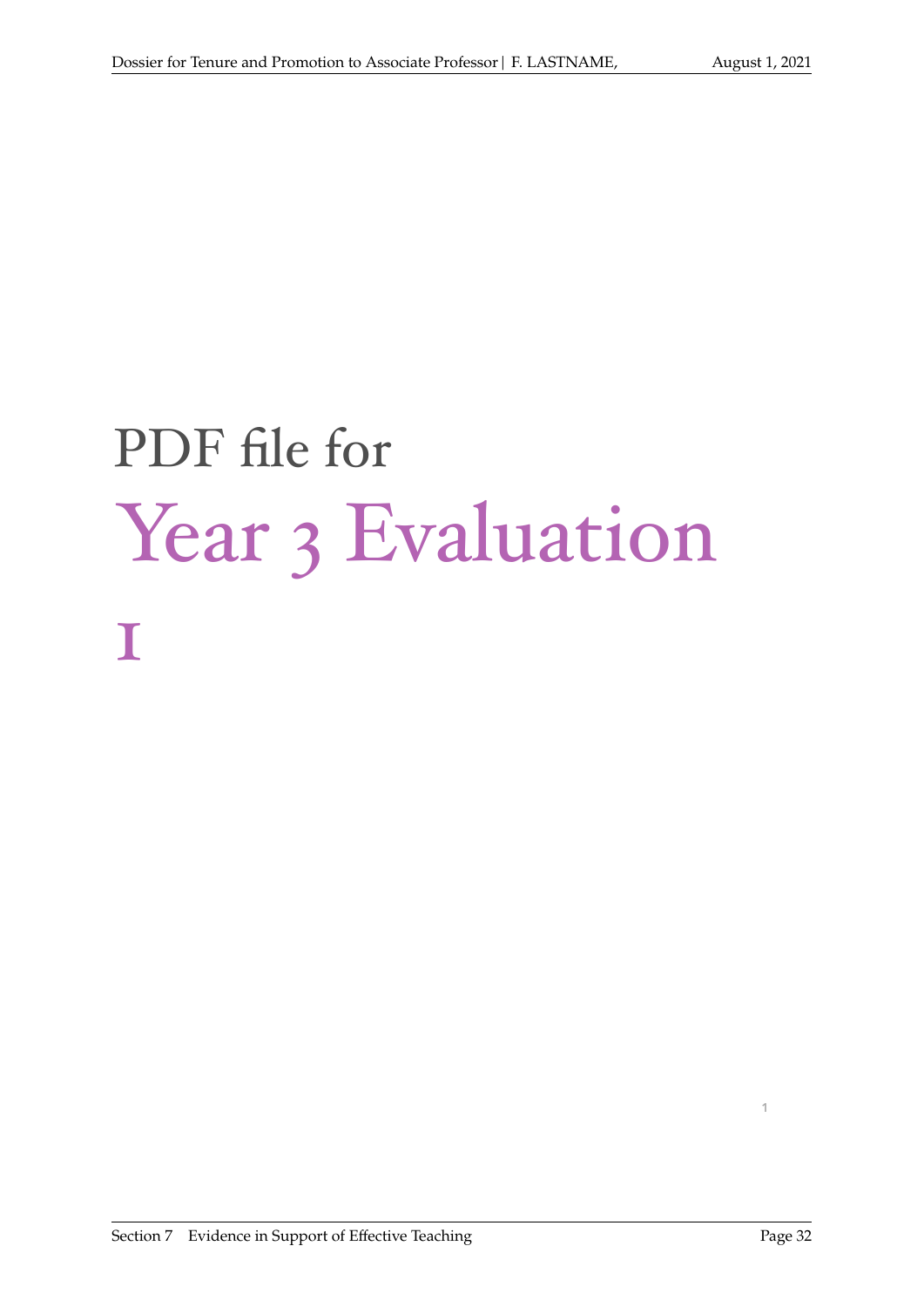# PDF file for Year 3 Evaluation  $\overline{2}$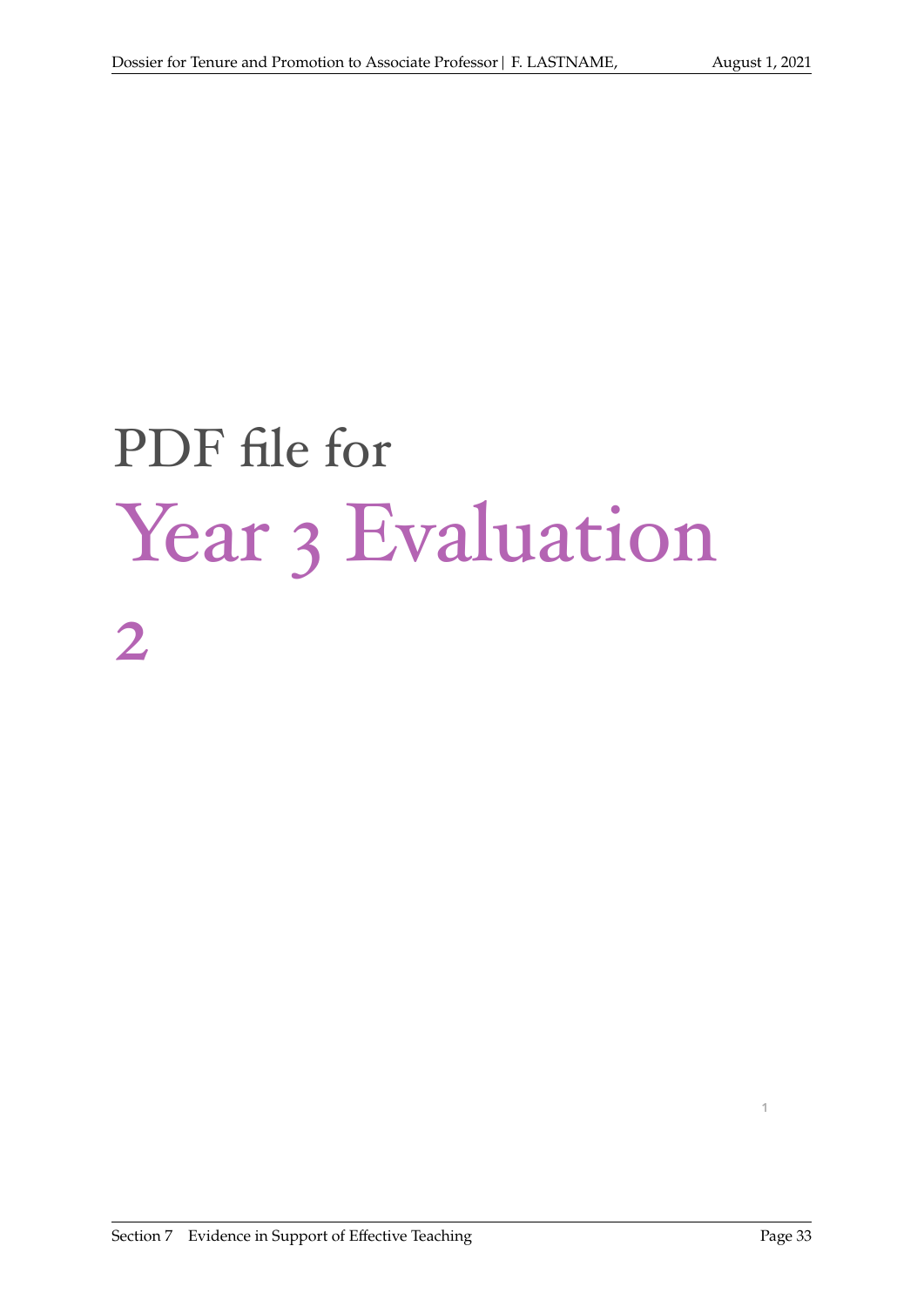### 8.) Publications/Creative Achievement

#### <span id="page-34-0"></span>Table 4: Total number of published articles by Dr. X in peer-reviewed journals.

|                                | From joining University NAME (2016-2020)          |  |
|--------------------------------|---------------------------------------------------|--|
| <b>Publication Type</b>        | # of Publications                                 |  |
| <b>Original Research Paper</b> | X                                                 |  |
| <b>Conference Paper</b>        | Υ                                                 |  |
| <b>Comment Paper</b>           | $\overline{z}$                                    |  |
| Total:                         | $X+Y+Z$                                           |  |
|                                |                                                   |  |
|                                | <b>Before joining University NAME (2007-2016)</b> |  |
| <b>Publication Type</b>        | # of Publications                                 |  |
| <b>Original Research Paper</b> | X                                                 |  |
| <b>Conference Paper</b>        | Υ                                                 |  |
| <b>Comment Paper</b>           | $\overline{7}$                                    |  |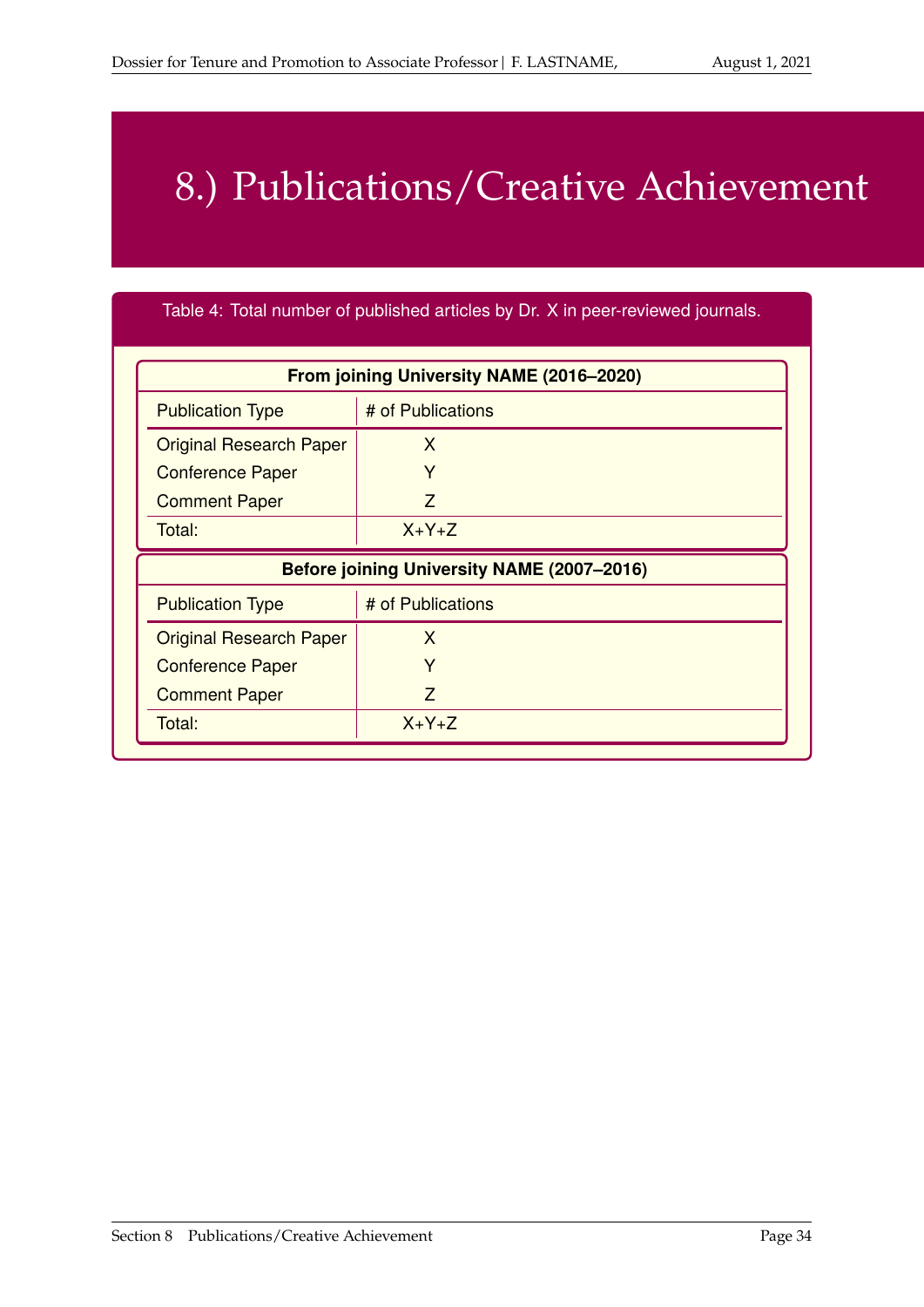#### <span id="page-35-0"></span>**8.1 Publications from joining University NAME (2016 – 2020)**

#### **Peer-Reviewed Journal Articles**

- 1. **Author 1**, Author 2, Journal Name, Volume (Year). *[Article Title.](https://doi.org/DOI)*
- **Peer-Reviewed Conference Proceedings**
- 2. **Author 1**, Author 2, Journal Name, Volume (Year). *[Article Title.](https://doi.org/DOI)*

#### **Peer-Reviewed Comments**

3. **Author 1**, Author 2, Journal Name, Volume (Year). *[Article Title.](https://doi.org/DOI)*

#### <span id="page-35-1"></span>**8.2 Publications before joining University NAME**

- **Peer-Reviewed Journal Articles**
- 1. **Author 1**, Author 2, Journal Name, Volume (Year). *[Article Title.](https://doi.org/DOI)*
- **Peer-Reviewed Conference Proceedings**
- 2. **Author 1**, Author 2, Journal Name, Volume (Year). *[Article Title.](https://doi.org/DOI)*
- **Peer-Reviewed Comments**
- 3. **Author 1**, Author 2, Journal Name, Volume (Year). *[Article Title.](https://doi.org/DOI)*

A copy of Dr. X's publications (Y articles) from joining University NAME is enclosed in the following pages.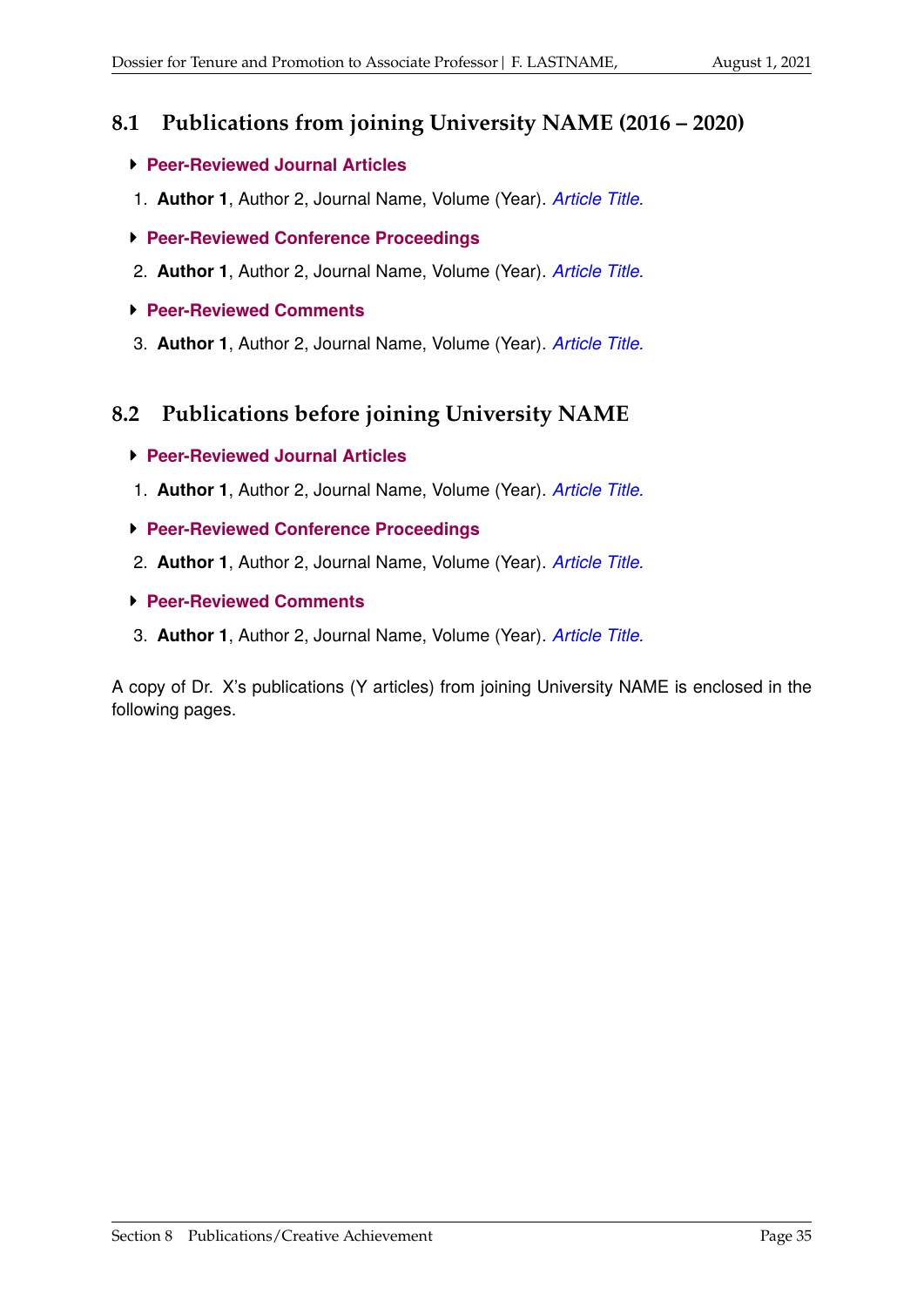### PDF file for Published Article T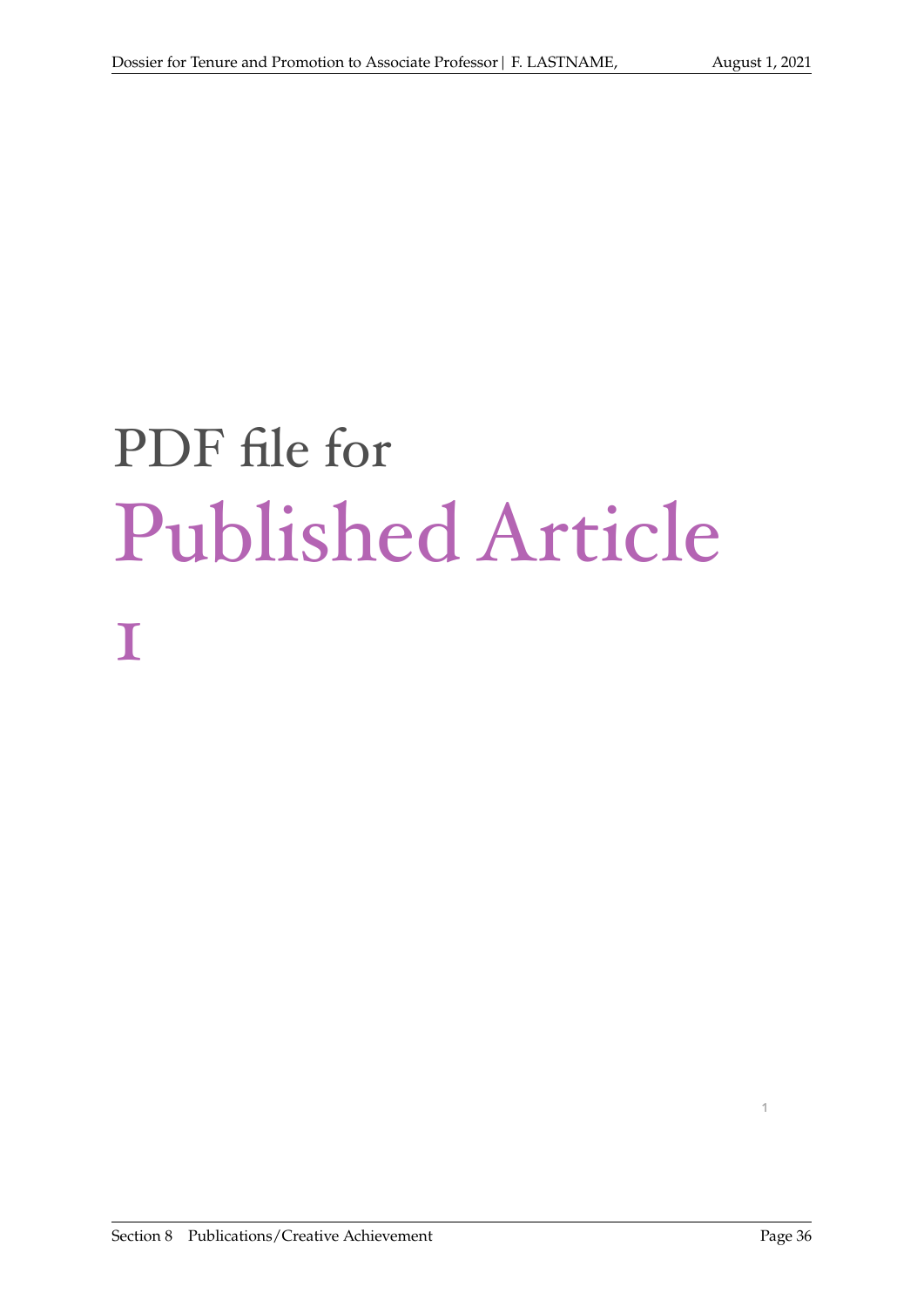### PDF file for Published Article  $\mathbf{2}$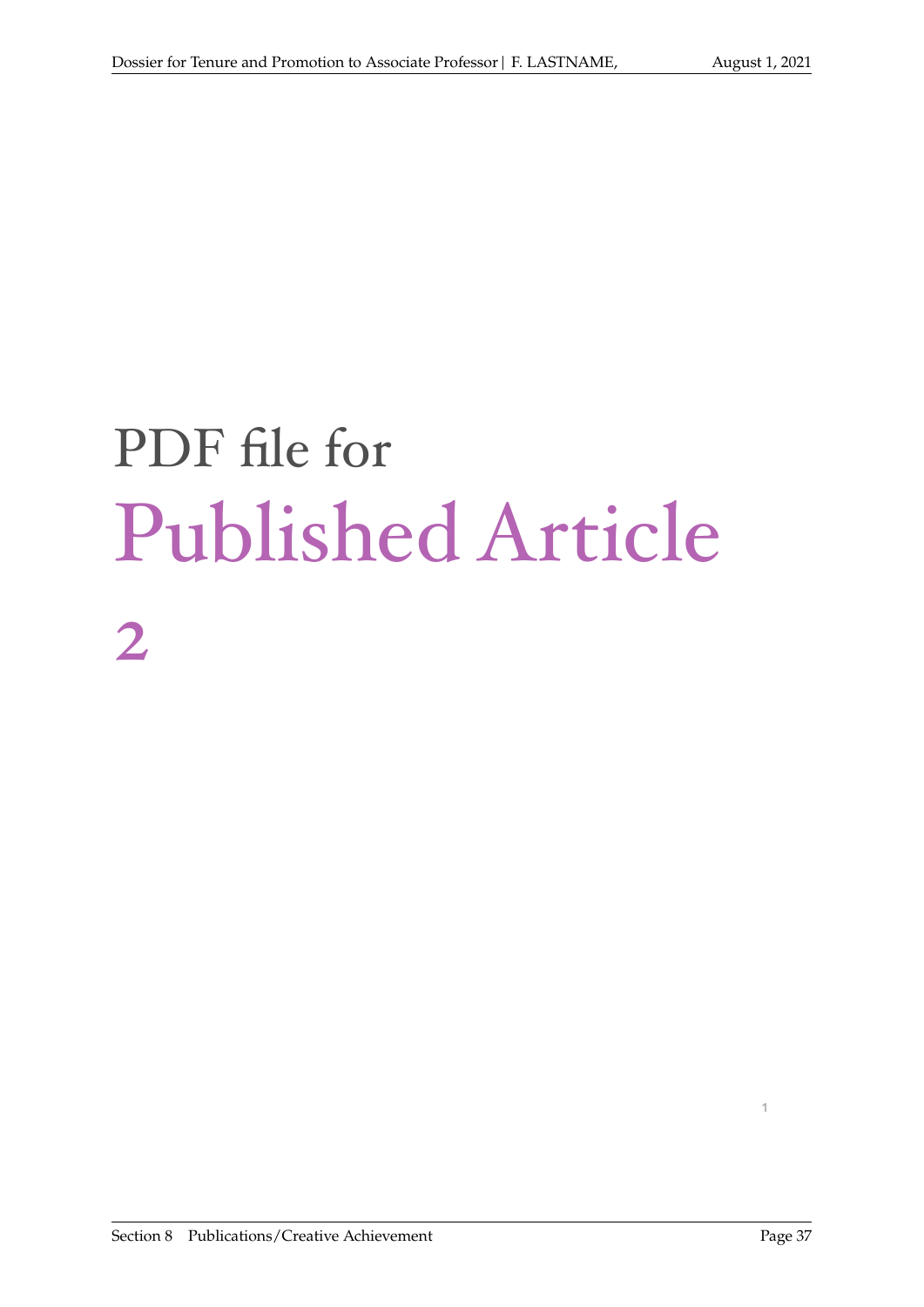### 9.) Recognition of Other Scholarly Activities

<span id="page-38-0"></span>**External Grant:** (Year-Year) Agency NAME (\$XYZ)

 **Conference Presentations:** X presentations (T talks, P posters, S seminars, and I invited talks). From joining University NAME, T2 talks in Conference LIST CONFER-ENCE NAME, and the co-author of I2 papers presented in international conferences in LIST INTERNATIONAL CONFERENCE NAME.

**Serving on the Editorial Board of X Peer-Reviewed Journals.**

 **Professional and Faculty Development Workshops:** Participated in Y (Z from joining University NAME) professional and faculty development conferences and workshops.

 **International Conference Organization:** Served on the international advisory committee of Conference NAME.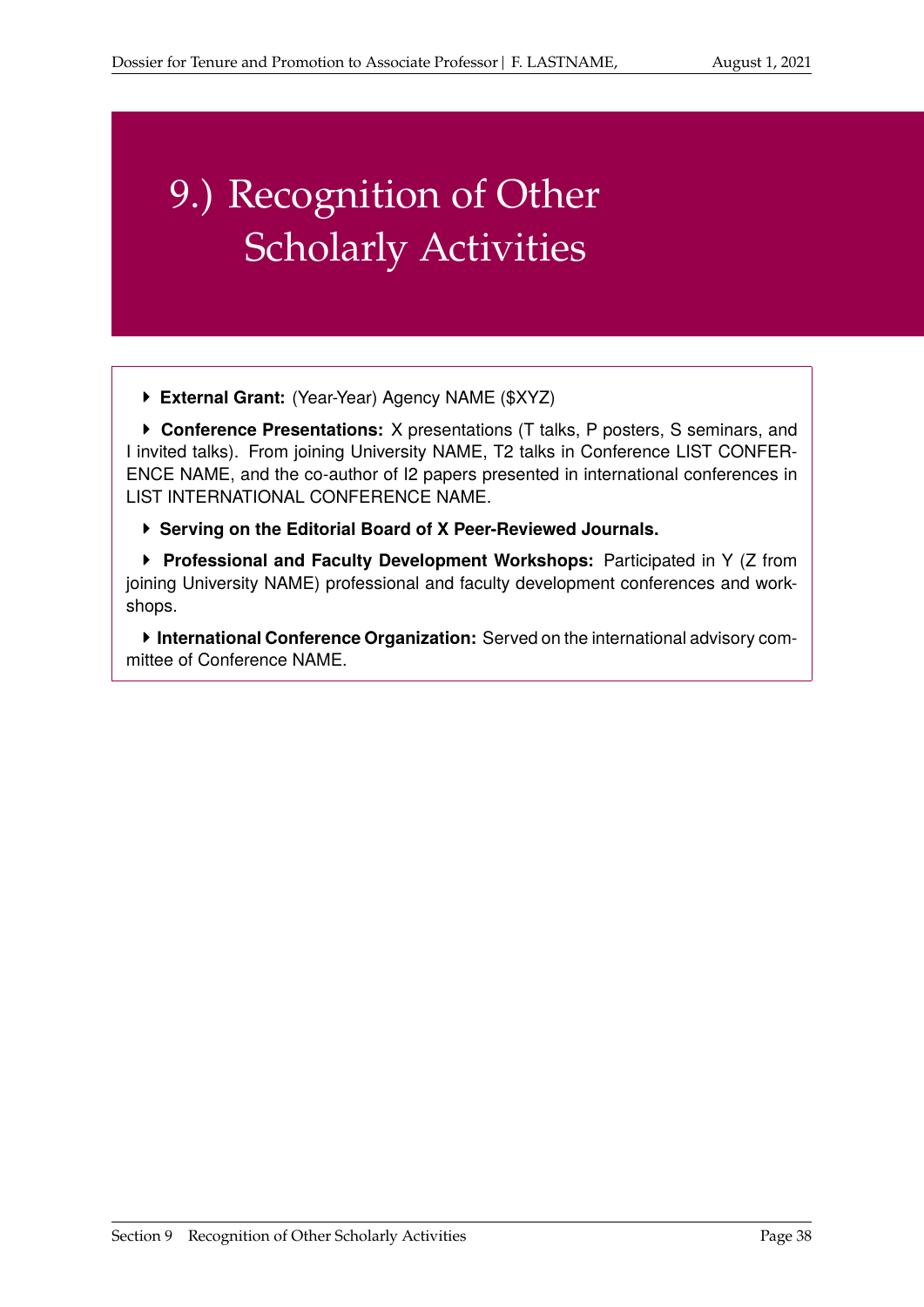#### <span id="page-39-0"></span>**9.1 Grants**

Hello, here is some text without a meaning. This text should show what a printed text will look like at this place. If you read this text, you will get no information. Really? Is there no information? Is there a difference between this text and some nonsense like "Huardest gefburn"? Kjift – not at all! A blind text like this gives you information about the selected font, how the letters are written and an impression of the look. This text should contain all letters of the alphabet and it should be written in of the original language. There is no need for special content, but the length of words should match the language.

- **Project Title:** PROJECT TITLE
- **Role:** Sole Principle Investigator
- **Award Amount:** \$X
- **Date submitted:** DATE
- **Date Awarded:** DATE
- **Project Overview** Hello, here is some text without a meaning. This text should show what a printed text will look like at this place. If you read this text, you will get no information. Really? Is there no information? Is there a difference between this text and some nonsense like "Huardest gefburn"? Kjift – not at all! A blind text like this gives you information about the selected font, how the letters are written and an impression of the look. This text should contain all letters of the alphabet and it should be written in of the original language. There is no need for special content, but the length of words should match the language.
- **Intellectual Merit** Hello, here is some text without a meaning. This text should show what a printed text will look like at this place. If you read this text, you will get no information. Really? Is there no information? Is there a difference between this text and some nonsense like "Huardest gefburn"? Kjift – not at all! A blind text like this gives you information about the selected font, how the letters are written and an impression of the look. This text should contain all letters of the alphabet and it should be written in of the original language. There is no need for special content, but the length of words should match the language.
- **Broader Impacts of the Project** Hello, here is some text without a meaning. This text should show what a printed text will look like at this place. If you read this text, you will get no information. Really? Is there no information? Is there a difference between this text and some nonsense like "Huardest gefburn"? Kjift – not at all! A blind text like this gives you information about the selected font, how the letters are written and an impression of the look. This text should contain all letters of the alphabet and it should be written in of the original language. There is no need for special content, but the length of words should match the language.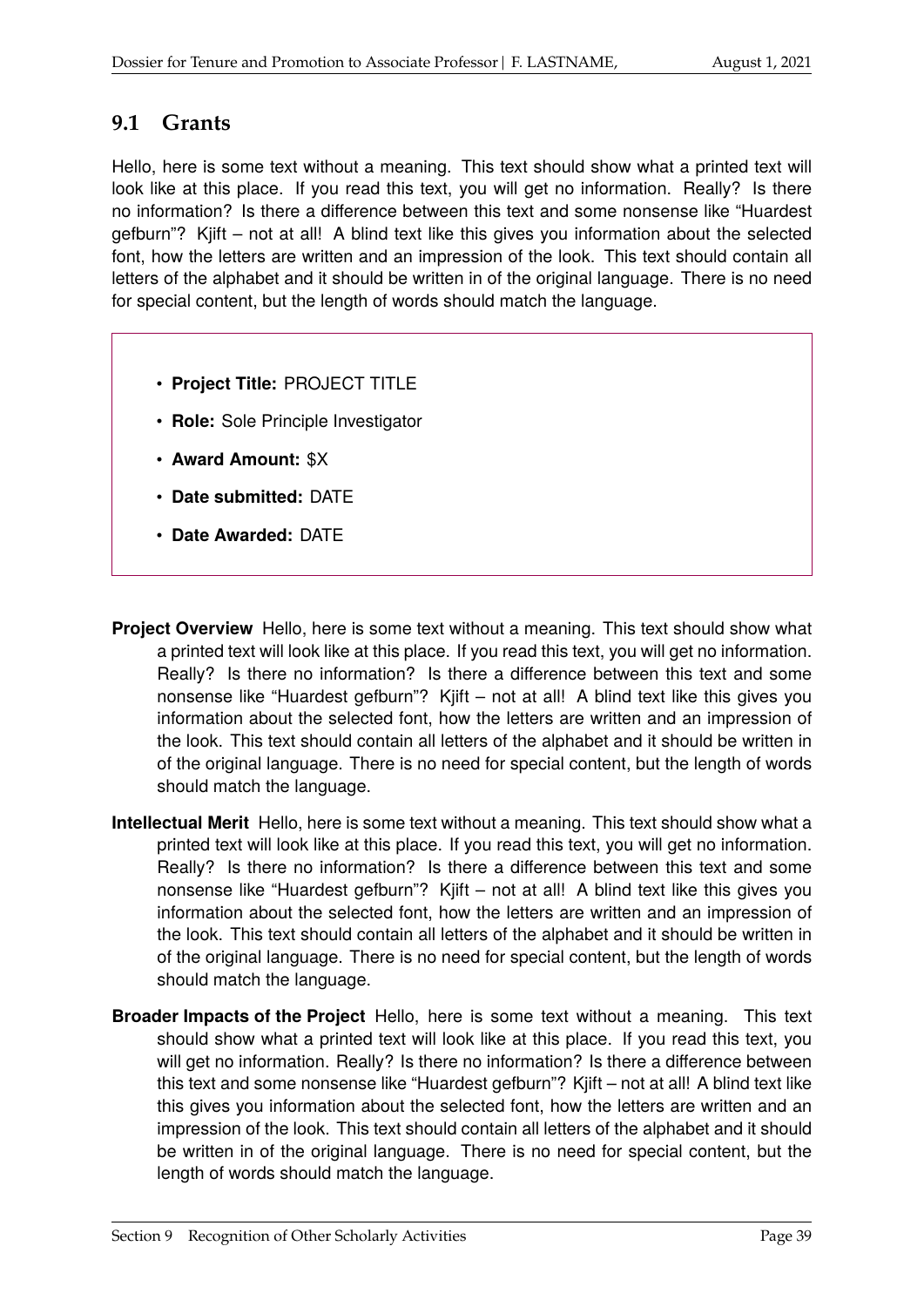

Figure 2: The details of the Award from AGENCY'S NAME website.

#### <span id="page-40-0"></span>**9.2 Scholarly Presentations**

- 1. **Author 1**, Author 2, [Conference NAME,](http://meetings_address) LOCATION, DATA. *[Presentation TITLE](http://presentation_address)* (talk)
- 2. **Author 1**, Author 2, [Conference NAME,](http://meetings_address) LOCATION, DATA. *[Presentation TITLE](http://presentation_address)* (poster)

The abstracts of the first X presentations, related to the evaluation period of YEAR to YEAR, are enclosed in the following pages.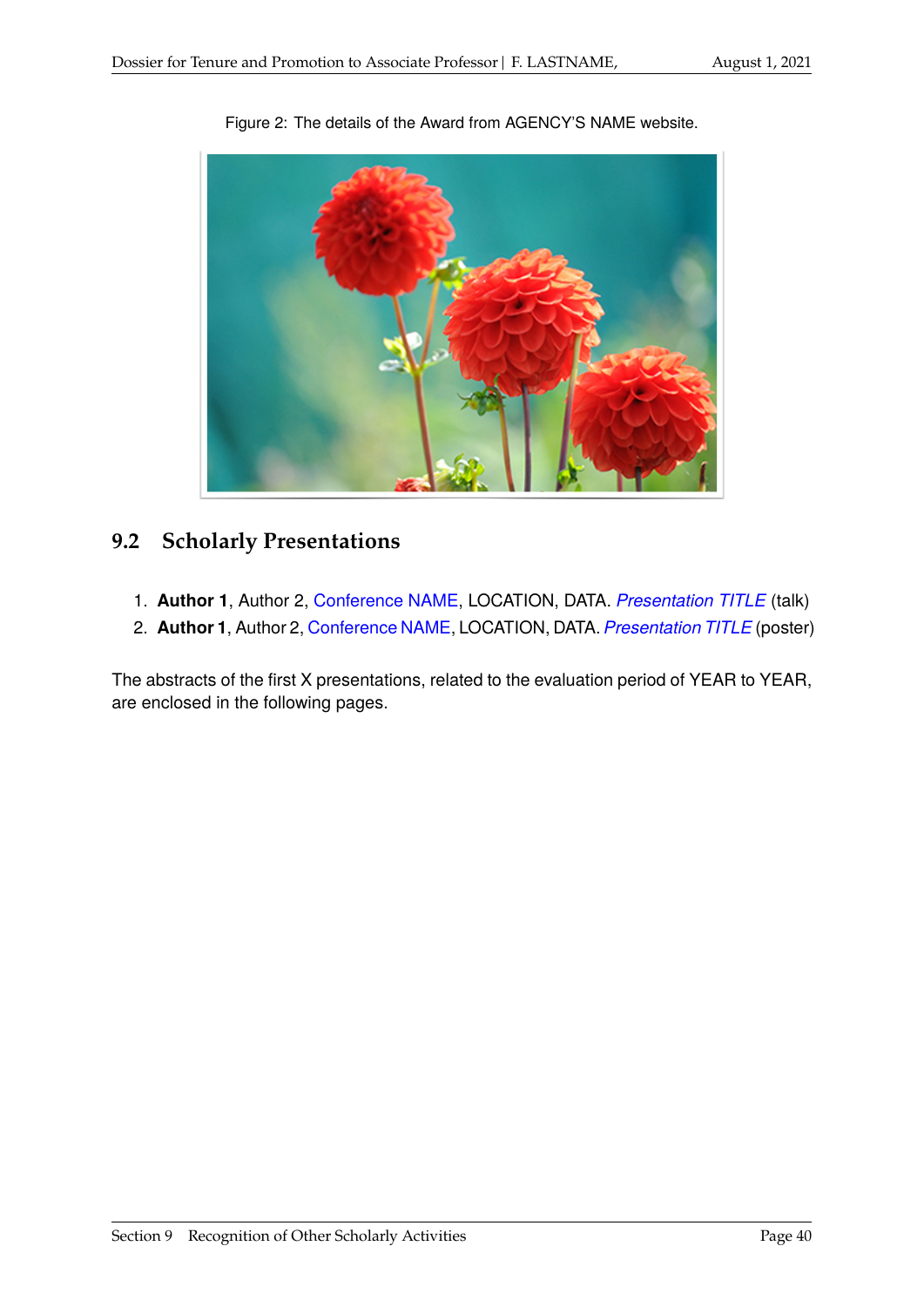# PDF file for<br>Conference Abstract I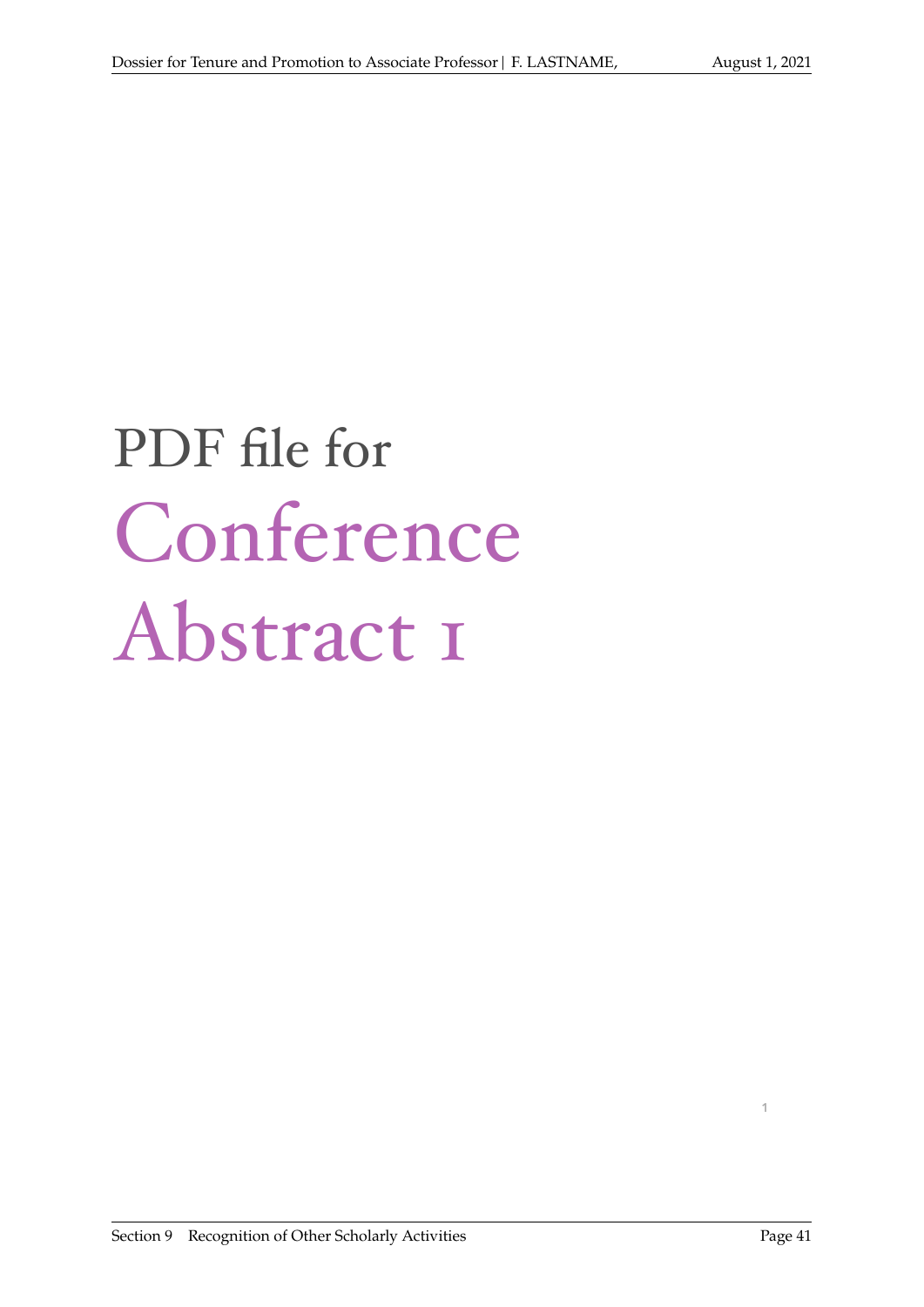# PDF file for<br>Conference Abstract 2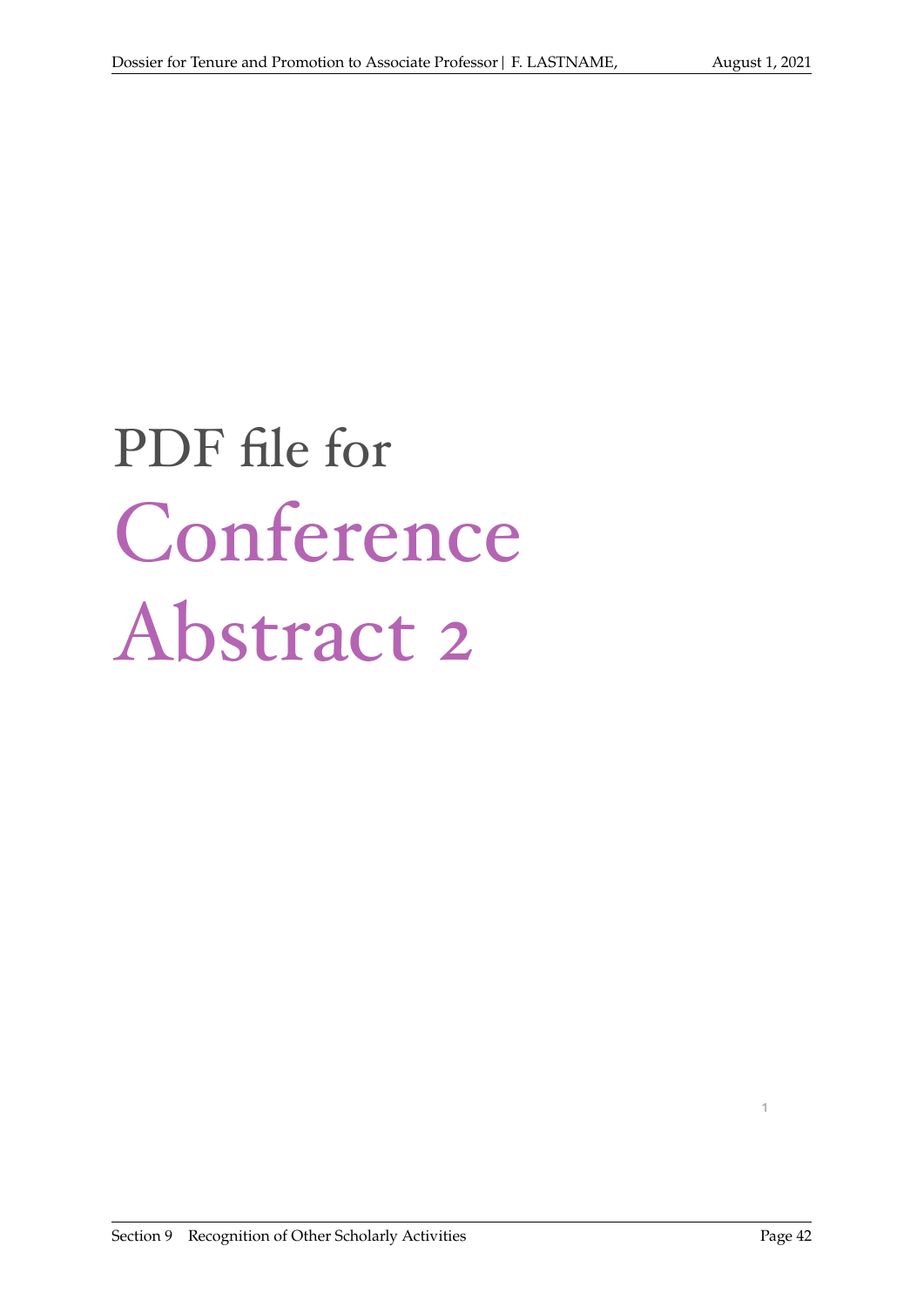#### <span id="page-43-0"></span>**9.3 Scholarly Participation at Conferences/Professional Meetings**

- Member of International Advisory Committee for ["Conference NAME",](https://Conference_address) LOCATION, DATE.
- Conference Website: <http://Conference-address>
- Conference Proceedings: Journal NAME, <https://Journal-address>

Please see the list of the *International Advisory Committee* on the X page of the enclosed file.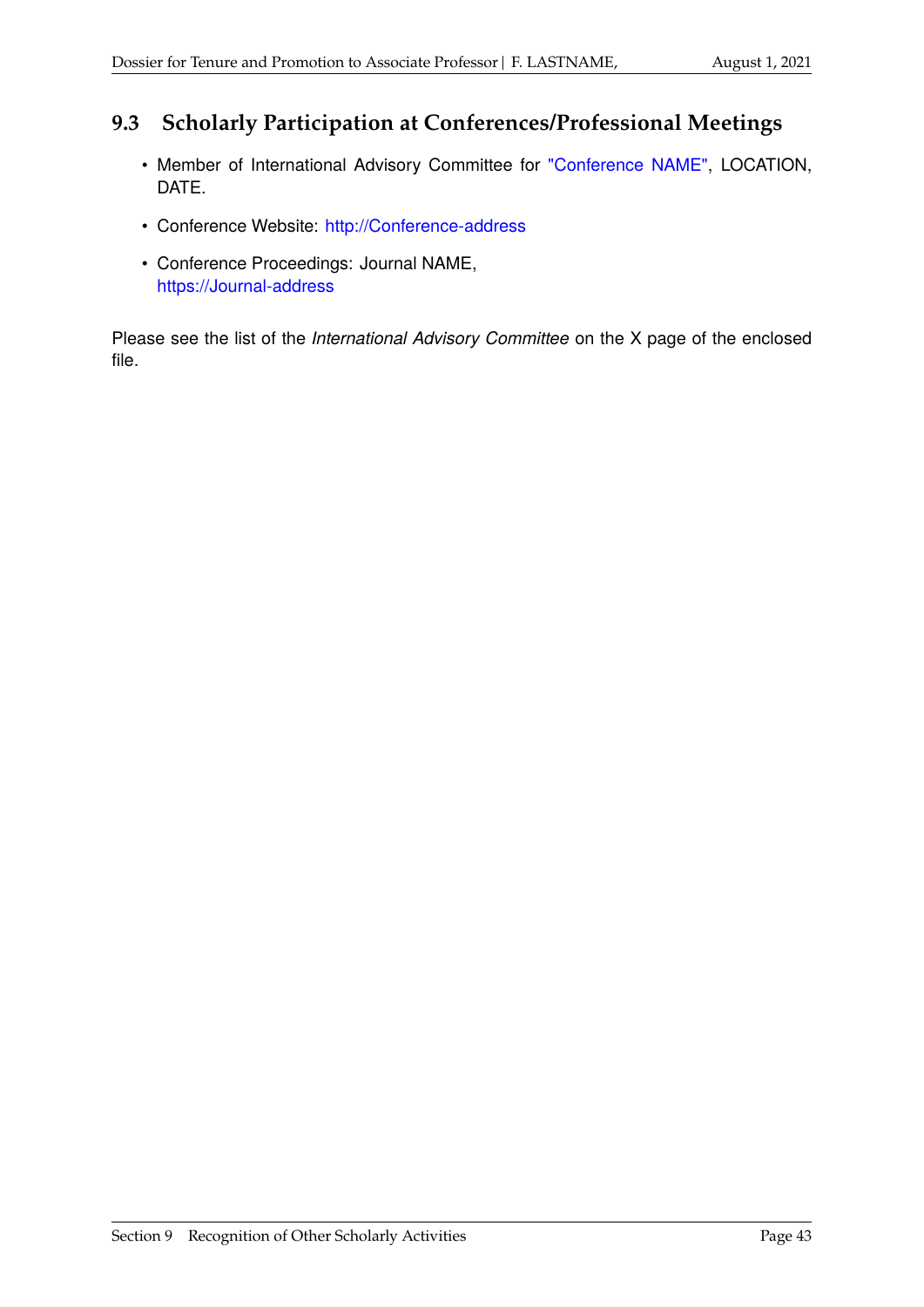# PDF file for A Conference **Advisory Board**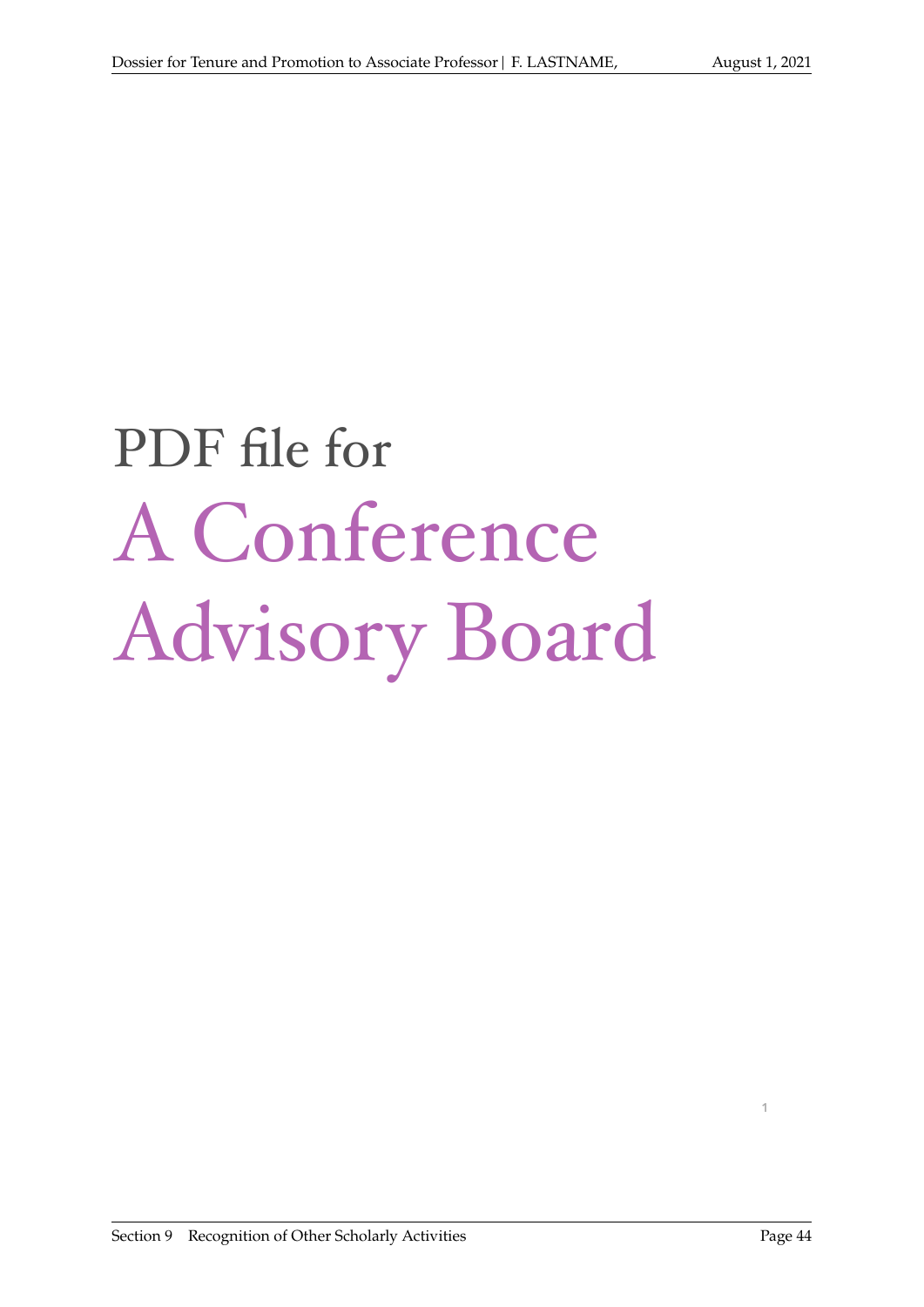#### <span id="page-45-0"></span>**9.4 Meeting/Conferences Attended**

- DATE [Conference NAME](https://conference-address)
- DATE [Conference NAME](https://conference-address)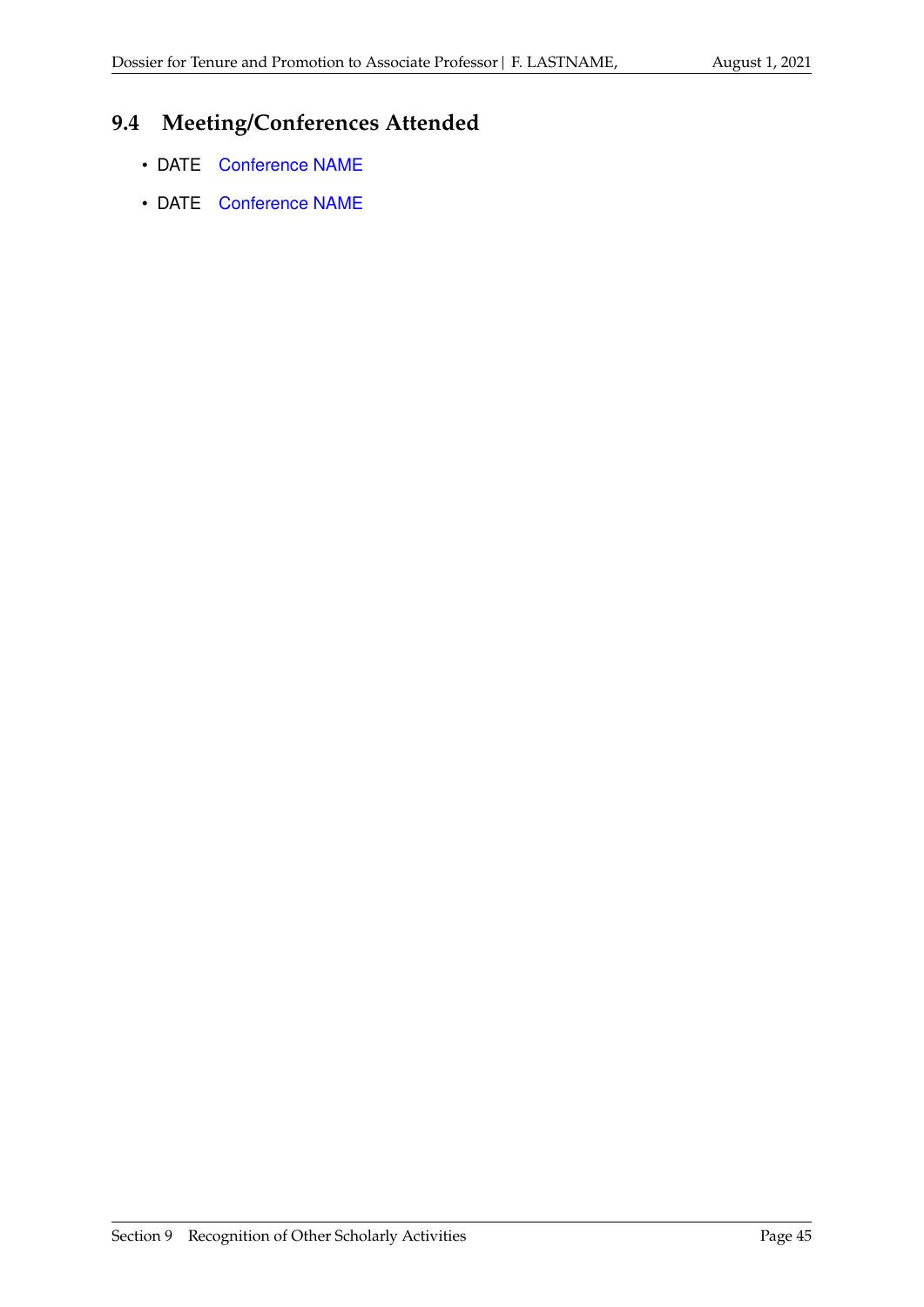#### <span id="page-46-0"></span>**9.5 Professional Memberships/Affiliations**

- DATE: Organization NAME [\(Organization NAME\),](http://Organization-address/) ADDRESS.
- DATE: Organization NAME [\(Organization NAME\),](http://Organization-address/) ADDRESS.

#### <span id="page-46-1"></span>**9.6 Editing**

- DARE: Member of the editorial board of [Journal NAME.](https://journal-address)
- DARE: Member of the editorial board of [Journal NAME.](https://journal-address)

The evidence of serving on the editorial board of the mentioned journals is enclosed in the following pages.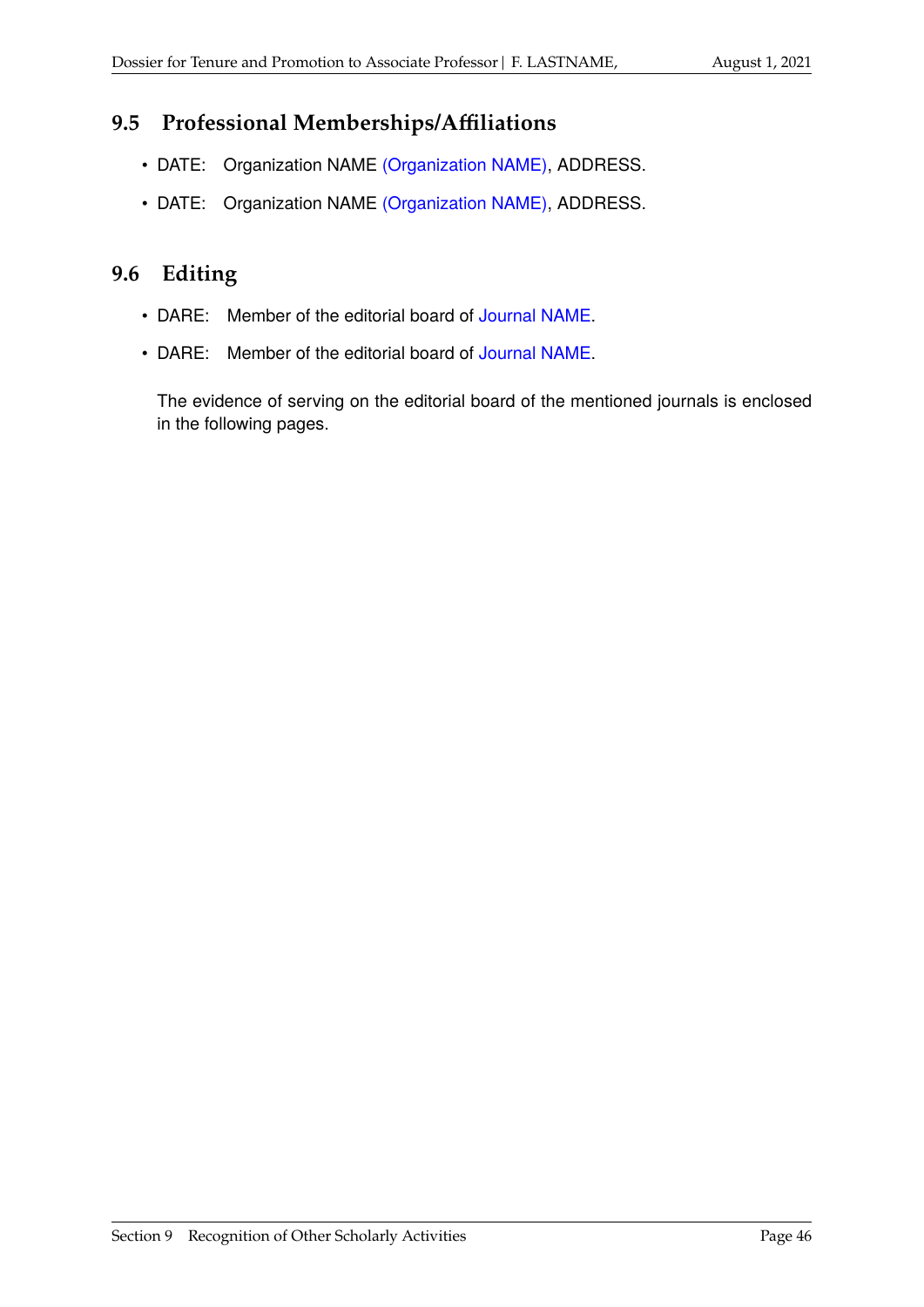# PDF file for Certificate for<br>serving on the editorial board of Journal I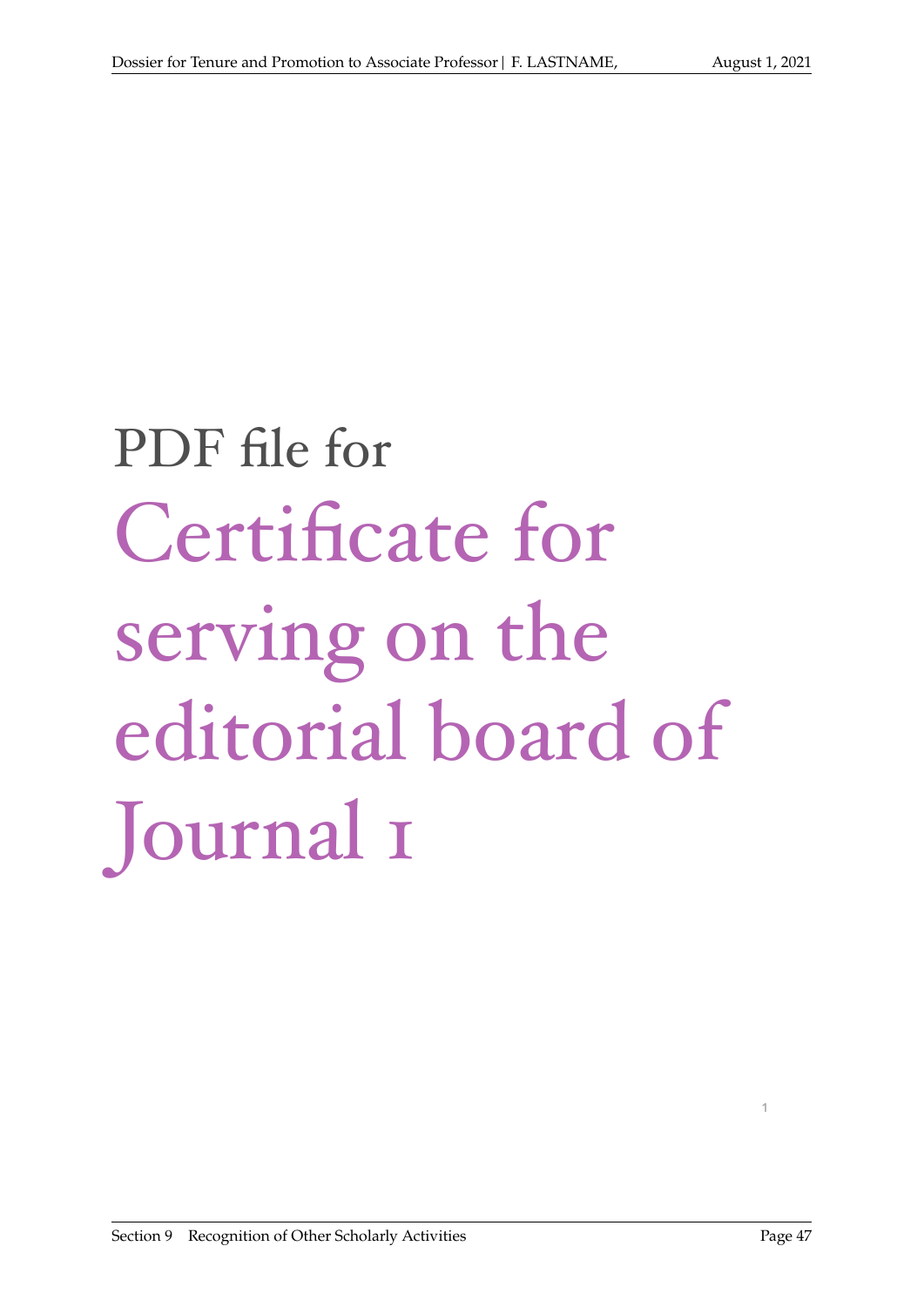# PDF file for Certificate for<br>serving on the editorial board of Journal 2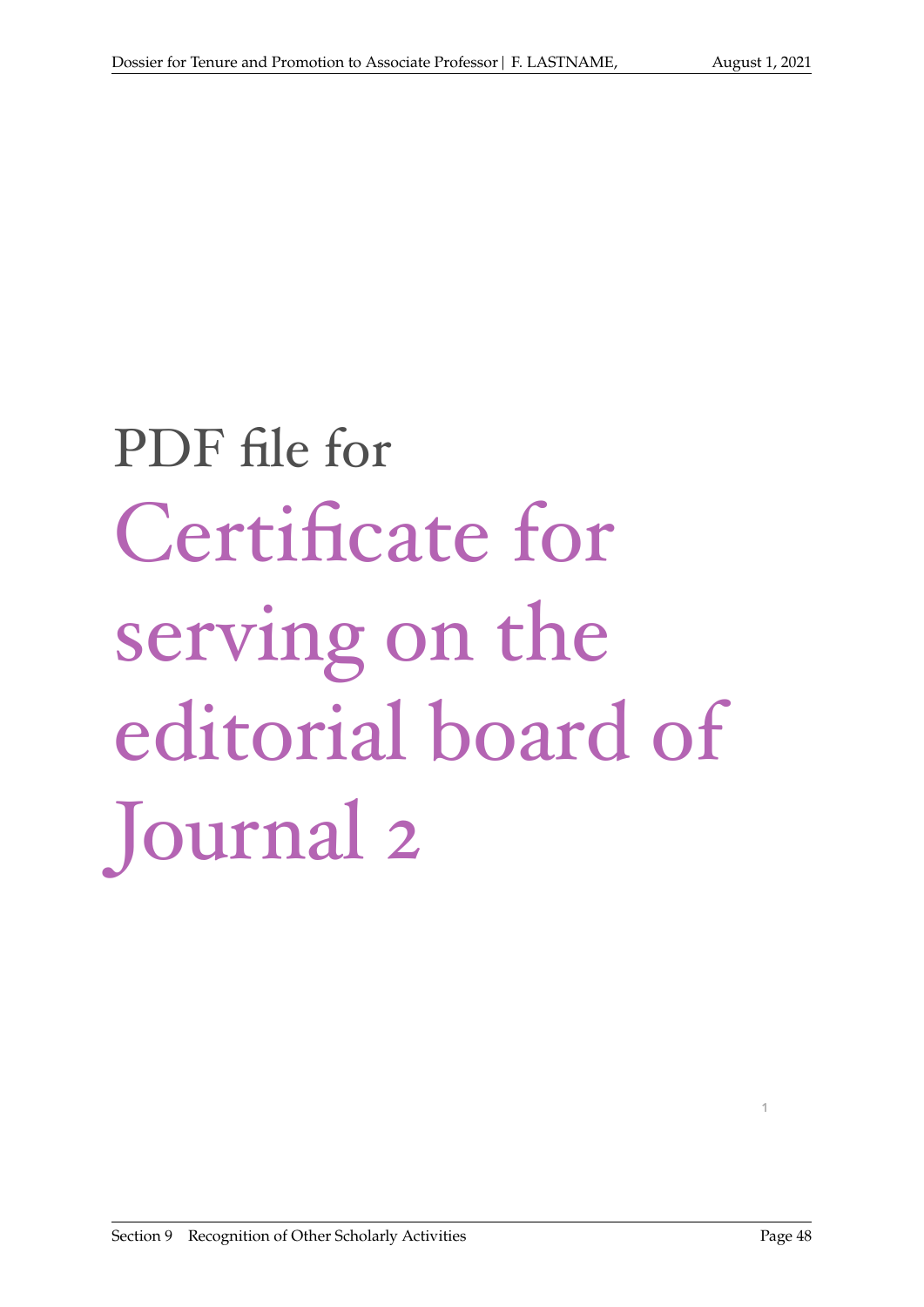### <span id="page-49-0"></span>10.) Research/Creative/Professional Work in Progress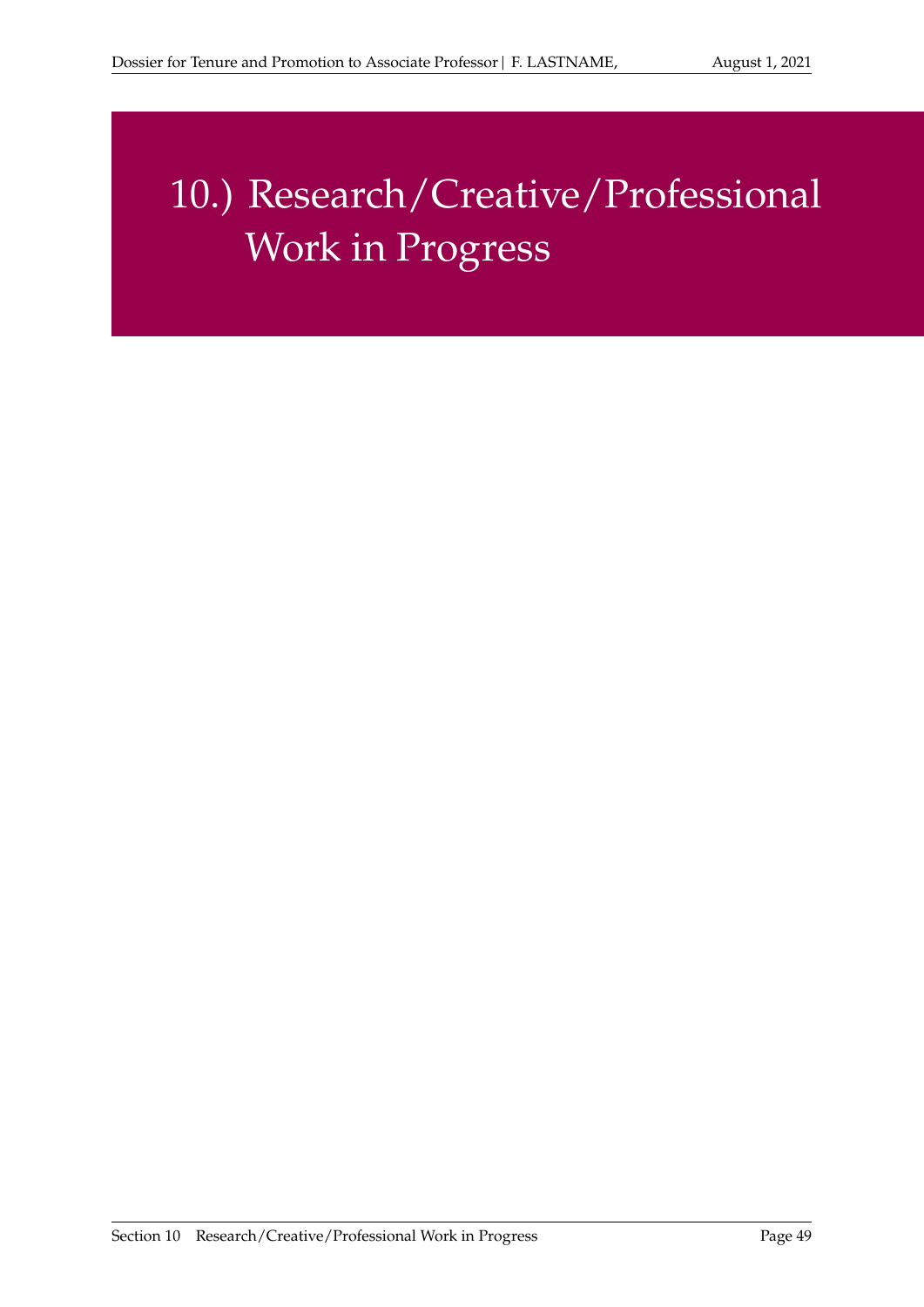I am currently working on the following projects ...

- 1. **PROJECT 1** Hello, here is some text without a meaning. This text should show what a printed text will look like at this place. If you read this text, you will get no information. Really? Is there no information? Is there a difference between this text and some nonsense like "Huardest gefburn"? Kjift – not at all! A blind text like this gives you information about the selected font, how the letters are written and an impression of the look. This text should contain all letters of the alphabet and it should be written in of the original language. There is no need for special content, but the length of words should match the language.
- 2. **PROJECT 2** Hello, here is some text without a meaning. This text should show what a printed text will look like at this place. If you read this text, you will get no information. Really? Is there no information? Is there a difference between this text and some nonsense like "Huardest gefburn"? Kjift – not at all! A blind text like this gives you information about the selected font, how the letters are written and an impression of the look. This text should contain all letters of the alphabet and it should be written in of the original language. There is no need for special content, but the length of words should match the language.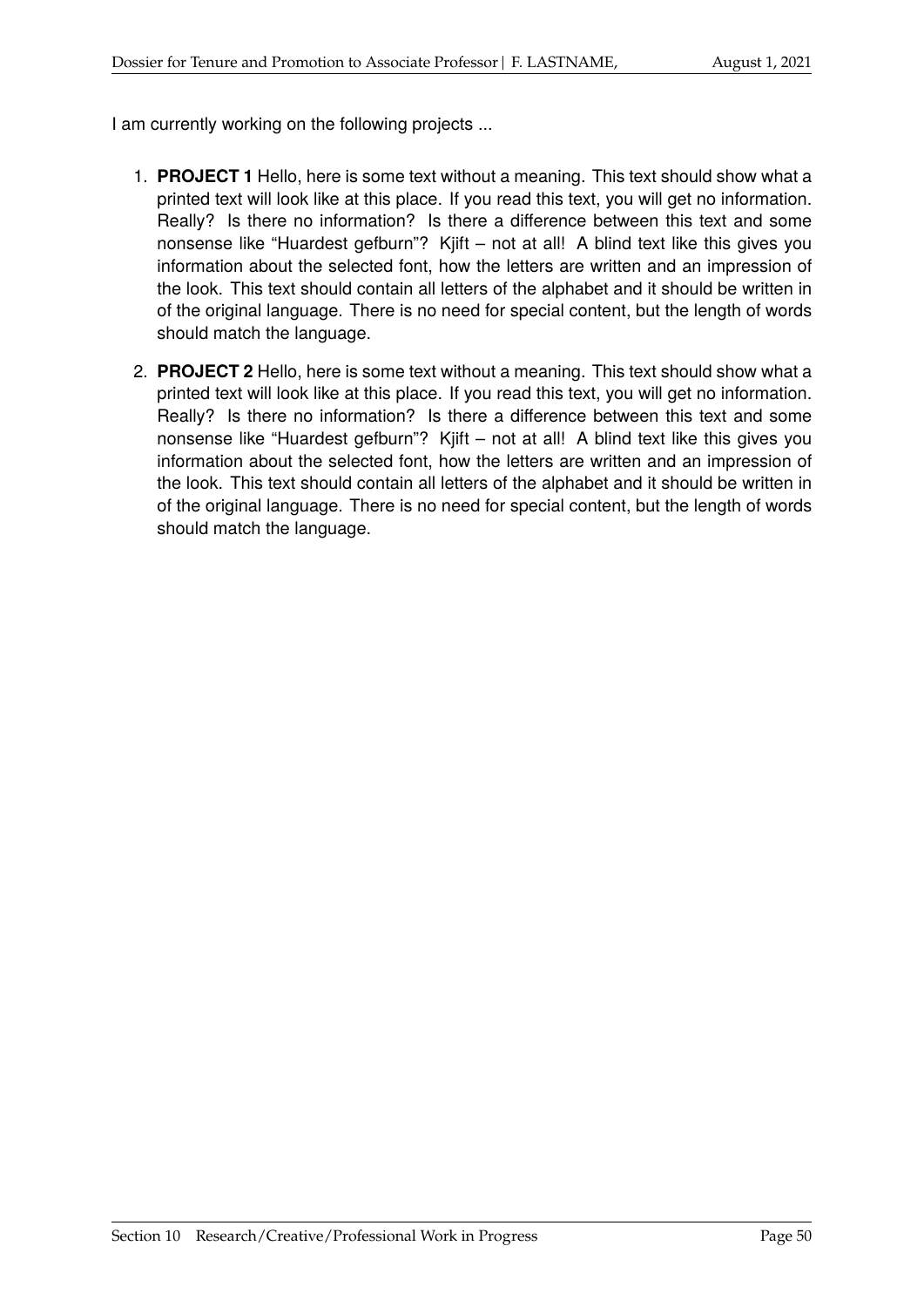### 11.) University and Professional Service

- <span id="page-51-0"></span>**DATE–DATE:** Served on *University Committee NAME* (DATE: POSITION)
- **DATE–DATE:** Served on *University Committee NAME* (DATE: POSITION)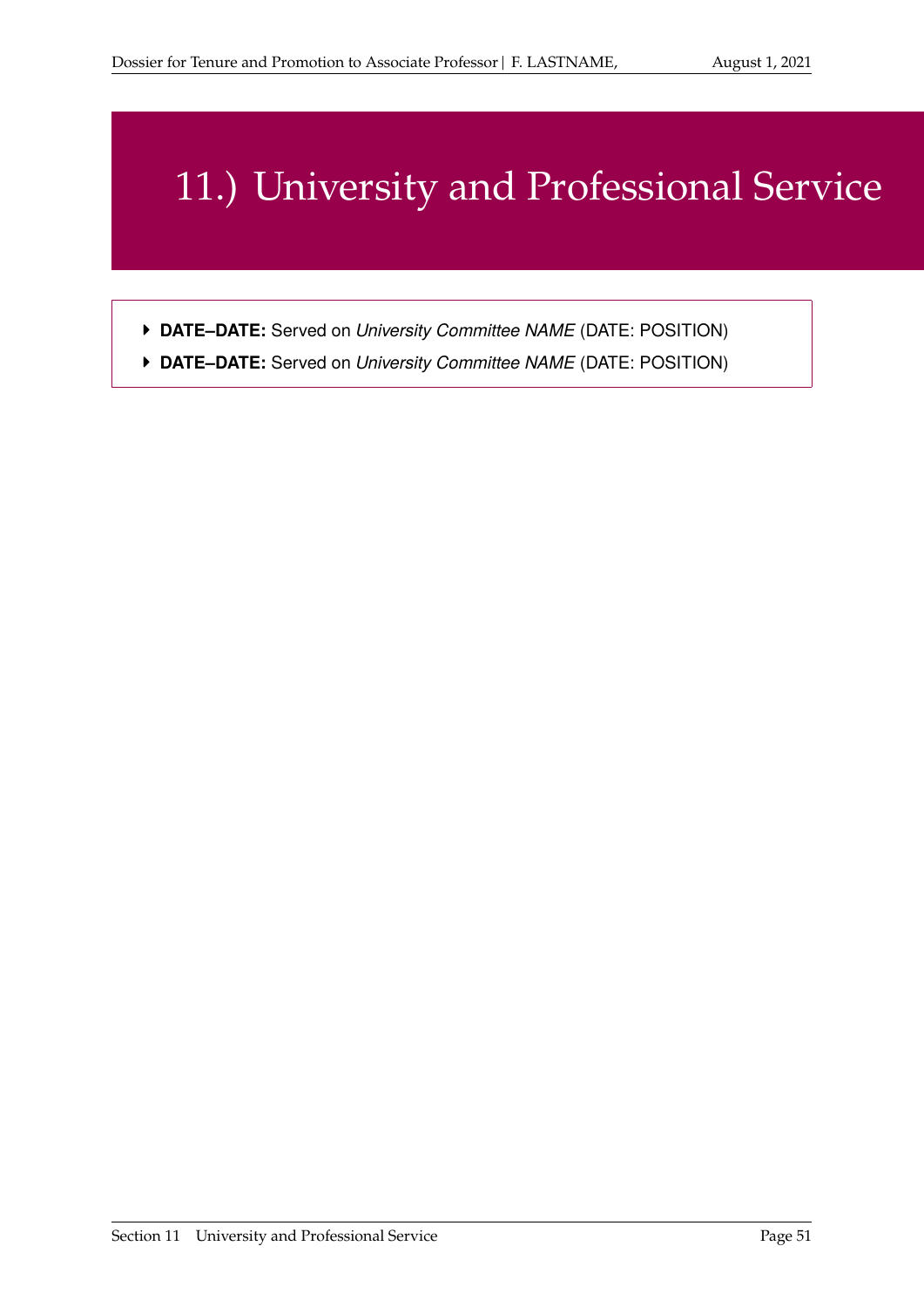#### <span id="page-52-0"></span>**11.1 University Service**

#### **University Committee NAME (DATE)**

Hello, here is some text without a meaning. This text should show what a printed text will look like at this place. If you read this text, you will get no information. Really? Is there no information? Is there a difference between this text and some nonsense like "Huardest gefburn"? Kjift – not at all! A blind text like this gives you information about the selected font, how the letters are written and an impression of the look. This text should contain all letters of the alphabet and it should be written in of the original language. There is no need for special content, but the length of words should match the language.

#### **University Committee NAME (DATE)**

Hello, here is some text without a meaning. This text should show what a printed text will look like at this place. If you read this text, you will get no information. Really? Is there no information? Is there a difference between this text and some nonsense like "Huardest gefburn"? Kjift – not at all! A blind text like this gives you information about the selected font, how the letters are written and an impression of the look. This text should contain all letters of the alphabet and it should be written in of the original language. There is no need for special content, but the length of words should match the language.

A letter from Dr. Y, chair of *University Committee NAME*, for my service to this Committee is enclosed in the following pages.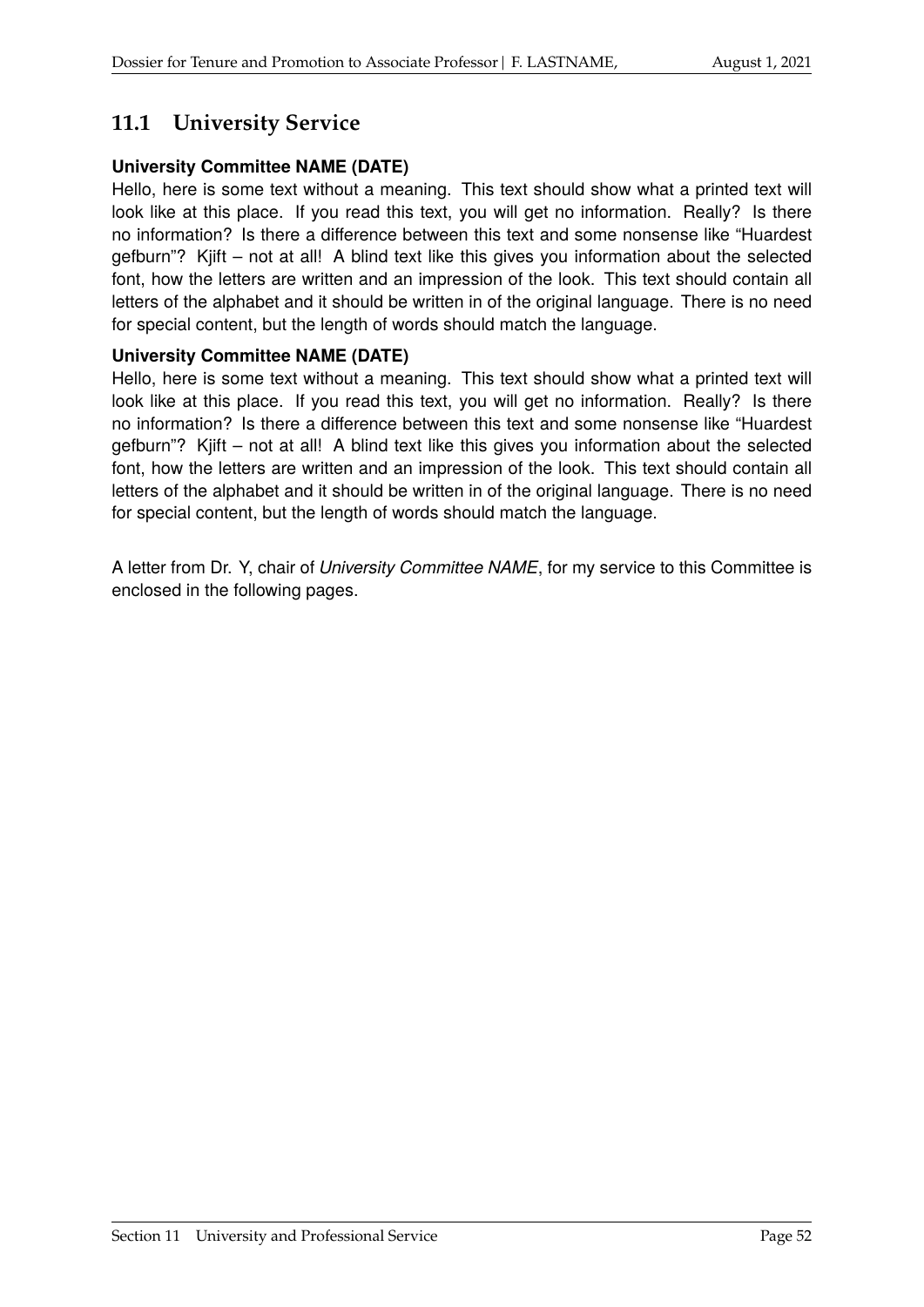# PDF file for Support Letter for Serving on a University Committee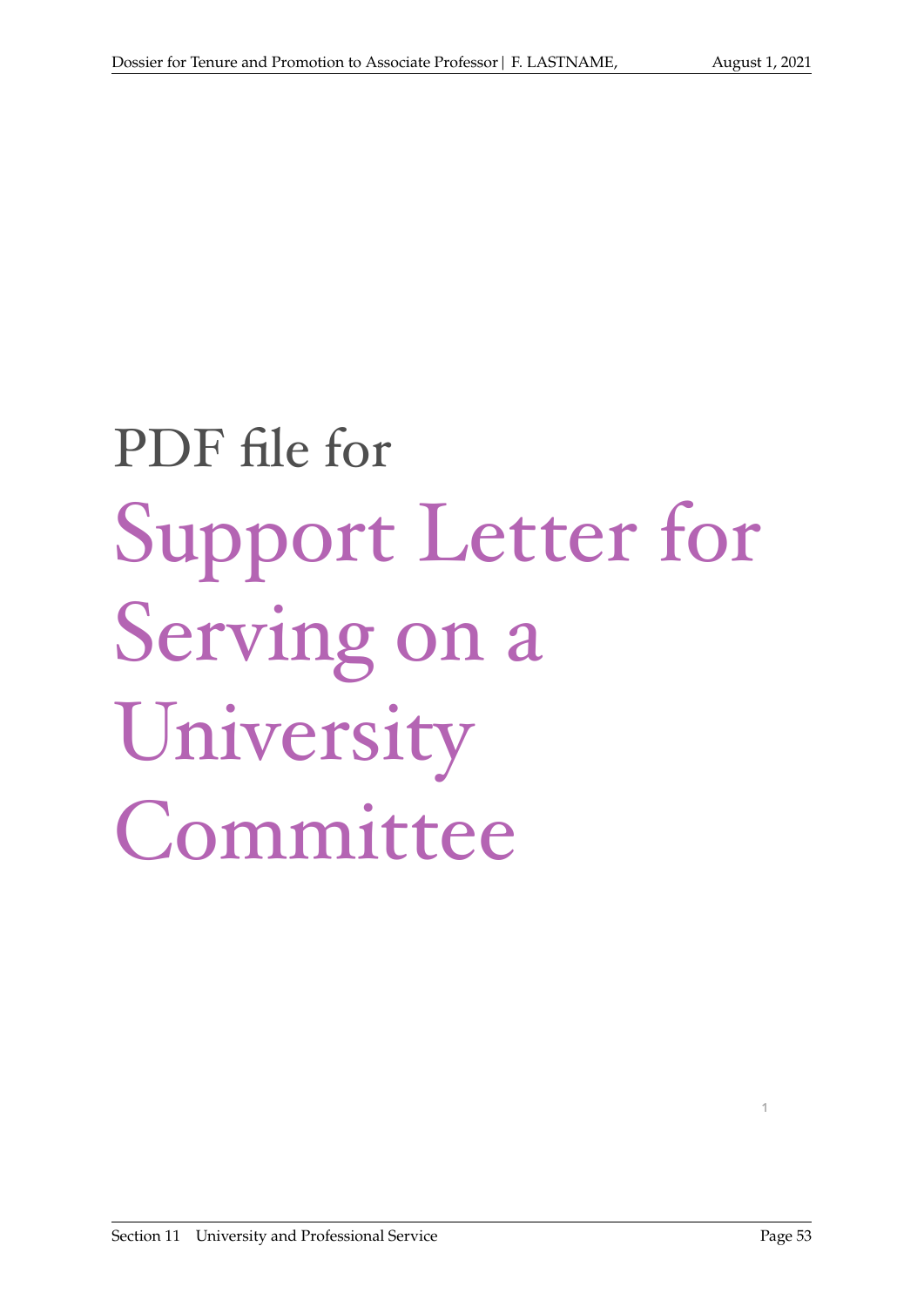#### <span id="page-54-0"></span>**11.2 Professional Service**

During the course of the evaluation, from DATE to DATE, I reviewed X articles for peerreviewed journals and wrote Y reports, as some of the papers had more than one round of review. The list of the journals I was invited to review a manuscript for them, in impact factor order, is:

- [Journal 1](https://journal1-address/) (J1) [1 paper]
- [Journal 1](https://journal2-address/) (J2) [2 papers]

The complete list of the verified reviews, including the date of reviews, the title of the articles and journals, prepared by the Publons website, is enclosed in the following pages.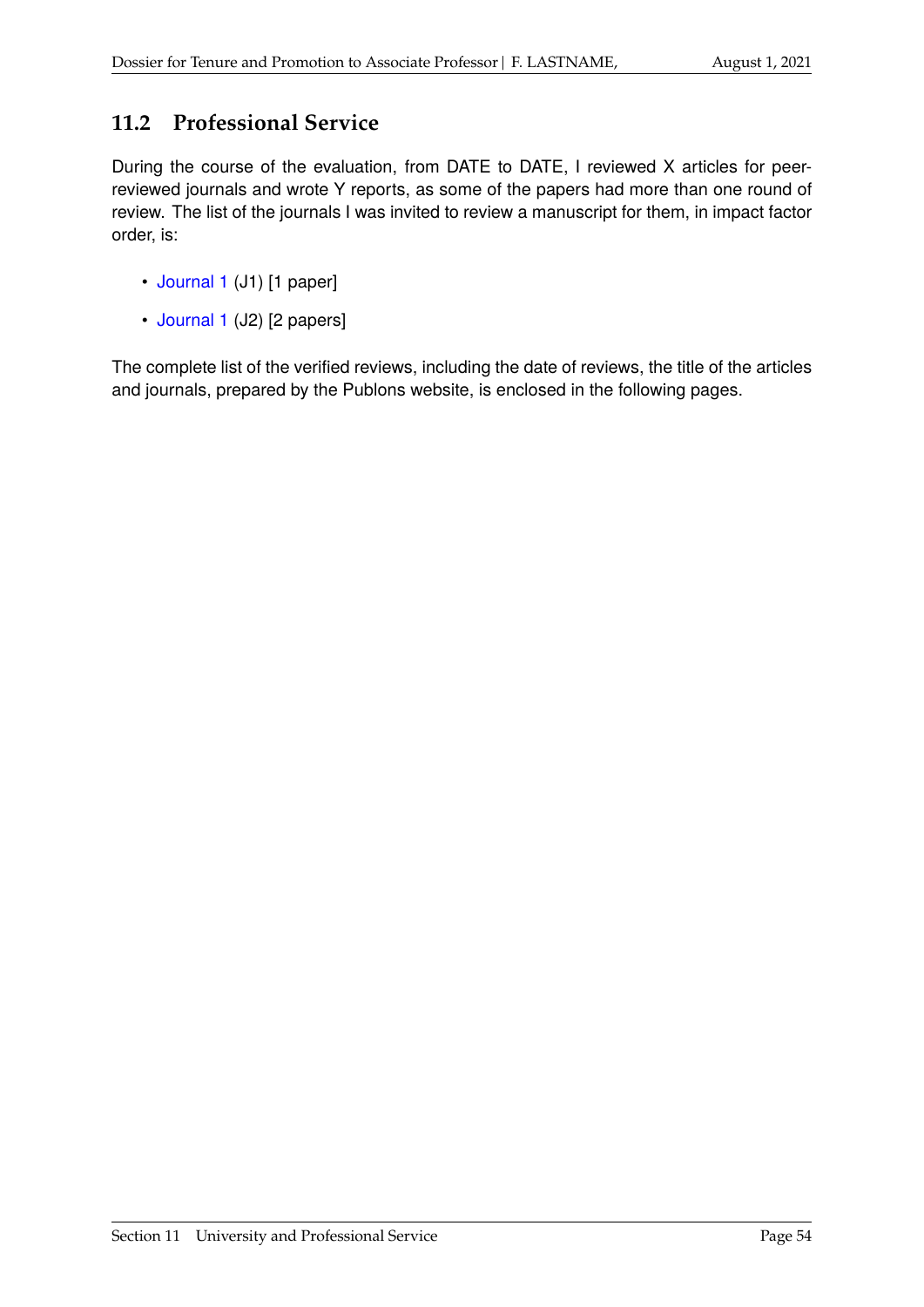# PDF file for A list of verified reviews by Publons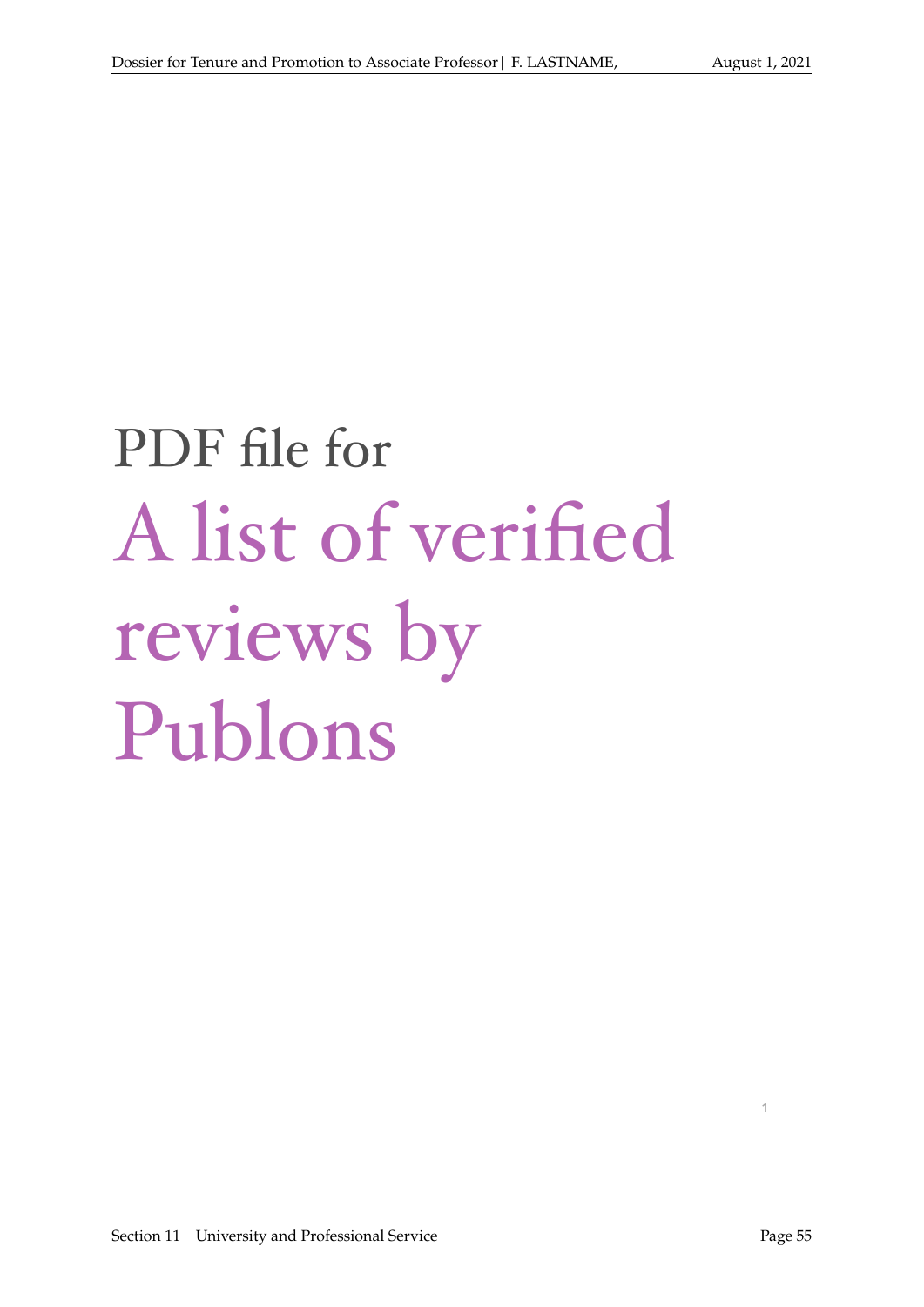### 12.) Public Service

- <span id="page-56-0"></span>• **Organization Title:** Organization NAME
- **Role:** ROLE
- **Period of Service:** DATE
- **Website:** <https://Organization-address>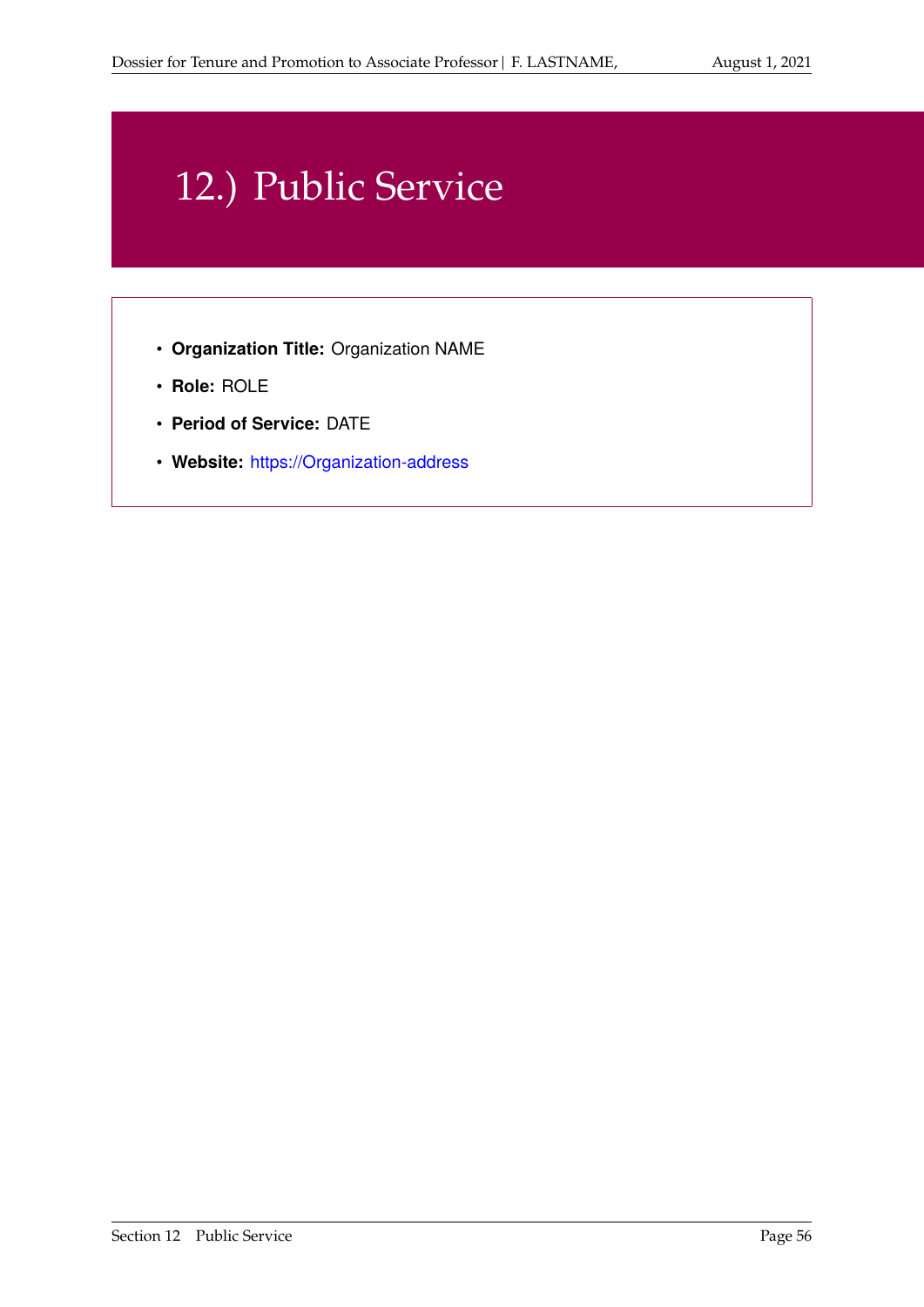Hello, here is some text without a meaning. This text should show what a printed text will look like at this place. If you read this text, you will get no information. Really? Is there no information? Is there a difference between this text and some nonsense like "Huardest gefburn"? Kjift – not at all! A blind text like this gives you information about the selected font, how the letters are written and an impression of the look. This text should contain all letters of the alphabet and it should be written in of the original language. There is no need for special content, but the length of words should match the language.

A declaration letter from X, Director of Organization NAME, for my service to Y is enclosed in the following page.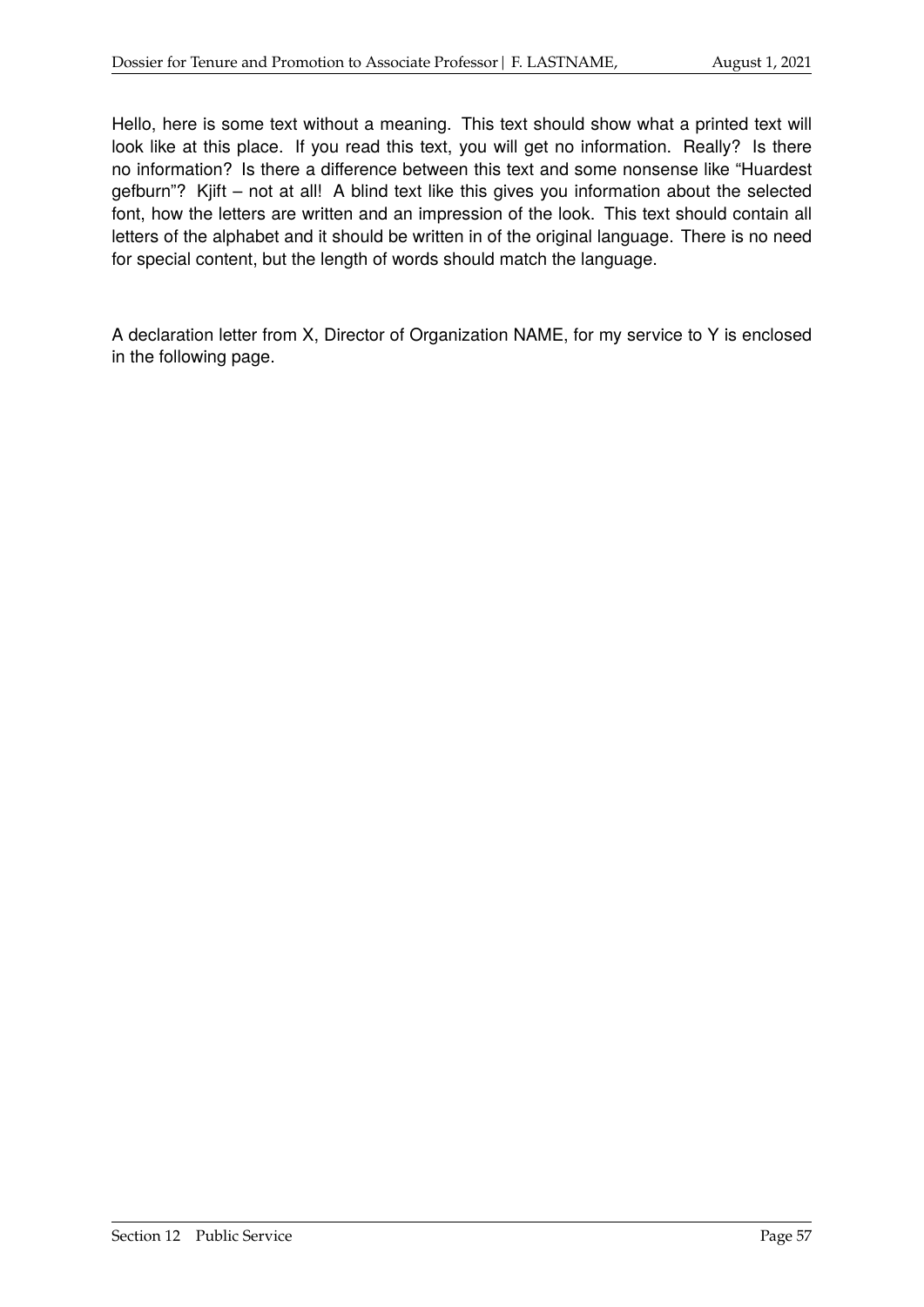# PDF file for Support letter(s) for public service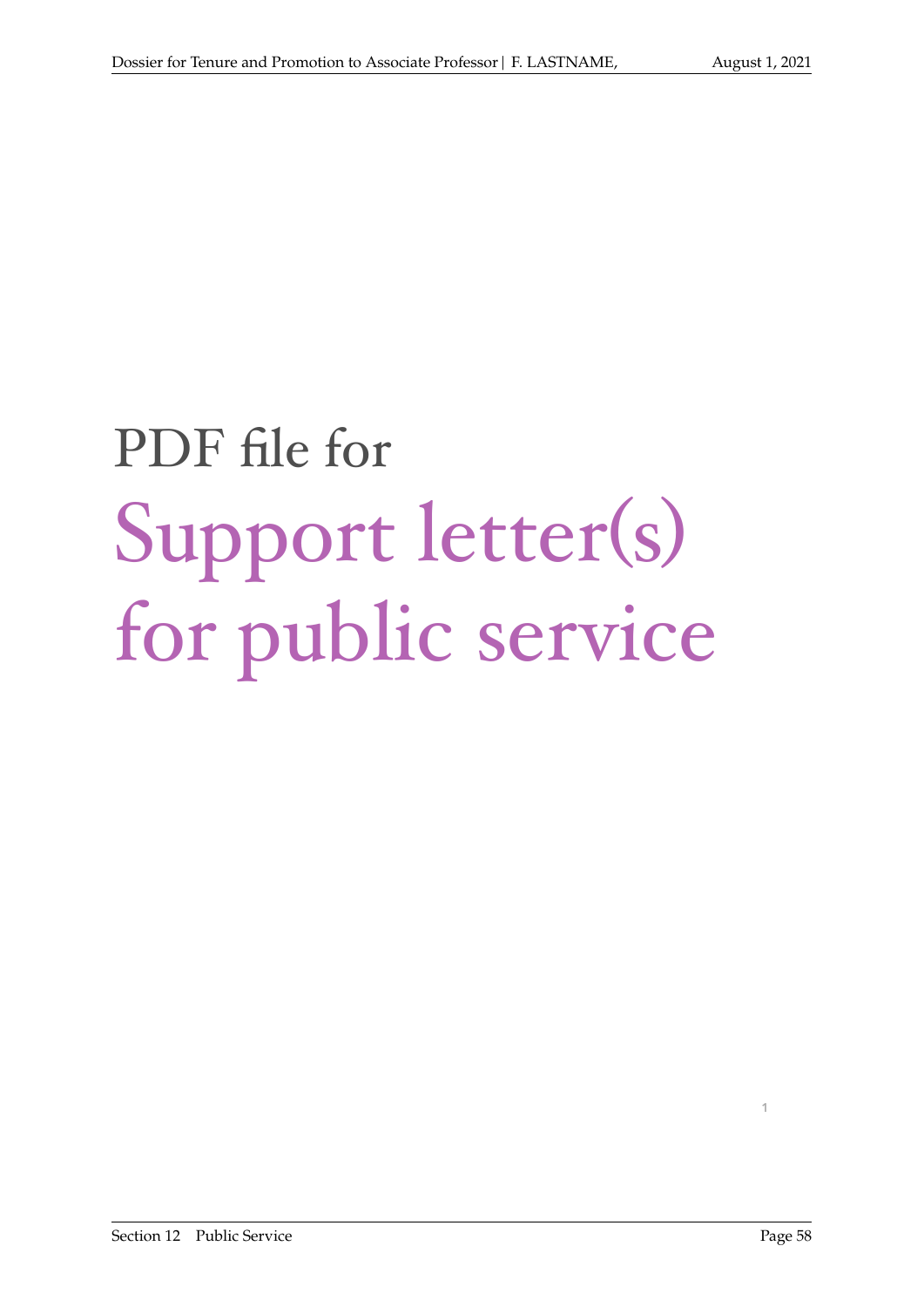### 13.) Letters from Faculty at University NAME

#### <span id="page-59-0"></span>**Enclosed Letters of Supports**

• **X1 Y1**, POSITION.

[Evaluation of research.]

• **X2 Y2**, POSITION.

[Former chair of Z; Evaluation of teaching, research, and service.]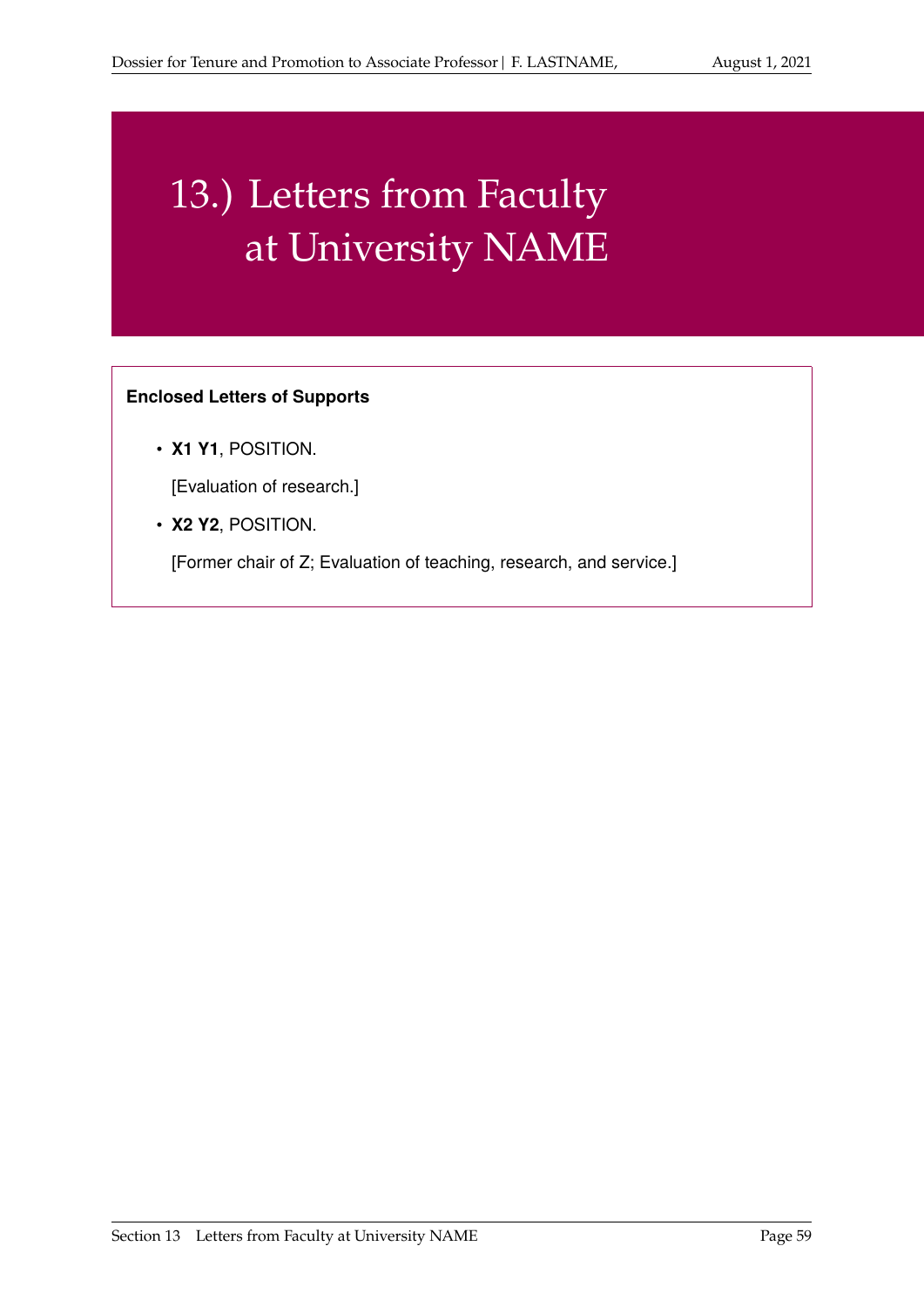# PDF file for Internal Support Letter I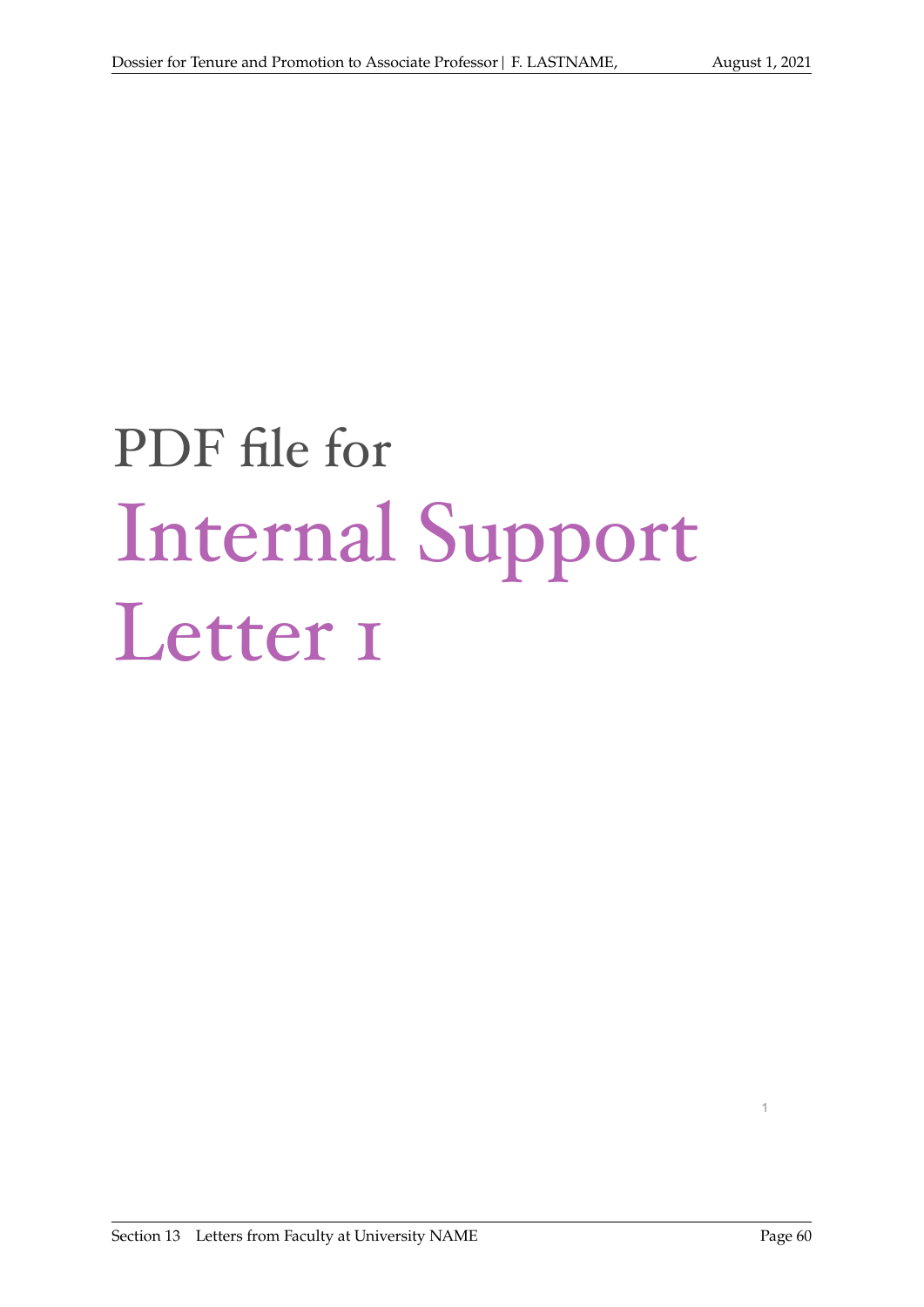# PDF file for Internal Support Letter 2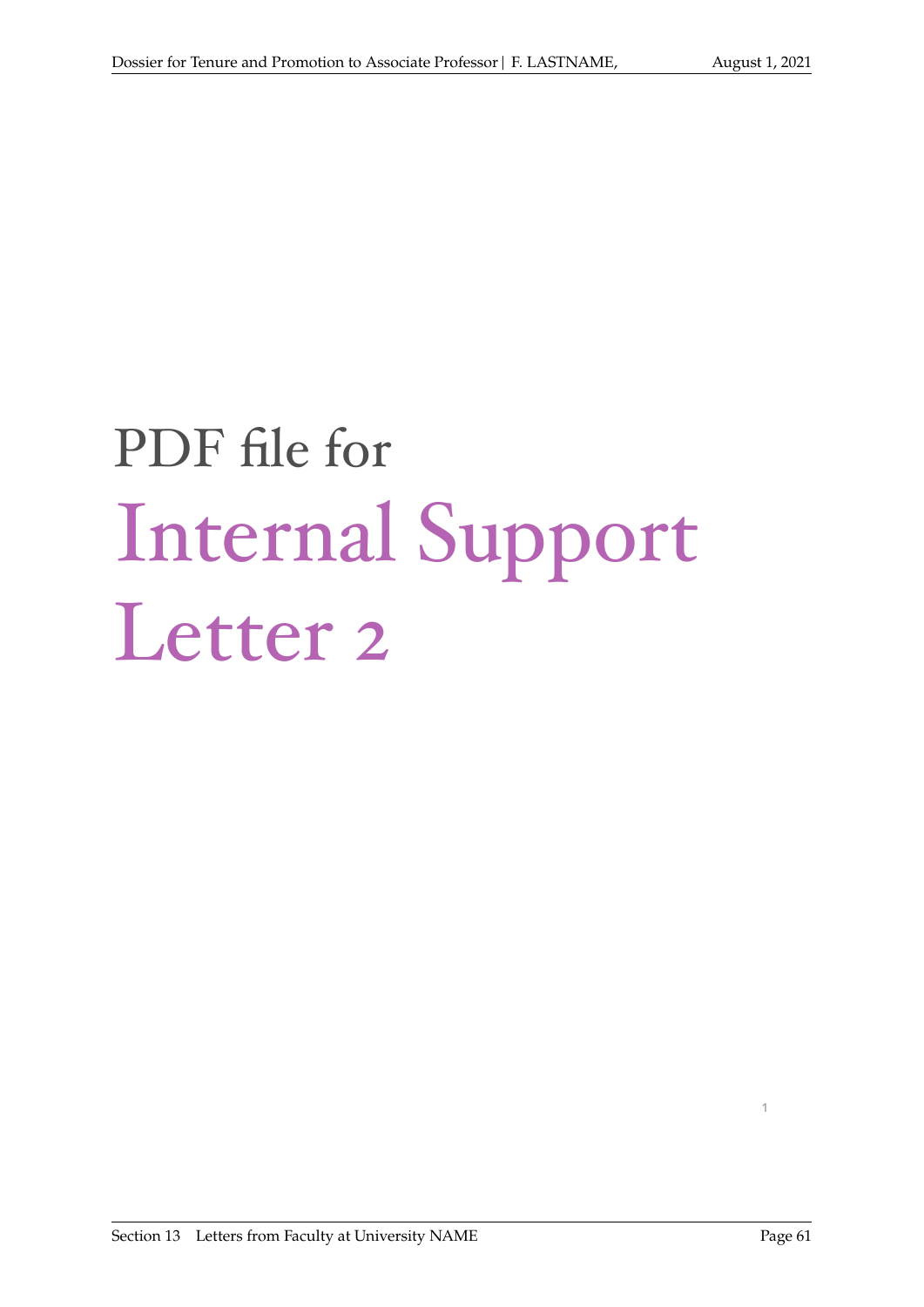### 14.) Scholars and Peers Outside of University NAME

<span id="page-62-0"></span>**Enclosed Letters of Supports**

- [X1 Y1,](https://professor1-address) POSITION, AFFILIATION.
- [X2 Y2,](https://professor1-address) POSITION, AFFILIATION.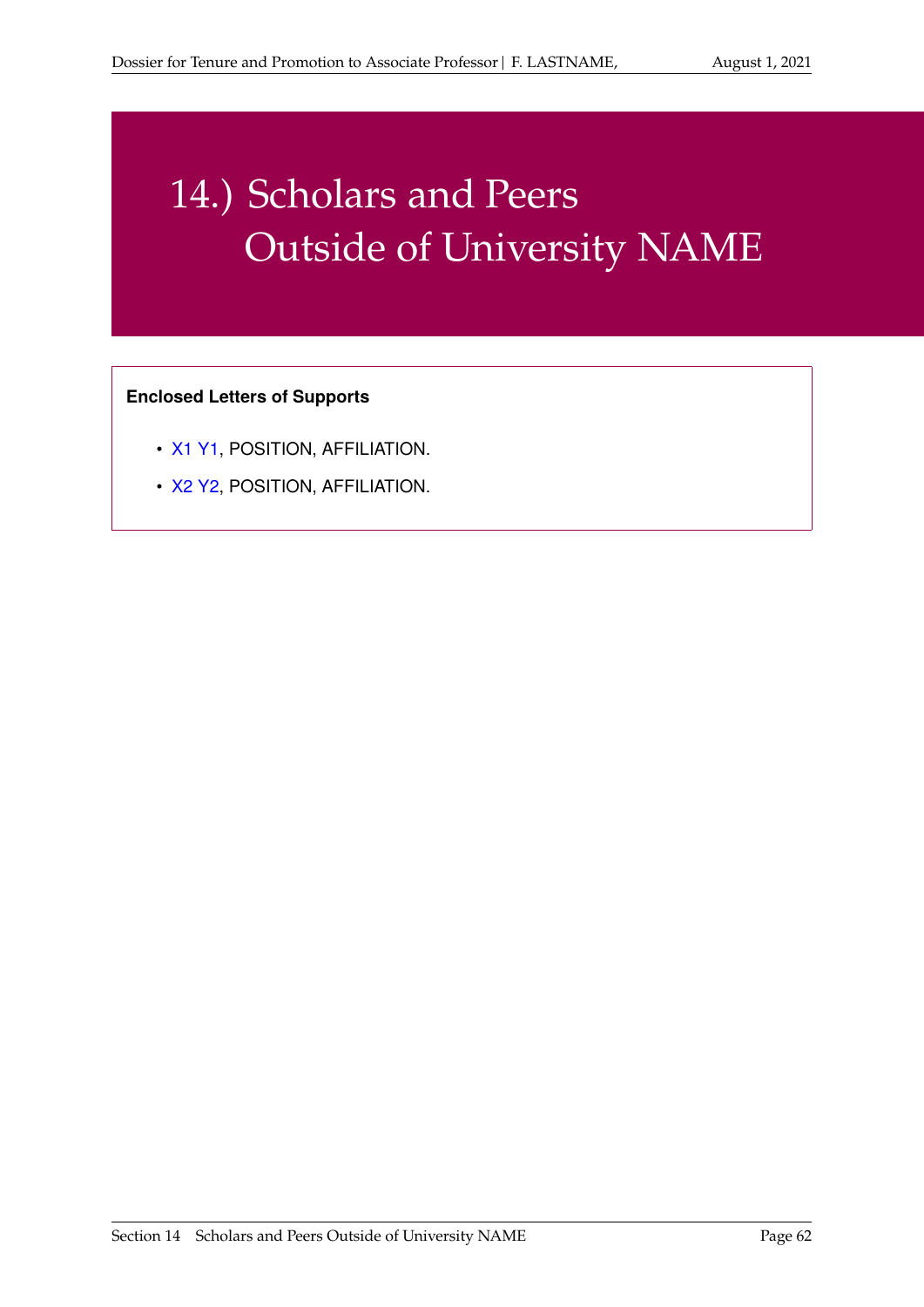# PDF file for External Support Letter I